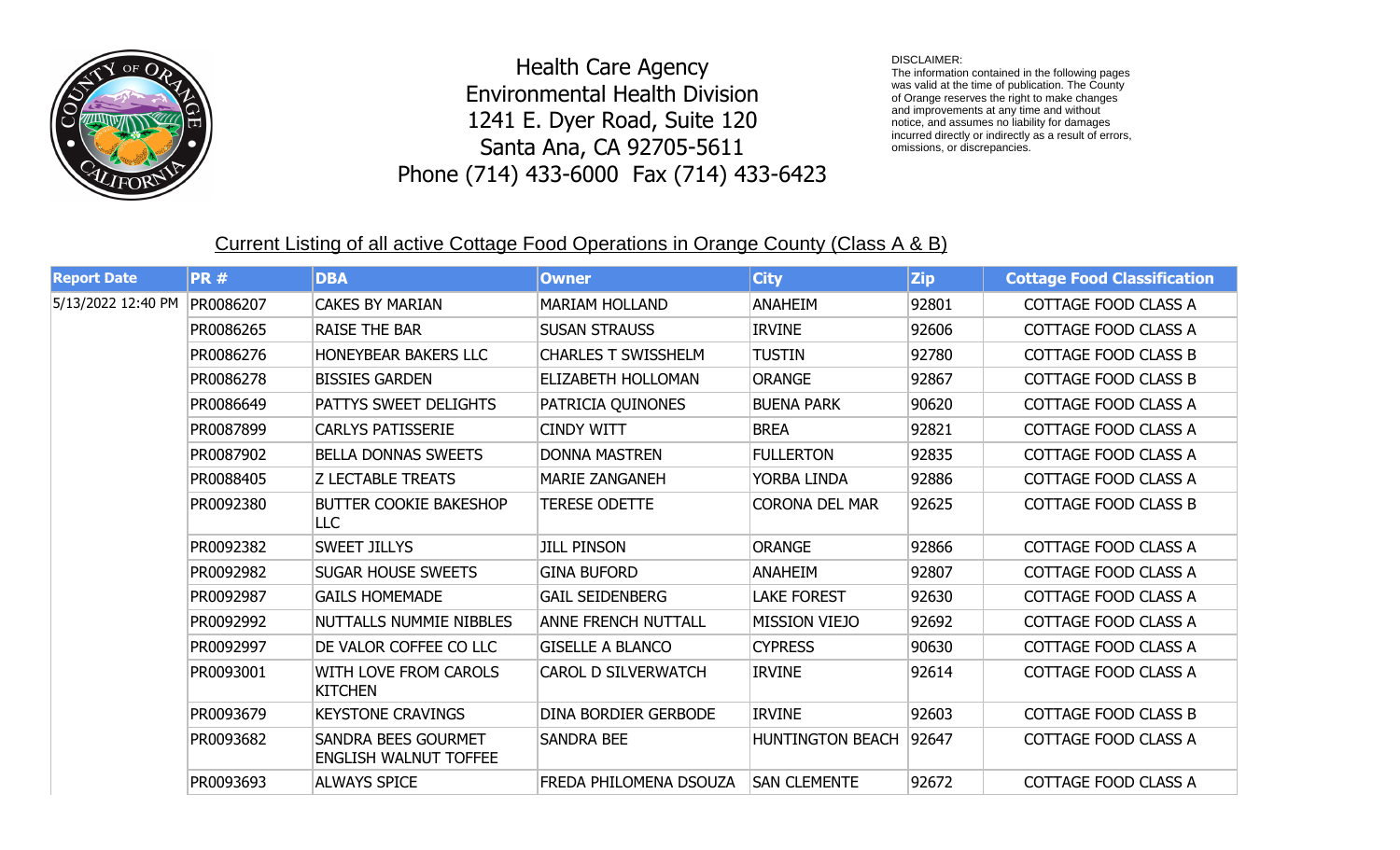| <b>Report Date</b> | <b>PR#</b> | <b>DBA</b>                                   | <b>Owner</b>                                 | <b>City</b>                          | <b>Zip</b> | <b>Cottage Food Classification</b> |
|--------------------|------------|----------------------------------------------|----------------------------------------------|--------------------------------------|------------|------------------------------------|
| 5/13/2022 12:40 PM | PR0094300  | <b>CLOUD29 DESSERTS AND</b><br><b>EVENTS</b> | <b>EUNICE LEE</b>                            | <b>ANAHEIM</b>                       | 92807      | COTTAGE FOOD CLASS A               |
|                    | PR0094301  | PATRICK JEANETTE LLC                         | PATRICK JEANNETTE                            | <b>ORANGE</b>                        | 92866      | <b>COTTAGE FOOD CLASS A</b>        |
|                    | PR0094303  | <b>SWEET SENSATIONS</b>                      | <b>JUDITH P BAXTER</b>                       | <b>ORANGE</b>                        | 92866      | COTTAGE FOOD CLASS A               |
|                    | PR0094305  | <b>SMALL BATCH SPREADS</b>                   | <b>TRACIE LAMEE</b>                          | <b>SAN JUAN</b><br><b>CAPISTRANO</b> | 92675      | COTTAGE FOOD CLASS A               |
|                    | PR0094310  | <b>NAGANO BAKING</b>                         | <b>SATOKO NAGANO</b>                         | <b>CYPRESS</b>                       | 90630      | COTTAGE FOOD CLASS A               |
|                    | PR0094967  | <b>CAKE MY DAY</b>                           | <b>DEBRA REESE</b>                           | <b>PLACENTIA</b>                     | 92870      | <b>COTTAGE FOOD CLASS A</b>        |
|                    | PR0094969  | <b>DENISES TOFFEE</b>                        | <b>DENISE BAUER</b>                          | <b>LAKE FOREST</b>                   | 92630      | <b>COTTAGE FOOD CLASS B</b>        |
|                    | PR0094984  | COCOA BERRY CAKE CO                          | <b>IOANA A MILLER</b>                        | <b>PLACENTIA</b>                     | 92870      | <b>COTTAGE FOOD CLASS A</b>        |
|                    | PR0095761  | PINKU SWEETS                                 | <b>HERO MONTERO</b>                          | <b>IRVINE</b>                        | 92618      | <b>COTTAGE FOOD CLASS A</b>        |
|                    | PR0095787  | <b>SEVEN HAPPY SEEDS</b>                     | <b>SUJATA CHIPLUNKAR</b>                     | <b>ALISO VIEJO</b>                   | 92656      | <b>COTTAGE FOOD CLASS B</b>        |
|                    | PR0095788  | <b>SWEET MAMAS JAMS</b>                      | <b>STACI TORBATI</b>                         | <b>SEAL BEACH</b>                    | 90740      | <b>COTTAGE FOOD CLASS A</b>        |
|                    | PR0096471  | <b>AMYS CREATIONS</b>                        | <b>AMY BLANK</b>                             | <b>ALISO VIEJO</b>                   | 92656      | <b>COTTAGE FOOD CLASS A</b>        |
|                    | PR0096472  | YOLIS COOKIES                                | MARIE YOLANDA CASTILLO                       | PLACENTIA                            | 92870      | <b>COTTAGE FOOD CLASS A</b>        |
|                    | PR0096504  | <b>EDITHS CAKES</b>                          | FERMINA E MEDRANO                            | <b>COSTA MESA</b>                    | 92627      | <b>COTTAGE FOOD CLASS A</b>        |
|                    | PR0096512  | <b>BABAS JAM LLC</b>                         | <b>BARBARA AND ALECK</b><br><b>DUGALLY</b>   | <b>DANA POINT</b>                    | 92629      | <b>COTTAGE FOOD CLASS B</b>        |
|                    | PR0098545  | <b>SWEETCIE PIE</b>                          | <b>KAREN UYEDA</b>                           | <b>IRVINE</b>                        | 92603      | <b>COTTAGE FOOD CLASS B</b>        |
|                    | PR0098557  | <b>CAROLINES CREATIONS</b>                   | <b>CAROLINE TCHAPADARIAN</b>                 | <b>IRVINE</b>                        | 92620      | COTTAGE FOOD CLASS A               |
|                    | PR0098569  | <b>AUNTIE BECKIS BAKED GOODS</b>             | <b>BECKI KOLANDER</b>                        | <b>SAN JUAN</b><br><b>CAPISTRANO</b> | 92675      | <b>COTTAGE FOOD CLASS A</b>        |
|                    | PR0098574  | <b>BUMBLE BEE IN THE KITCHEN</b>             | YVONNE BARROT                                | <b>TUSTIN</b>                        | 92782      | <b>COTTAGE FOOD CLASS B</b>        |
|                    | PR0098576  | <b>DEBORAHS DELICIOUS</b><br><b>DELIGHTS</b> | <b>DEBORAH LAWSON SISKER</b>                 | <b>NEWPORT BEACH</b>                 | 92663      | <b>COTTAGE FOOD CLASS B</b>        |
|                    | PR0100735  | <b>RESHANTYS COOKIES</b>                     | <b>RESHANTY GUNAWAN</b>                      | ANAHEIM                              | 92808      | COTTAGE FOOD CLASS A               |
|                    | PR0100741  | DVANESA ARTE CON AMOR                        | R ALEJANDRO OCHOA AND<br><b>TERESA OCHOA</b> | SANTA ANA                            | 92706      | <b>COTTAGE FOOD CLASS B</b>        |
|                    | PR0100744  | <b>MACALA</b>                                | <b>RICHARD AND GENINE</b><br><b>MACALUSO</b> | YORBA LINDA                          | 92886      | <b>COTTAGE FOOD CLASS B</b>        |
|                    | PR0100750  | SANDYS SCOTTISH SWEETIES                     | <b>SANDRA MCGRANN</b>                        | <b>LAKE FOREST</b>                   | 92630      | COTTAGE FOOD CLASS B               |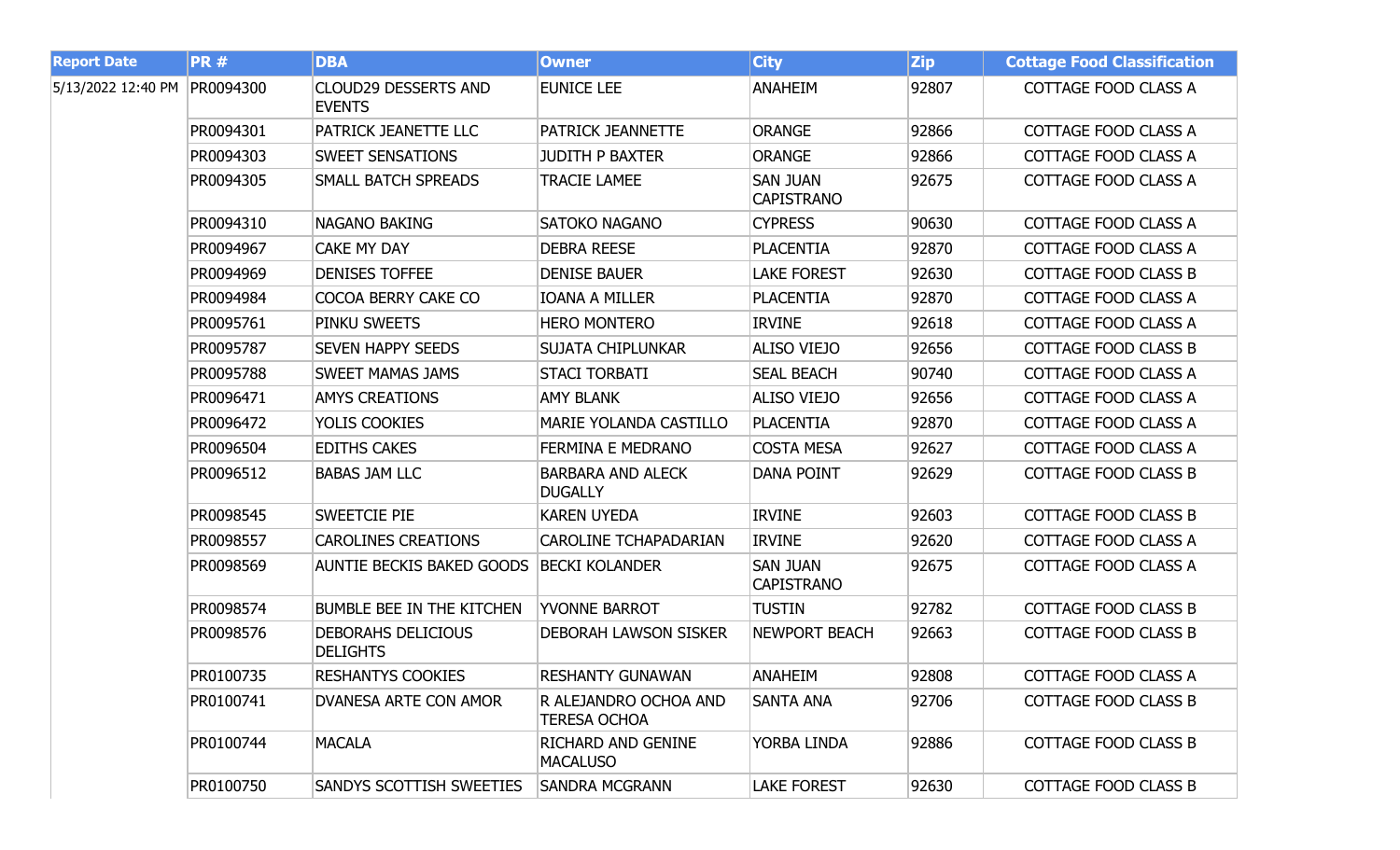| <b>Report Date</b> | <b>PR#</b> | <b>DBA</b>                                     | <b>Owner</b>                                          | <b>City</b>                             | <b>Zip</b> | <b>Cottage Food Classification</b> |
|--------------------|------------|------------------------------------------------|-------------------------------------------------------|-----------------------------------------|------------|------------------------------------|
| 5/13/2022 12:40 PM | PR0101669  | <b>LIGHT AND HEALTHY</b><br><b>DESSERTS</b>    | ROMINA NARANG                                         | <b>IRVINE</b>                           | 92604      | COTTAGE FOOD CLASS A               |
|                    | PR0101673  | DJS HOMEMADE CONFECTIONS DAVID POSEIN          |                                                       | YORBA LINDA                             | 92886      | COTTAGE FOOD CLASS A               |
|                    | PR0101677  | LW COOKIES AND TOFFEE                          | <b>LISA J WELTON</b>                                  | <b>HUNTINGTON BEACH</b>                 | 92646      | COTTAGE FOOD CLASS A               |
|                    | PR0101683  | <b>SWEET PS BAKE SHOP</b>                      | <b>ARIEL PARKER</b>                                   | <b>WESTMINSTER</b>                      | 92683      | COTTAGE FOOD CLASS A               |
|                    | PR0101687  | I AND JS SWEET TREATS                          | <b>LORENA EL KHETTAB</b>                              | <b>ORANGE</b>                           | 92868      | COTTAGE FOOD CLASS A               |
|                    | PR0101688  | <b>JADETIGER TEA</b>                           | <b>LAN ZENTIL</b>                                     | <b>LAGUNA BEACH</b>                     | 92651      | COTTAGE FOOD CLASS B               |
|                    | PR0101690  | <b>HEAVENLY SWEETS BY</b><br><b>ANGELINE</b>   | <b>ANGELINE ABRENA MALVYO</b>                         | <b>BUENA PARK</b>                       | 90621      | COTTAGE FOOD CLASS A               |
|                    | PR0102156  | <b>LADYBUNS</b>                                | <b>CRISTINA J ROQUE</b>                               | <b>BUENA PARK</b>                       | 90620      | COTTAGE FOOD CLASS A               |
|                    | PR0102158  | <b>DULCETERIA</b>                              | <b>GLORYILYN VARGAS AND J</b><br><b>HECTOR VARGAS</b> | <b>FULLERTON</b>                        | 92832      | COTTAGE FOOD CLASS B               |
|                    | PR0102570  | <b>MAXS BAKED GOODS</b>                        | JOSE ANTONIO RODRIGUEZ<br><b>PLATA</b>                | <b>ANAHEIM</b>                          | 92804      | COTTAGE FOOD CLASS A               |
|                    | PR0103482  | <b>NACHO MADRES</b><br><b>INCORPORATED</b>     | LAURA M O'NEAL                                        | <b>TUSTIN</b>                           | 92782      | COTTAGE FOOD CLASS B               |
|                    | PR0103483  | <b>INTRICAKES</b>                              | Jenny VU                                              | <b>FOUNTAIN VALLEY</b>                  | 92708      | COTTAGE FOOD CLASS A               |
|                    | PR0103485  | <b>HOBBY OVERFLOW</b>                          | <b>DELORES KELLEY</b>                                 | <b>IRVINE</b>                           | 92604      | COTTAGE FOOD CLASS A               |
|                    | PR0103489  | <b>BETTY BITES COOKIES</b>                     | <b>BETTY SYMANK</b>                                   | <b>WESTMINSTER</b>                      | 92683      | COTTAGE FOOD CLASS A               |
|                    | PR0103490  | <b>GRANDMAS CANDY JAR</b>                      | <b>JESSICA LYNCH &amp; TRACY</b><br><b>KLEIN</b>      | YORBA LINDA                             | 92886      | COTTAGE FOOD CLASS A               |
|                    | PR0103493  | <b>LAGUNA BAGUETTES</b>                        | <b>MARILYN WILSON</b>                                 | <b>LAGUNA BEACH</b>                     | 92651      | COTTAGE FOOD CLASS A               |
|                    | PR0103498  | <b>SWEET SECRETS A YUMMY</b><br><b>COMPANY</b> | TRACY & JORDAN MCMILLEN RANCHO SANTA                  | <b>MARGARITA</b>                        | 92688      | COTTAGE FOOD CLASS A               |
|                    | PR0103502  | <b>ZARS SWEET CONFECTIONS</b>                  | <b>EUGENIA DAVIES</b>                                 | <b>RANCHO SANTA</b><br><b>MARGARITA</b> | 92688      | COTTAGE FOOD CLASS A               |
|                    | PR0104720  | MOMYVONNES CANDY<br><b>COMPANY</b>             | <b>HENRY BEACH</b>                                    | HUNTINGTON BEACH 92646                  |            | COTTAGE FOOD CLASS A               |
|                    | PR0104721  | <b>KARENS KREATIONS</b>                        | <b>KAREN SHARMA</b>                                   | <b>FULLERTON</b>                        | 92831      | COTTAGE FOOD CLASS A               |
|                    | PR0105128  | <b>MISTER LISTERS</b>                          | <b>PATRICK LISTER</b>                                 | <b>FULLERTON</b>                        | 92832      | COTTAGE FOOD CLASS A               |
|                    | PR0105142  | <b>BLUE WHALE PANTRY</b>                       | PAULA CIRAULO                                         | <b>DANA POINT</b>                       | 92629      | COTTAGE FOOD CLASS B               |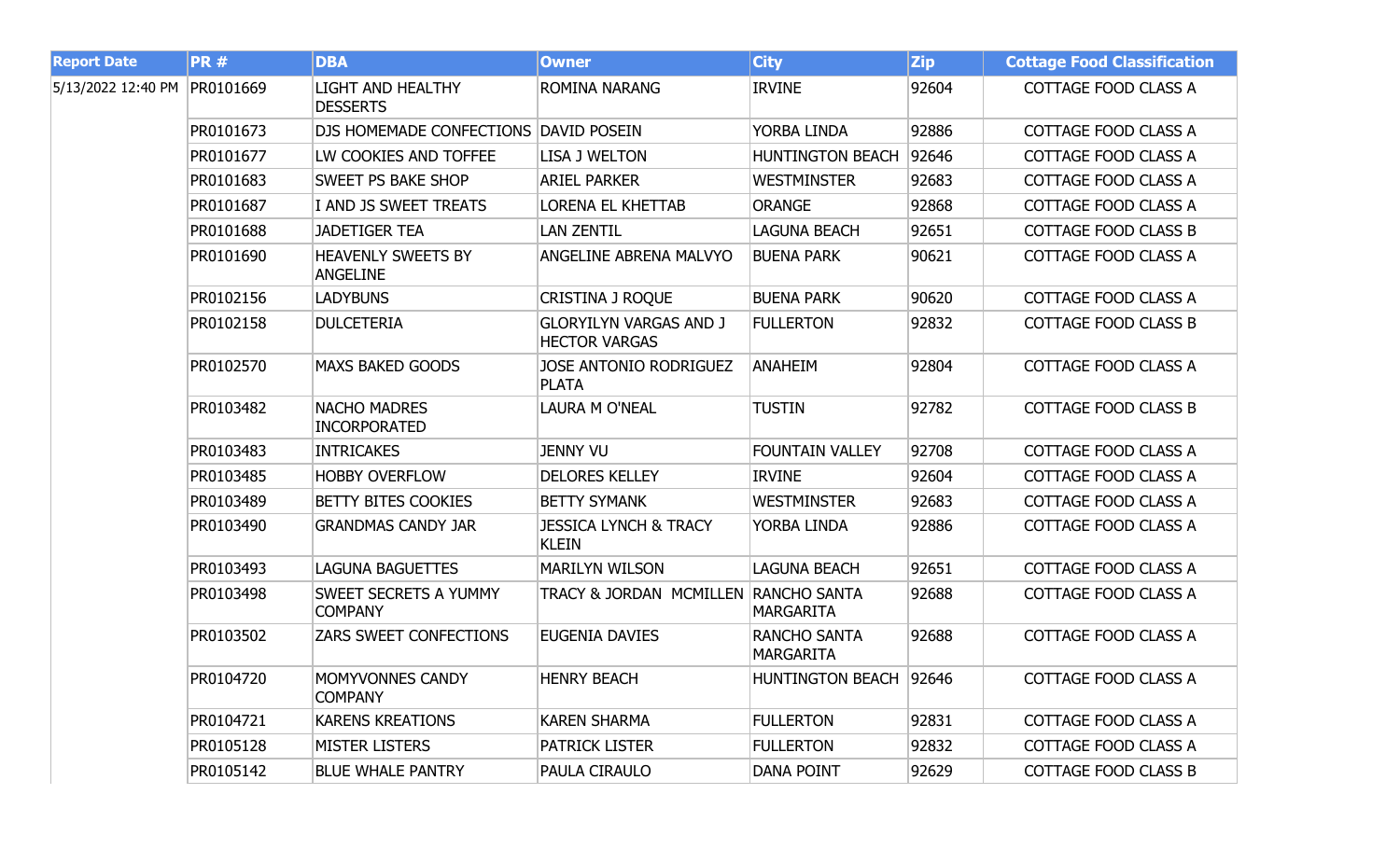| <b>Report Date</b> | <b>PR#</b> | <b>DBA</b>                                                                     | <b>Owner</b>                                             | <b>City</b>            | <b>Zip</b> | <b>Cottage Food Classification</b> |
|--------------------|------------|--------------------------------------------------------------------------------|----------------------------------------------------------|------------------------|------------|------------------------------------|
| 5/13/2022 12:40 PM | PR0105638  | <b>SURFSIDE BAKING COMPANY</b>                                                 | <b>SHANNON C CAVANAUGH</b>                               | <b>FOUNTAIN VALLEY</b> | 92708      | COTTAGE FOOD CLASS A               |
|                    | PR0105650  | DIPS CAKE POPS                                                                 | SHERRI LEONARD-BRANSON                                   | <b>GARDEN GROVE</b>    | 92841      | COTTAGE FOOD CLASS A               |
|                    | PR0105653  | <b>BUNJOUR BAKERY</b>                                                          | RACHELLE SHIN                                            | <b>LAGUNA HILLS</b>    | 92656      | <b>COTTAGE FOOD CLASS B</b>        |
|                    | PR0106052  | <b>BLESS YOUR BARK</b>                                                         | KAITLYN CLAIRE ALBERTOLI                                 | <b>SAN CLEMENTE</b>    | 92673      | <b>COTTAGE FOOD CLASS B</b>        |
|                    | PR0106053  | OC LOCAL HONEY.COM                                                             | <b>CHRISTINE FERRIAN AND</b><br><b>AMY CRIPPS</b>        | <b>ORANGE</b>          | 92867      | COTTAGE FOOD CLASS A               |
|                    | PR0106057  | <b>MOTHER TUCKERS KITCHEN</b>                                                  | <b>SHANNON TUCKER</b>                                    | <b>ORANGE</b>          | 92867      | COTTAGE FOOD CLASS A               |
|                    | PR0106059  | <b>ROSIE RAES TOFFEE</b>                                                       | PATTI LUSK & SHERYL<br><b>BANNING</b>                    | YORBA LINDA            | 92886      | <b>COTTAGE FOOD CLASS B</b>        |
|                    | PR0106065  | SEQUOIA SEASONING                                                              | <b>KATHIE LEWOTSKY</b>                                   | <b>DANA POINT</b>      | 92629      | <b>COTTAGE FOOD CLASS B</b>        |
|                    | PR0106548  | PDS HOT CHILI COMPANY                                                          | PREM SIVALINGAM                                          | YORBA LINDA            | 92886      | COTTAGE FOOD CLASS A               |
|                    | PR0106556  | <b>SJS CUSTOM CAKE</b>                                                         | SHRADDHA JAIN                                            | <b>IRVINE</b>          | 92606      | COTTAGE FOOD CLASS A               |
|                    | PR0106560  | PAMS COOKIE PANTRY                                                             | PAMELA S RETTIG                                          | <b>IRVINE</b>          | 92618      | COTTAGE FOOD CLASS B               |
|                    | PR0107040  | <b>GRACYS GOODIES</b>                                                          | <b>GRACE KRAJACIC</b>                                    | <b>BUENA PARK</b>      | 90620      | <b>COTTAGE FOOD CLASS B</b>        |
|                    | PR0107044  | LUCKY 13 SWEETS AND<br><b>TREATS</b>                                           | <b>KATE MYERS</b>                                        | <b>COSTA MESA</b>      | 92627      | <b>COTTAGE FOOD CLASS B</b>        |
|                    | PR0107049  | <b>TOUT DE SWEETS</b>                                                          | <b>GISELE MOUSSA</b>                                     | <b>ANAHEIM</b>         | 92807      | <b>COTTAGE FOOD CLASS A</b>        |
|                    | PR0107050  | <b>ROCK N ROCA</b>                                                             | <b>JUAN VALDIVIA</b>                                     | <b>ANAHEIM</b>         | 92808      | COTTAGE FOOD CLASS A               |
|                    | PR0107052  | <b>BEE LADIES TREATS</b>                                                       | <b>TRACY GALLAUGHER &amp;</b><br><b>LYNNE GALLAUGHER</b> | <b>PLACENTIA</b>       | 92870      | COTTAGE FOOD CLASS A               |
|                    | PR0107301  | <b>DIANES SWEET CREATIONS</b>                                                  | <b>DIANE HOFFER</b>                                      | <b>ORANGE</b>          | 92869      | COTTAGE FOOD CLASS A               |
|                    | PR0107304  | NANAS SWEET TREATS                                                             | <b>JOSEFINA FELIX</b>                                    | <b>TUSTIN</b>          | 92780      | COTTAGE FOOD CLASS A               |
|                    | PR0107306  | <b>DOLCE FIRENZE</b>                                                           | ELISABETTA CONTICINI                                     | <b>FOOTHILL RANCH</b>  | 92610      | <b>COTTAGE FOOD CLASS B</b>        |
|                    | PR0107804  | <b>HAYA DATES</b>                                                              | NAJIA RASHEED IBRAHIM                                    | <b>IRVINE</b>          | 92612      | <b>COTTAGE FOOD CLASS B</b>        |
|                    | PR0107806  | MY KITCHEN OF CHOICE                                                           | <b>JERI TABBACK</b>                                      | <b>LAGUNA NIGUEL</b>   | 92677      | <b>COTTAGE FOOD CLASS B</b>        |
|                    | PR0107869  | SWEET SURRENDER SPECIALTY JULIE MARGRET THOMAS<br><b>DESSERTS AND PASTRIES</b> |                                                          | HUNTINGTON BEACH 92646 |            | COTTAGE FOOD CLASS A               |
|                    | PR0108294  | <b>SWEETS PARTY TREATS</b>                                                     | RACHELE SWEETSER                                         | <b>LAGUNA HILLS</b>    | 92653      | COTTAGE FOOD CLASS A               |
|                    | PR0108560  | <b>YAZDI BAKERY</b>                                                            | <b>SEYED MAHMOUD</b><br>MIRGHASEMI                       | LAGUNA NIGUEL          | 92677      | COTTAGE FOOD CLASS A               |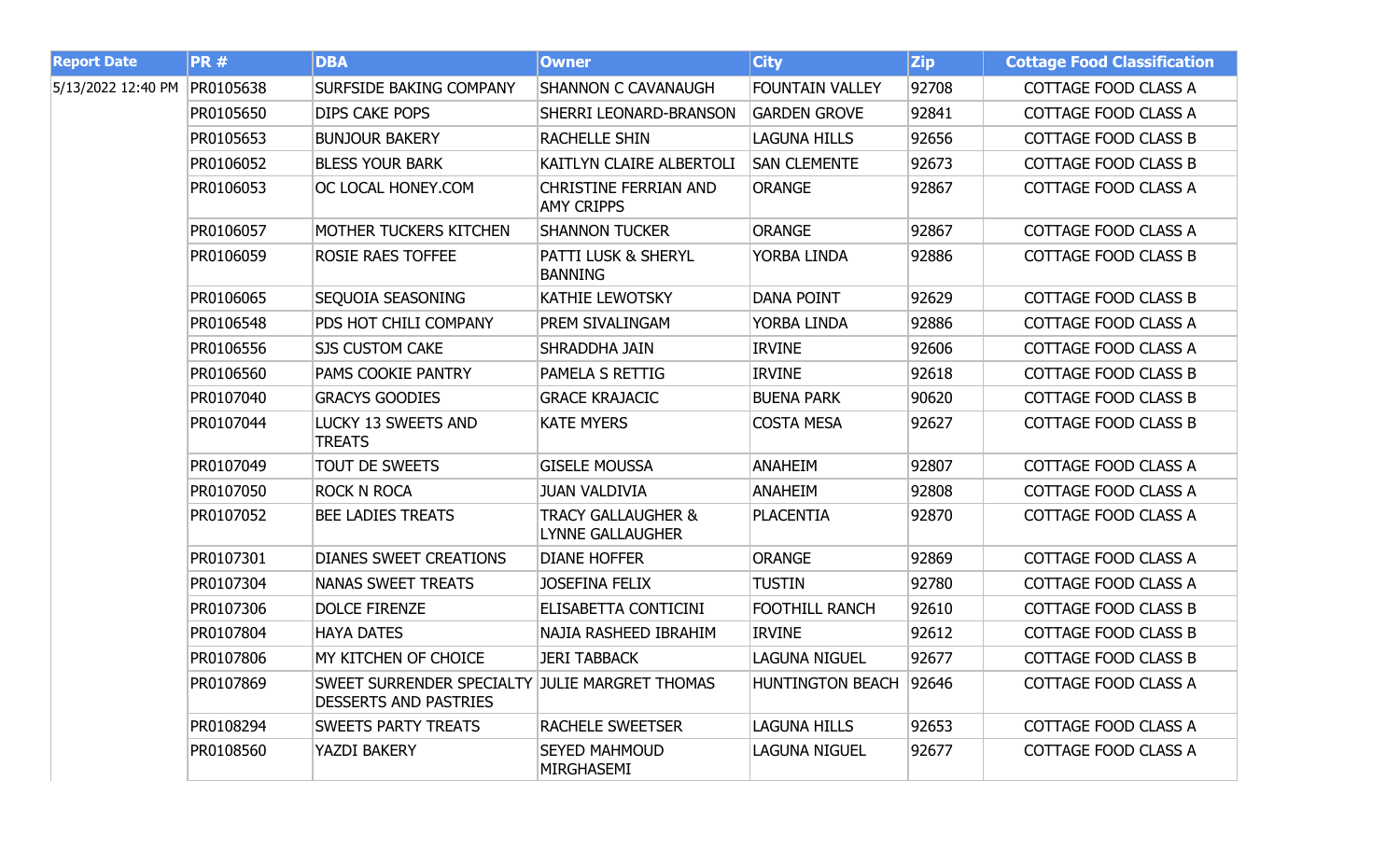| <b>Report Date</b> | <b>PR#</b> | <b>DBA</b>                                   | <b>Owner</b>                                           | <b>City</b>             | <b>Zip</b>        | <b>Cottage Food Classification</b> |
|--------------------|------------|----------------------------------------------|--------------------------------------------------------|-------------------------|-------------------|------------------------------------|
| 5/13/2022 12:40 PM | PR0108565  | <b>BONJOUR OC BAKERY</b>                     | NATALJA GENKIN                                         | <b>IRVINE</b>           | 92618             | COTTAGE FOOD CLASS A               |
|                    | PR0108697  | <b>SHE BAKES</b>                             | <b>CATHY NORTON</b>                                    | <b>ORANGE</b>           | 92866             | COTTAGE FOOD CLASS A               |
|                    | PR0108977  | 3 SISTERS TOFFEE                             | <b>LESLIE POWER</b>                                    | <b>SAN CLEMENTE</b>     | 92673             | COTTAGE FOOD CLASS B               |
|                    | PR0109010  | SUNSHINE + CLEMENTINE                        | <b>BETH KIRBY</b>                                      | <b>LAGUNA NIGUEL</b>    | 92677             | COTTAGE FOOD CLASS A               |
|                    | PR0109249  | <b>DREAM CAKES BY YAZ</b>                    | YAZMIN GONZALES                                        | <b>PLACENTIA</b>        | 92870             | COTTAGE FOOD CLASS A               |
|                    | PR0109376  | <b>JULIAS JAMS</b>                           | KEN AND JULIA MATSUMOTO FOUNTAIN VALLEY                |                         | 92708             | COTTAGE FOOD CLASS A               |
|                    | PR0109457  | <b>MASON JAR CREATIONS</b>                   | <b>AIMEE CROUSE</b>                                    | <b>FULLERTON</b>        | 92833             | <b>COTTAGE FOOD CLASS B</b>        |
|                    | PR0109464  | BERNOULLI COFFEE ROASTERS EDWIN TANG         |                                                        | <b>HUNTINGTON BEACH</b> | 92646             | COTTAGE FOOD CLASS B               |
|                    | PR0109667  | <b>TIAS EMPANADITAS</b>                      | MANUELA GARCIA DE LOPEZ                                | <b>ANAHEIM</b>          | 92804             | COTTAGE FOOD CLASS A               |
|                    | PR0109889  | <b>BAKE AREA, THE</b>                        | <b>MYRA M NUESTRO</b>                                  | <b>NEWPORT BEACH</b>    | 92660             | COTTAGE FOOD CLASS A               |
|                    | PR0109891  | <b>CB CAKE POPS</b>                          | <b>CORINNE BURT</b>                                    | <b>BREA</b>             | 92821             | COTTAGE FOOD CLASS A               |
|                    | PR0109924  | <b>BAKING FOOL, THE</b>                      | <b>LARRY SANCHEZ</b>                                   | <b>GARDEN GROVE</b>     | 92840             | COTTAGE FOOD CLASS A               |
|                    | PR0110008  | <b>MAVENS TREATS</b>                         | MICHELE LEVINE                                         | <b>LAKE FOREST</b>      | 92630             | COTTAGE FOOD CLASS A               |
|                    | PR0110079  | <b>SUGARED AND ICED</b>                      | <b>SAMANTHA MEYERS</b>                                 | COTO DE CAZA            | 92679             | COTTAGE FOOD CLASS B               |
|                    | PR0110117  | <b>CREATIVELY VILLA MADE</b>                 | <b>CYNTHIA &amp; MELISSA VILLA</b>                     | <b>LAKE FOREST</b>      | 92630             | COTTAGE FOOD CLASS A               |
|                    | PR0110143  | <b>CHOCOLATE SINS</b>                        | <b>KIM RAMOS</b>                                       | <b>LAGUNA BEACH</b>     | 92651             | COTTAGE FOOD CLASS A               |
|                    | PR0110245  | <b>RODZ CANDY COMPANY</b>                    | RODZ CANDY COMPANY LLC                                 | PLACENTIA               | 92870             | <b>COTTAGE FOOD CLASS B</b>        |
|                    | PR0110417  | SHUT YOUR PIE HOLE                           | <b>HILARY OCKEY</b>                                    | <b>COSTA MESA</b>       | 92627             | COTTAGE FOOD CLASS A               |
|                    | PR0110454  | MORNING BLISS GRANOLA                        | <b>JANET S HADLEY</b>                                  | <b>NEWPORT BEACH</b>    | 92660             | <b>COTTAGE FOOD CLASS B</b>        |
|                    | PR0110519  | OH FUDGE MARLA                               | <b>MARLA HEATH</b>                                     | <b>COSTA MESA</b>       | 92627             | COTTAGE FOOD CLASS A               |
|                    | PR0110547  | OMNOM NUTS LLC                               | <b>AMY CHESTER</b>                                     | <b>SILVERADO</b>        | 92676             | COTTAGE FOOD CLASS A               |
|                    | PR0110548  | SHELLEYS JAMS AND JELLEYS                    | <b>SHELLEY JAMES</b>                                   | <b>IRVINE</b>           | 92604             | COTTAGE FOOD CLASS A               |
|                    | PR0110604  | <b>SURF CITY TOFFEE AND</b><br><b>BAKERY</b> | <b>CARLA GUSTAFSON &amp; LARRY</b><br><b>GUSTAFSON</b> | HUNTINGTON BEACH        | $ 92646-$<br>2222 | COTTAGE FOOD CLASS A               |
|                    | PR0110605  | DULCE DIVAS SO CAL                           | <b>VANESSA BLAXLAND</b>                                | <b>PLACENTIA</b>        | 92870             | COTTAGE FOOD CLASS A               |
|                    | PR0110637  | <b>SANDYS COOKIES SAN</b><br><b>CLEMENTE</b> | <b>SANDRA HEIL</b>                                     | <b>SAN CLEMENTE</b>     | 92673             | COTTAGE FOOD CLASS A               |
|                    | PR0110668  | <b>CROWN CANDY CAKES AND</b><br><b>BAKES</b> | <b>ROBILYN LYNDON</b>                                  | <b>DANA POINT</b>       | 92629             | COTTAGE FOOD CLASS A               |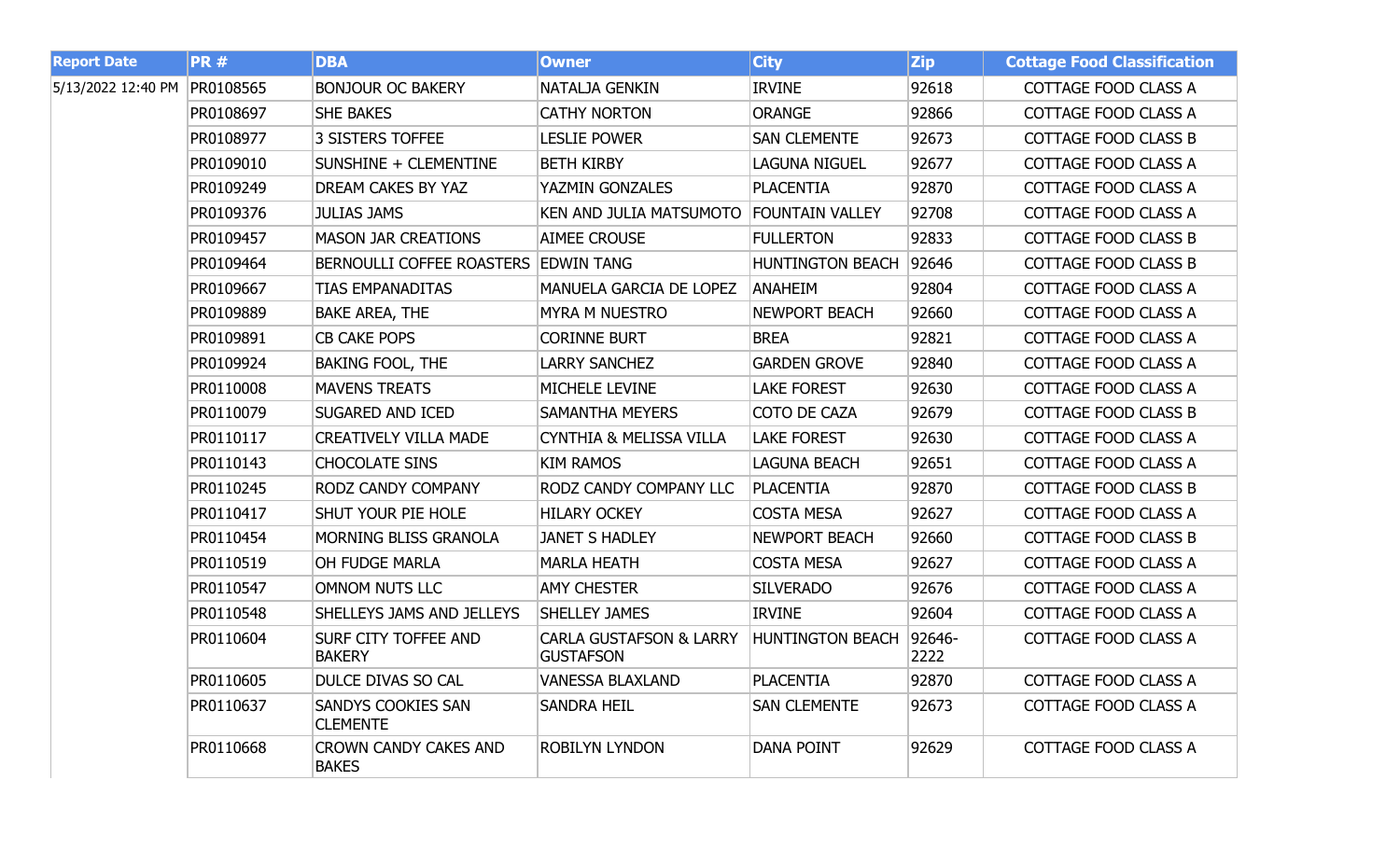| <b>Report Date</b>           | <b>PR#</b> | <b>DBA</b>                                     | <b>Owner</b>                                           | <b>City</b>                             | <b>Zip</b> | <b>Cottage Food Classification</b> |
|------------------------------|------------|------------------------------------------------|--------------------------------------------------------|-----------------------------------------|------------|------------------------------------|
| 5/13/2022 12:40 PM PR0110788 |            | <b>BAKED BY BRI</b>                            | <b>BRIANNA KUEHN</b>                                   | <b>TRABUCO CANYON</b>                   | 92679      | <b>COTTAGE FOOD CLASS B</b>        |
|                              | PR0110797  | <b>ANALYS BAKERY</b>                           | <b>ANALY CASTANEDA</b>                                 | <b>ANAHEIM</b>                          | 92804      | COTTAGE FOOD CLASS A               |
|                              | PR0110936  | <b>HAPPY CAKES OF ORANGE</b><br><b>COUNTY</b>  | <b>MARIA RESTUCCIA</b>                                 | <b>RANCHO SANTA</b><br><b>MARGARITA</b> | 92688      | COTTAGE FOOD CLASS A               |
|                              | PR0110967  | <b>SWEET CHEEKS SUGAR</b><br><b>COOKIES</b>    | <b>LINDSAY NICHOLSON</b>                               | YORBA LINDA                             | 92886      | COTTAGE FOOD CLASS A               |
|                              | PR0110978  | <b>ROSES AND MACARONS</b>                      | RAIDIS SMET & JACQUELINE<br><b>SMET</b>                | <b>IRVINE</b>                           | 92603      | COTTAGE FOOD CLASS A               |
|                              | PR0111079  | <b>ASHIS KITCHEN</b>                           | BEHDAD ANALUI AND BITA<br><b>ANALUI</b>                | <b>IRVINE</b>                           | 92612      | COTTAGE FOOD CLASS B               |
|                              | PR0111080  | <b>WORLD EXPLORER FOODIE</b>                   | <b>SUSAN KRUPA MCCUNE</b>                              | HUNTINGTON BEACH 92649                  |            | <b>COTTAGE FOOD CLASS B</b>        |
|                              | PR0111081  | <b>BINGO BAKERY</b>                            | <b>BING XIAO</b>                                       | <b>IRVINE</b>                           | 92620      | COTTAGE FOOD CLASS A               |
|                              | PR0111082  | <b>KETO BAKERY BOX, THE</b>                    | <b>SARI STEVENSON &amp; ROBERT</b><br><b>STEVENSON</b> | YORBA LINDA                             | 92887      | COTTAGE FOOD CLASS A               |
|                              | PR0111111  | <b>PRETTY BAKED</b>                            | <b>LINDSEY SARDO</b>                                   | <b>SANTA ANA</b>                        | 92705      | COTTAGE FOOD CLASS A               |
|                              | PR0111146  | <b>FANCY ME BAKERY</b>                         | <b>MARY FAHIM</b>                                      | <b>LAGUNA NIGUEL</b>                    | 92677      | COTTAGE FOOD CLASS A               |
|                              | PR0111197  | <b>PAMS SWEET SHOP</b>                         | <b>PAMELA MARQUEZ</b>                                  | <b>PLACENTIA</b>                        | 92870      | <b>COTTAGE FOOD CLASS B</b>        |
|                              | PR0111204  | <b>ECOLOGY CENTER, THE</b>                     | <b>EVAN MARKS</b>                                      | <b>SAN CLEMENTE</b>                     | 92673      | COTTAGE FOOD CLASS A               |
|                              | PR0111207  | ORANGE COUNTY BEEKEEPERS<br><b>ASSOCIATION</b> | <b>LIZ SAVAGE</b>                                      | <b>FULLERTON</b>                        | 92833      | COTTAGE FOOD CLASS A               |
|                              | PR0111226  | <b>MELLIS SWEETS</b>                           | NICHOLE ALBERT                                         | <b>ANAHEIM</b>                          | 92804      | COTTAGE FOOD CLASS A               |
|                              | PR0111284  | <b>PAPER STREET CAKE</b>                       | <b>TYLER APRIL SABER</b>                               | <b>IRVINE</b>                           | 92620      | COTTAGE FOOD CLASS A               |
|                              | PR0111298  | <b>FINESSE COOKIES</b>                         | <b>BRENDA TORRES</b>                                   | <b>ORANGE</b>                           | 92865      | COTTAGE FOOD CLASS A               |
|                              | PR0111376  | <b>DALCOM CAKE</b>                             | <b>EUNHEE PARK</b>                                     | <b>FULLERTON</b>                        | 92833      | COTTAGE FOOD CLASS A               |
|                              | PR0111403  | NAJO SPICE AND RUB<br><b>COMPANY</b>           | NATHAN DAVIDSON                                        | <b>NEWPORT BEACH</b>                    | 92660      | COTTAGE FOOD CLASS B               |
|                              | PR0111502  | <b>SOLA FOODS</b>                              | <b>ARMITA FAZELI</b>                                   | <b>IRVINE</b>                           | 92614      | COTTAGE FOOD CLASS A               |
|                              | PR0111581  | <b>SAM SAMM CUSTOM CAKES</b>                   | SAMANTHA SAMMETINGER-<br>ARIZMENDI                     | <b>ORANGE</b>                           | 92865      | COTTAGE FOOD CLASS A               |
|                              | PR0111582  | <b>CASTLES CONFECTIONS</b>                     | <b>BRIAN CASTLES</b>                                   | <b>FULLERTON</b>                        | 92833      | COTTAGE FOOD CLASS A               |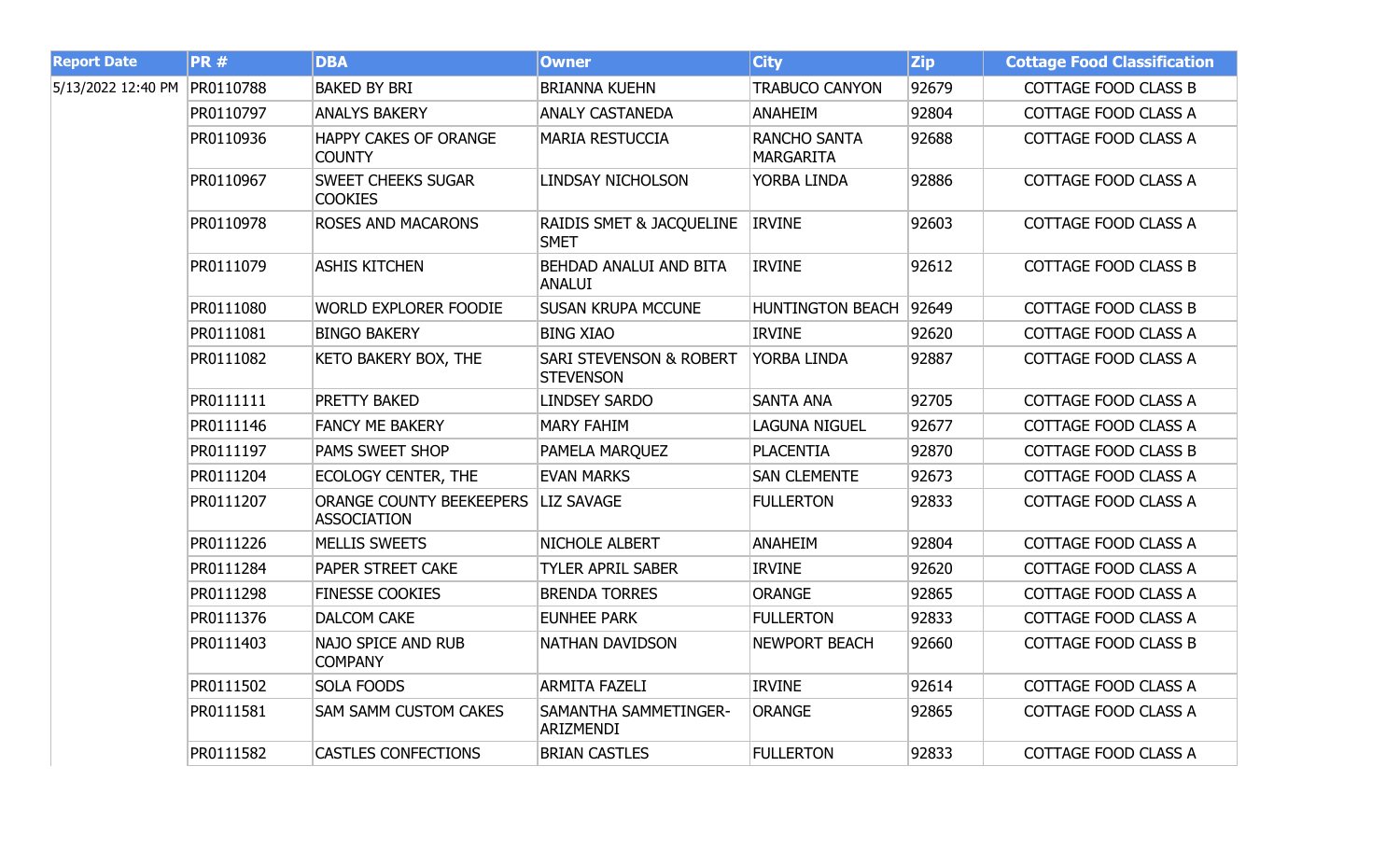| <b>Report Date</b>           | <b>PR#</b> | <b>DBA</b>                                           | <b>Owner</b>                         | <b>City</b>             | <b>Zip</b> | <b>Cottage Food Classification</b> |
|------------------------------|------------|------------------------------------------------------|--------------------------------------|-------------------------|------------|------------------------------------|
| 5/13/2022 12:40 PM PR0111583 |            | <b>HAPPY CAMPERS HAPPY</b><br><b>GLAMPERS BAKERY</b> | <b>CYNTHIA A WEEKSLER</b>            | <b>NEWPORT BEACH</b>    | 92663      | COTTAGE FOOD CLASS A               |
|                              | PR0111608  | <b>SCRATCH KITCHEN, THE</b>                          | <b>TONY GHOSN</b>                    | <b>COSTA MESA</b>       | 92626      | <b>COTTAGE FOOD CLASS B</b>        |
|                              | PR0111668  | <b>SUSYS BAKERY</b>                                  | <b>SUSANA FLORES</b>                 | <b>IRVINE</b>           | 92606      | COTTAGE FOOD CLASS B               |
|                              | PR0111700  | SO SWEET! COOKIE COMPANY<br>LLC                      | <b>MEICHELE CARY</b>                 | <b>ANAHEIM HILLS</b>    | 92807      | COTTAGE FOOD CLASS A               |
|                              | PR0111799  | <b>SWEETS AND SAVORIES</b>                           | RICHARD AND MILA PAYNE               | <b>SANTA ANA</b>        | 92706      | COTTAGE FOOD CLASS A               |
|                              | PR0111800  | <b>SWEETS AND CRAFT</b>                              | <b>HAYEON KIM</b>                    | <b>IRVINE</b>           | 92620      | COTTAGE FOOD CLASS A               |
|                              | PR0111801  | <b>MOXIE'S DESSERTS</b>                              | <b>KENDALL MOXIE</b>                 | <b>IRVINE</b>           | 92602      | COTTAGE FOOD CLASS A               |
|                              | PR0111823  | <b>ARMITA</b>                                        | <b>ARMITA BASTANIZADEH</b>           | <b>IRVINE</b>           | 92618      | COTTAGE FOOD CLASS A               |
|                              | PR0112301  | TREATS TO EAT BY LAUREN                              | <b>LAUREN JI</b>                     | <b>IRVINE</b>           | 92620      | COTTAGE FOOD CLASS A               |
|                              | PR0112305  | LA JEFA KITCHEN                                      | <b>MARTHA ROCHA</b>                  | <b>IRVINE</b>           | 92612      | <b>COTTAGE FOOD CLASS B</b>        |
|                              | PR0112307  | <b>HUNGRY MONKEY EATS</b>                            | <b>JEFF E TAPPENDEN</b>              | LA HABRA                | 90631      | COTTAGE FOOD CLASS B               |
|                              | PR0112319  | <b>MIXED BAKERY</b>                                  | <b>ELYSSA FOURNIER</b>               | <b>NEWPORT BEACH</b>    | 92660      | COTTAGE FOOD CLASS B               |
|                              | PR0112360  | <b>GRATEFUL HEART BAKERY</b>                         | <b>AMIE APODACA</b>                  | <b>HUNTINGTON BEACH</b> | 92647      | COTTAGE FOOD CLASS A               |
|                              | PR0112363  | <b>CALAMITY JAM</b>                                  | <b>JEANINE SCALERO</b>               | <b>NEWPORT BEACH</b>    | 92660      | COTTAGE FOOD CLASS B               |
|                              | PR0112421  | MONICAS SWEET CAKES                                  | <b>MONICA ACEVES</b>                 | <b>ORANGE</b>           | 92865      | COTTAGE FOOD CLASS A               |
|                              | PR0112477  | <b>HEY SUGAR CAKES</b>                               | <b>FRANCISCA KLOCKE</b>              | HUNTINGTON BEACH 92648  |            | COTTAGE FOOD CLASS A               |
|                              | PR0112479  | <b>AFTERTASTE PASTRIES</b>                           | HANY ELHANBALY & ASMAA<br><b>ALY</b> | <b>ALISO VIEJO</b>      | 92656      | COTTAGE FOOD CLASS A               |
|                              | PR0112497  | <b>EAT TO HEAL</b>                                   | <b>JAIME FONTAINE NAPPI</b>          | <b>LAGUNA BEACH</b>     | 92651      | COTTAGE FOOD CLASS A               |
|                              | PR0112510  | OH SUGAR GROVE                                       | <b>SUGAR LUCY LLC</b>                | <b>IRVINE</b>           | 92620      | COTTAGE FOOD CLASS A               |
|                              | PR0112612  | <b>ES GUMMIES</b>                                    | <b>EMANUEL &amp; ANDREW GOFFE</b>    | <b>NEWPORT BEACH</b>    | 92660      | COTTAGE FOOD CLASS A               |
|                              | PR0112697  | <b>KILLIONS KITCHEN</b>                              | DARRYL AND SALLY KILLION             | <b>TUSTIN</b>           | 92782      | COTTAGE FOOD CLASS A               |
|                              | PR0112835  | A TOUCH OF CHOCOLAT                                  | <b>TAHLIA ERVIN</b>                  | <b>LAKE FOREST</b>      | 92630      | <b>COTTAGE FOOD CLASS B</b>        |
|                              | PR0112840  | <b>WINTER BAKERY</b>                                 | <b>GABRIELLA WINTER</b>              | <b>IRVINE</b>           | 92603      | COTTAGE FOOD CLASS A               |
|                              | PR0112922  | MIMIS SWEET TREATS                                   | <b>MARLA TAYLOR</b>                  | <b>ALISO VIEJO</b>      | 92656      | COTTAGE FOOD CLASS A               |
|                              | PR0113075  | <b>DELICES</b>                                       | <b>NANCY CHALET</b>                  | <b>IRVINE</b>           | 92603      | COTTAGE FOOD CLASS B               |
|                              | PR0113118  | LA COCCINELLE BAKERY                                 | <b>SARITA VAUGHN</b>                 | <b>GARDEN GROVE</b>     | 92843      | COTTAGE FOOD CLASS A               |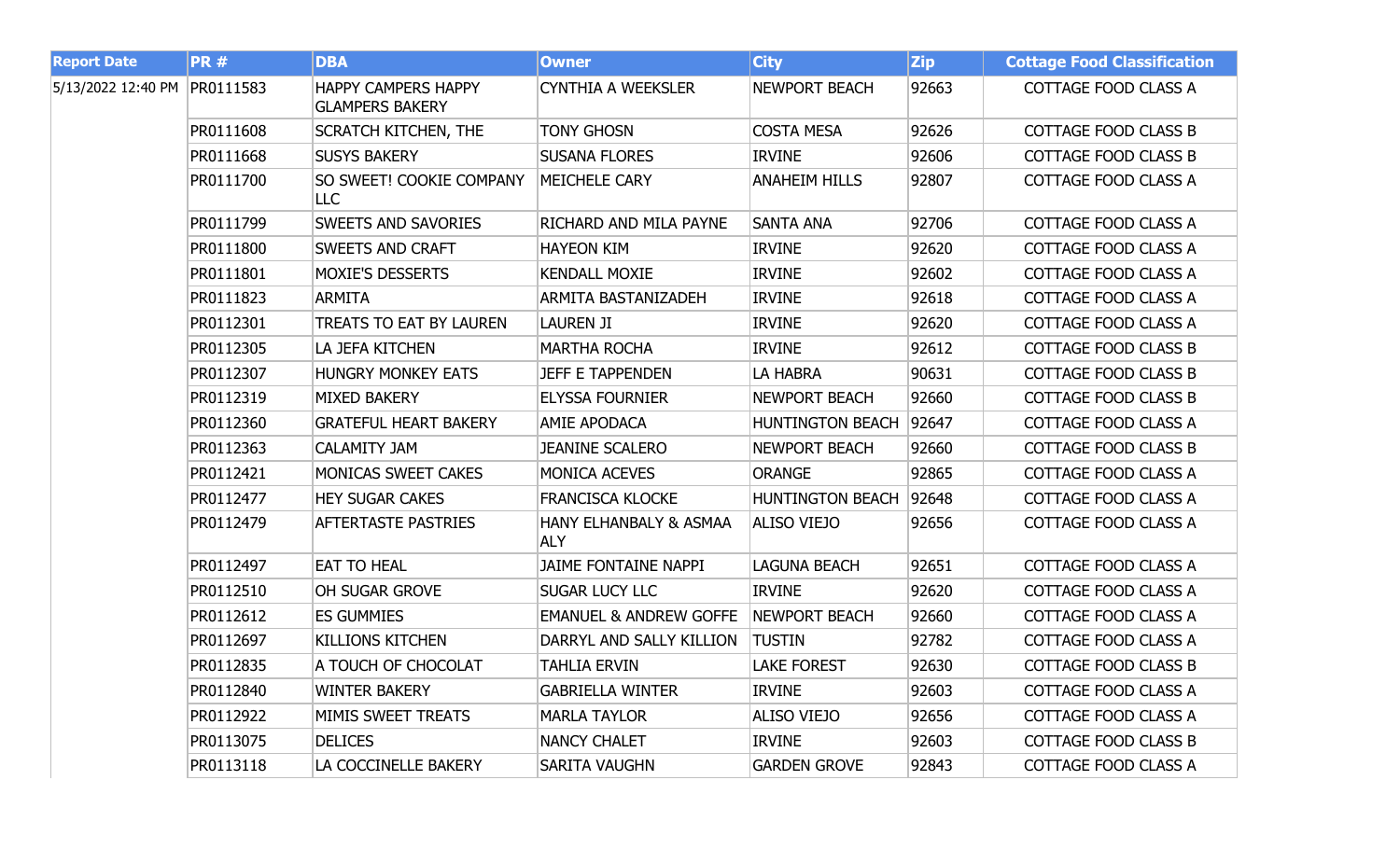| <b>Report Date</b> | <b>PR#</b> | <b>DBA</b>                                          | <b>Owner</b>                              | <b>City</b>                      | <b>Zip</b> | <b>Cottage Food Classification</b> |
|--------------------|------------|-----------------------------------------------------|-------------------------------------------|----------------------------------|------------|------------------------------------|
| 5/13/2022 12:40 PM | PR0113123  | <b>STELLA SWEETS DESSERTS</b>                       | <b>TALI STUDLEY</b>                       | <b>MISSION VIEJO</b>             | 92692      | COTTAGE FOOD CLASS A               |
|                    | PR0113212  | KIM'S LITTLE CAKE SHOP                              | <b>KIM ROBERTS</b>                        | <b>HUNTINGTON BEACH</b>          | 92647      | COTTAGE FOOD CLASS A               |
|                    | PR0113424  | <b>JOJOS COOKIES</b>                                | <b>ROSS FLEISCHMAN</b>                    | <b>IRVINE</b>                    | 92617      | COTTAGE FOOD CLASS A               |
|                    | PR0113429  | <b>GRANNYS GOT ROLLS</b>                            | <b>MARISA CERNOSEK</b>                    | <b>COSTA MESA</b>                | 92626      | COTTAGE FOOD CLASS A               |
|                    | PR0113556  | <b>COOKIES 2 CAKES</b>                              | <b>MAHA QAISER</b>                        | <b>FULLERTON</b>                 | 92833      | COTTAGE FOOD CLASS A               |
|                    | PR0113561  | DELAWARE STREET BAKERY                              | <b>JULIE ANN HAMPEL</b>                   | <b>HUNTINGTON BEACH</b>          | 92648      | COTTAGE FOOD CLASS A               |
|                    | PR0113635  | <b>SUGAR PALETTE</b>                                | <b>JAEHEE AN</b>                          | <b>ANAHEIM</b>                   | 92805      | COTTAGE FOOD CLASS A               |
|                    | PR0113641  | <b>JILLICIOUS HOMEMADE</b><br><b>ENGLISH TOFFEE</b> | <b>JILL GERHARD</b>                       | <b>SAN CLEMENTE</b>              | 92673      | COTTAGE FOOD CLASS A               |
|                    | PR0113768  | POP PEDLER                                          | <b>CATHERINE ALBERT</b>                   | <b>HUNTINGTON BEACH</b>          | 92649      | <b>COTTAGE FOOD CLASS B</b>        |
|                    | PR0113996  | <b>JENS FLOUR SHOP BAKERY</b>                       | <b>JENNIFER SALAZAR</b>                   | YORBA LINDA                      | 92886      | COTTAGE FOOD CLASS A               |
|                    | PR0113997  | <b>SWEET STARS DESSERTS</b>                         | <b>LYNDA GONZALES</b>                     | <b>ANAHEIM</b>                   | 92802      | <b>COTTAGE FOOD CLASS B</b>        |
|                    | PR0113999  | <b>DOLCE VITA BAKERY</b>                            | MICHELE C BYERLY                          | <b>FULLERTON</b>                 | 92833      | COTTAGE FOOD CLASS A               |
|                    | PR0114004  | <b>COOKIE SHEET, THE</b>                            | <b>KIMBERLY D NEWMAN</b>                  | <b>CYPRESS</b>                   | 90630      | COTTAGE FOOD CLASS A               |
|                    | PR0114164  | <b>SWEET OVEN BLISS</b>                             | PATRICIA IRVING & DARRIN<br><b>IRVING</b> | <b>ANAHEIM</b>                   | 92805      | COTTAGE FOOD CLASS A               |
|                    | PR0114195  | <b>ALL TRUIST CHOCOLATES</b>                        | <b>JILL CRAYBAS</b>                       | <b>ALISO VIEJO</b>               | 92656      | COTTAGE FOOD CLASS B               |
|                    | PR0114197  | <b>SWEET N RUSH</b>                                 | <b>IROSHA WAAS</b>                        | <b>RANCHO SANTA</b><br>MARGARITA | 92688      | COTTAGE FOOD CLASS A               |
|                    | PR0114201  | <b>VINCENZOS DELICATENESS</b>                       | <b>VINCENTE MENDOZA</b>                   | <b>ANAHEIM</b>                   | 92804      | COTTAGE FOOD CLASS A               |
|                    | PR0114225  | MY THAO PEANUT BRITTLE                              | <b>MYTHO NGUYEN</b>                       | <b>ANAHEIM</b>                   | 92804      | <b>COTTAGE FOOD CLASS B</b>        |
|                    | PR0114343  | <b>CREATIVE SIDE COOKIE</b><br><b>COMPANY</b>       | <b>JESSICA ANDERSON</b>                   | LADERA RANCH                     | 92694      | COTTAGE FOOD CLASS A               |
|                    | PR0114468  | PIEROGI RULEZ                                       | PIEROGI RULEZ LLC                         | <b>TUSTIN</b>                    | 92782      | COTTAGE FOOD CLASS A               |
|                    | PR0114494  | THE HB BAKER                                        | ELIZABETH P CASTANEDA                     | <b>HUNTINGTON BEACH</b>          | 92646      | COTTAGE FOOD CLASS A               |
|                    | PR0114502  | MAMA NINAS CLASSIC NUT<br><b>BUTTERS</b>            | <b>NINA M SAVLOV</b>                      | <b>MISSION VIEJO</b>             | 92691      | <b>COTTAGE FOOD CLASS A</b>        |
|                    | PR0114553  | <b>CODAS KETTLE KORN</b>                            | <b>ROBERT SEITZ</b>                       | <b>ANAHEIM</b>                   | 92804      | COTTAGE FOOD CLASS A               |
|                    | PR0114684  | <b>COOKIES CAKES AND</b><br><b>COBBLERS</b>         | <b>JANAE WALKER</b>                       | <b>BREA</b>                      | 92821      | COTTAGE FOOD CLASS A               |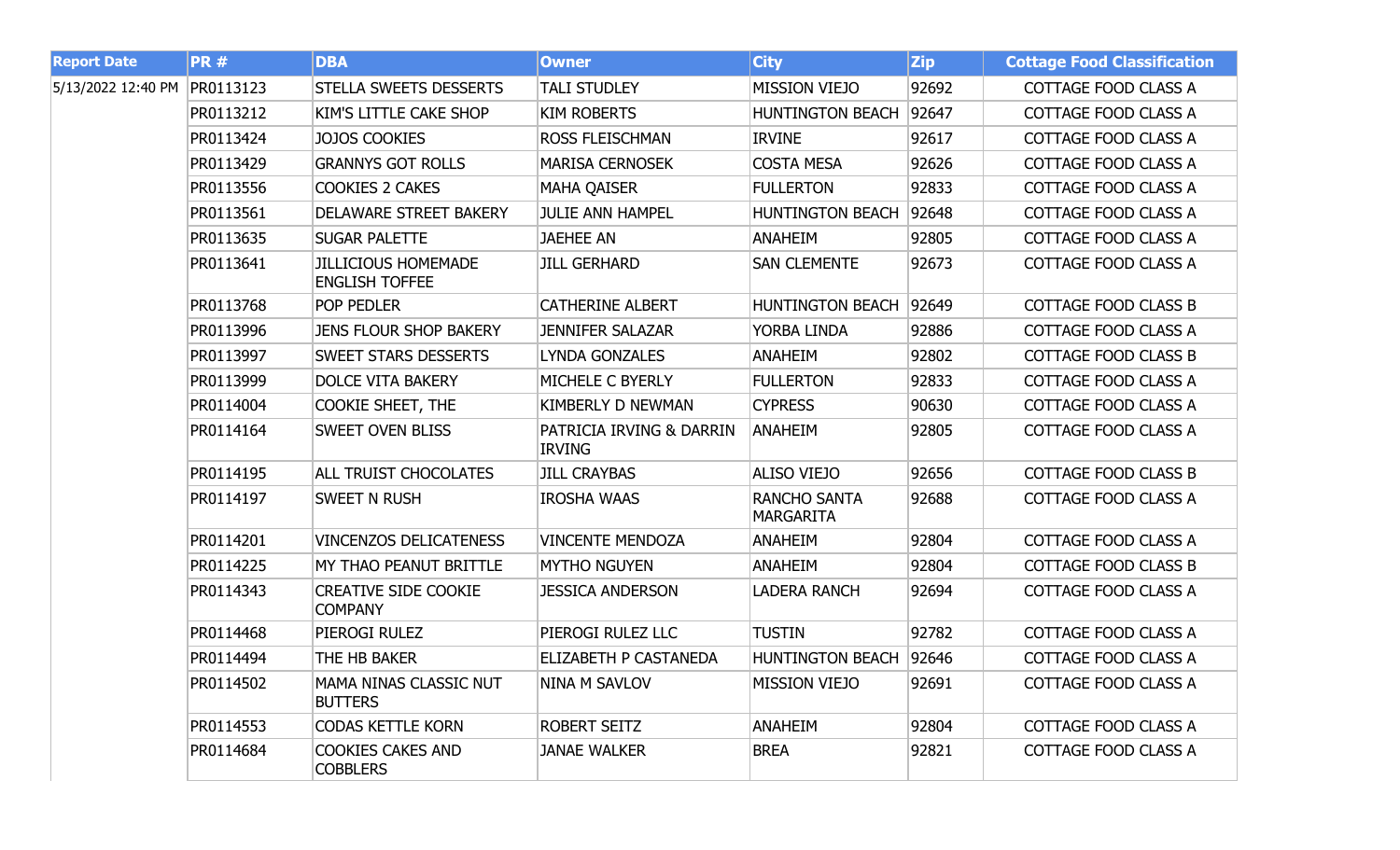| <b>Report Date</b> | <b>PR#</b> | <b>DBA</b>                                       | <b>Owner</b>                  | <b>City</b>                           | <b>Zip</b> | <b>Cottage Food Classification</b> |
|--------------------|------------|--------------------------------------------------|-------------------------------|---------------------------------------|------------|------------------------------------|
| 5/13/2022 12:40 PM | PR0114705  | WITH LOVE FROM SCRATCH                           | KOURTNEY ROJAS                | <b>ANAHEIM</b>                        | 92802      | <b>COTTAGE FOOD CLASS B</b>        |
|                    | PR0114709  | <b>KATIE B</b>                                   | <b>KATHLEEN A FOWLER</b>      | <b>NEWPORT BEACH</b>                  | 92660      | COTTAGE FOOD CLASS A               |
|                    | PR0114725  | <b>HONEYBUN KITCHEN</b>                          | <b>JENIFFER PENA QUEZADA</b>  | <b>ANAHEIM</b>                        | 92801      | COTTAGE FOOD CLASS A               |
|                    | PR0114777  | <b>KRAINA PASTRIES</b>                           | <b>JO LYNN KRAINA</b>         | <b>COSTA MESA</b>                     | 92626      | <b>COTTAGE FOOD CLASS B</b>        |
|                    | PR0114785  | <b>LEGACY COFFEE ROASTERS</b>                    | <b>FREDERICK F FLOWERS JR</b> | <b>FULLERTON</b>                      | 92833      | COTTAGE FOOD CLASS A               |
|                    | PR0114844  | KOHANA KUPCAKERY                                 | <b>JENNY CRADLE</b>           | YORBA LINDA                           | 92886      | COTTAGE FOOD CLASS A               |
|                    | PR0115093  | <b>WATERMANS COFFEE CO</b>                       | <b>JAMES B CONNOR</b>         | <b>HUNTINGTON BEACH</b>               | 92646      | COTTAGE FOOD CLASS A               |
|                    | PR0115096  | <b>B AND B TOFFEE</b>                            | PIA FRIEDERICI                | <b>LAGUNA NIGUEL</b>                  | 92677      | COTTAGE FOOD CLASS A               |
|                    | PR0115098  | <b>BLONDE CURRY</b>                              | <b>AUDRA REDDY</b>            | <b>LADERA RANCH</b>                   | 92694      | COTTAGE FOOD CLASS A               |
|                    | PR0115100  | <b>HILLSHINE</b>                                 | <b>HILLSHINE LLC</b>          | <b>DANA POINT</b>                     | 92629      | COTTAGE FOOD CLASS B               |
|                    | PR0115104  | <b>BLACK BOX BAKERY</b>                          | <b>SAMANTHA TIAMPO</b>        | <b>SAN JUAN</b><br><b>CAPISTRANO</b>  | 92675      | COTTAGE FOOD CLASS B               |
|                    | PR0115105  | <b>EVOLVE BAKERY</b>                             | <b>SURAYA ILLER</b>           | <b>LAKE FOREST</b>                    | 92630      | <b>COTTAGE FOOD CLASS A</b>        |
|                    | PR0115106  | <b>HERMANS HERMITS</b>                           | <b>JONATHAN KAUFMAN</b>       | <b>LAGUNA NIGUEL</b>                  | 92677      | <b>COTTAGE FOOD CLASS B</b>        |
|                    | PR0115114  | <b>MOON GOAT FARMS</b>                           | <b>JODIE WORD</b>             | <b>TRABUCO CANYON</b>                 | 92679      | COTTAGE FOOD CLASS A               |
|                    | PR0115116  | KOOK E SWEETS                                    | <b>KARIN SOREM</b>            | <b>SEAL BEACH</b>                     | 90740      | COTTAGE FOOD CLASS A               |
|                    | PR0115162  | <b>CREME AND SUCRE</b>                           | <b>CREME &amp; SUCRE LLC</b>  | <b>IRVINE</b>                         | 92620      | COTTAGE FOOD CLASS A               |
|                    | PR0115247  | <b>COBBLESTONE BAKERY</b>                        | <b>LISA NUGENT</b>            | <b>RANCHO MISSION</b><br><b>VIEJO</b> | 92694      | COTTAGE FOOD CLASS A               |
|                    | PR0115249  | IRIS AND IVY BEAUTY SNACKS                       | <b>EVELINA JAVED</b>          | <b>ANAHEIM HILLS</b>                  | 92808      | <b>COTTAGE FOOD CLASS B</b>        |
|                    | PR0115636  | <b>CHEAT DAZE MACARONS</b>                       | <b>ALAINA MAYOROS</b>         | <b>SEAL BEACH</b>                     | 90740      | COTTAGE FOOD CLASS A               |
|                    | PR0115949  | <b>SUNFLOWER HOUSE BAKES</b><br><b>AND CAKES</b> | <b>ALLISON ANDREWS</b>        | <b>NEWPORT BEACH</b>                  | 92660      | <b>COTTAGE FOOD CLASS B</b>        |
|                    | PR0116073  | <b>SHADIS SWEETS STUDIO</b>                      | <b>SHADI EIN</b>              | <b>LAGUNA NIGUEL</b>                  | 92677      | COTTAGE FOOD CLASS A               |
|                    | PR0116074  | <b>TASTEE THYME</b>                              | <b>TASTEE THYME LLC</b>       | <b>HUNTINGTON BEACH</b>               | 92647      | COTTAGE FOOD CLASS A               |
|                    | PR0116607  | <b>VITAL BITES CO</b>                            | <b>KRISTA FENDRICK</b>        | <b>SAN CLEMENTE</b>                   | 92672      | COTTAGE FOOD CLASS A               |
|                    | PR0116832  | MY BACKYARD BEEZ                                 | <b>LIZ SAVAGE</b>             | <b>FULLERTON</b>                      | 92833      | COTTAGE FOOD CLASS A               |
|                    | PR0116939  | <b>KIKIS CUSTOM SWEETS</b>                       | <b>KELLIE PASSARETTI</b>      | <b>MISSION VIEJO</b>                  | 92692      | COTTAGE FOOD CLASS A               |
|                    | PR0116948  | <b>GORDITAS DE NATA</b>                          | <b>LAURA CABRERA</b>          | <b>FULLERTON</b>                      | 92833      | COTTAGE FOOD CLASS A               |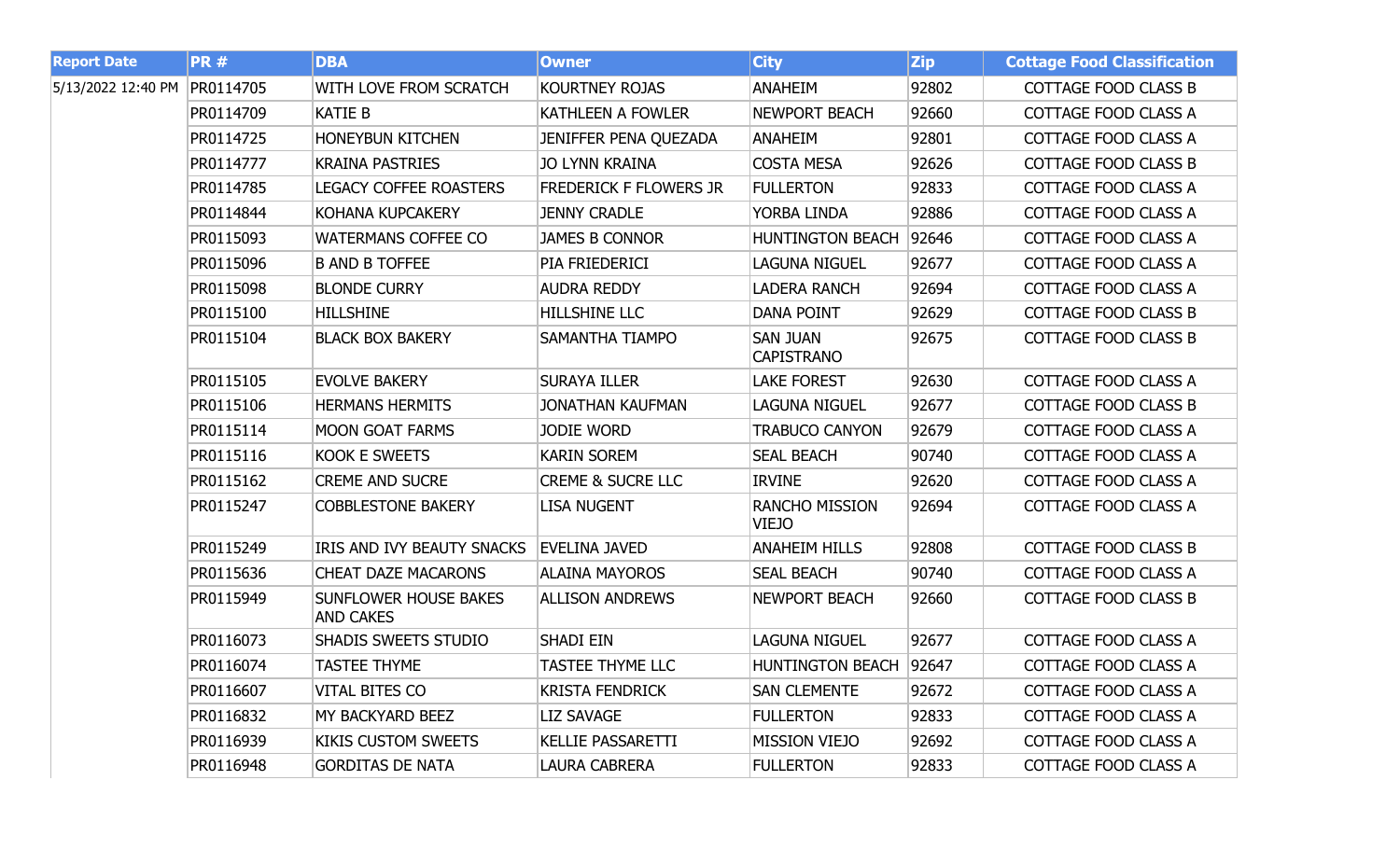| <b>Report Date</b> | <b>PR#</b> | <b>DBA</b>                             | <b>Owner</b>                         | <b>City</b>             | <b>Zip</b> | <b>Cottage Food Classification</b> |
|--------------------|------------|----------------------------------------|--------------------------------------|-------------------------|------------|------------------------------------|
| 5/13/2022 12:40 PM | PR0116990  | <b>BAKED BY CC</b>                     | <b>CHRISTINA CLAUSEN</b>             | <b>IRVINE</b>           | 92604      | COTTAGE FOOD CLASS A               |
|                    | PR0117009  | PUBLIC DISPLAY OF<br><b>CONFECTION</b> | RACQUEL CHIAPPINI-LUTZ               | <b>LADERA RANCH</b>     | 92694      | COTTAGE FOOD CLASS A               |
|                    | PR0117017  | MOLE POBLANO LA MORENITA               | <b>CARLOTA ALVAREZ</b>               | <b>HUNTINGTON BEACH</b> | 92647      | <b>COTTAGE FOOD CLASS A</b>        |
|                    | PR0117103  | <b>DAN COLONIES</b>                    | <b>NETTIE BRYAN</b>                  | <b>CYPRESS</b>          | 90630      | COTTAGE FOOD CLASS A               |
|                    | PR0117108  | ROLLIN' DOUGH BAKING CO                | <b>JAMES MOORE</b>                   | <b>GARDEN GROVE</b>     | 92845      | <b>COTTAGE FOOD CLASS A</b>        |
|                    | PR0117129  | OPEN ROAD CANDY CO                     | ANNE OSGOOD                          | <b>FULLERTON</b>        | 92831      | <b>COTTAGE FOOD CLASS B</b>        |
|                    | PR0117227  | <b>WHATS IN STOCK</b>                  | VICKI S. WADMAN                      | <b>COSTA MESA</b>       | 92627      | COTTAGE FOOD CLASS A               |
|                    | PR0117245  | HI D HO HOMEMADE                       | <b>HEIDI J. MCLAUGHLIN</b>           | <b>SANTA ANA</b>        | 92703      | COTTAGE FOOD CLASS A               |
|                    | PR0117257  | <b>ALLIES APPLES</b>                   | <b>ALEXANDRIA REYES</b>              | <b>IRVINE</b>           | 92618      | COTTAGE FOOD CLASS A               |
|                    | PR0117389  | <b>SCARSONE SWEETS</b>                 | <b>MARYANN SCARSONE</b>              | <b>ORANGE</b>           | 92867      | COTTAGE FOOD CLASS A               |
|                    | PR0117401  | <b>MONSTER MUFFINS</b>                 | MONSTER MUFFINS LLC                  | <b>HUNTINGTON BEACH</b> | 92646      | COTTAGE FOOD CLASS A               |
|                    | PR0117404  | <b>KVL HONEY</b>                       | <b>KATHLEEN LOGSDON</b>              | <b>CYPRESS</b>          | 90630      | COTTAGE FOOD CLASS A               |
|                    | PR0117406  | <b>HEALTHY BABY CO</b>                 | <b>HEALTHY BABY LLC</b>              | <b>ORANGE</b>           | 92867      | <b>COTTAGE FOOD CLASS A</b>        |
|                    | PR0117409  | TWO BIRDS BAKING COMPANY               | <b>LESLI LONERGAN</b>                | <b>HUNTINGTON BEACH</b> | 92646      | <b>COTTAGE FOOD CLASS B</b>        |
|                    | PR0117414  | <b>CECY'S BAKERY</b>                   | <b>CECILIA P. BRAN</b>               | <b>MISSION VIEJO</b>    | 92691      | <b>COTTAGE FOOD CLASS B</b>        |
|                    | PR0117415  | <b>SUSIE'S GOODIES</b>                 | <b>SUSAN L. HANCOCK</b>              | <b>FULLERTON</b>        | 92835      | COTTAGE FOOD CLASS A               |
|                    | PR0117435  | <b>MANJAR BY SANDRA</b>                | SANDRA HAMIDEH TALI                  | <b>TUSTIN</b>           | 92782      | COTTAGE FOOD CLASS A               |
|                    | PR0117439  | WHO LOVES COOKIES                      | <b>JOHN PARKS</b>                    | <b>BREA</b>             | 92821      | COTTAGE FOOD CLASS A               |
|                    | PR0117441  | <b>FLAVOPOP</b>                        | PEGAH SAMANI                         | <b>LAGUNA NIGUEL</b>    | 92677      | <b>COTTAGE FOOD CLASS B</b>        |
|                    | PR0117448  | <b>ISWEETS AND DELIGHTS</b>            | <b>GHULAM YAHYA ASHRAFI</b>          | <b>ALISO VIEJO</b>      | 92656      | <b>COTTAGE FOOD CLASS B</b>        |
|                    | PR0117481  | LI'S CHINESE SAVORY CREPE              | YUAN FENG                            | <b>IRVINE</b>           | 92620      | COTTAGE FOOD CLASS A               |
|                    | PR0117483  | <b>WONDERWERK COFFEE</b>               | <b>WONDERWERK COFFEE LLC</b>         | <b>SAN CLEMENTE</b>     | 92672      | <b>COTTAGE FOOD CLASS B</b>        |
|                    | PR0117667  | <b>JESICA WITH CAKE</b>                | <b>JESICA GRANADOS</b>               | <b>MISSION VIEJO</b>    | 92692      | COTTAGE FOOD CLASS B               |
|                    | PR0117677  | DOUGH'D                                | <b>CASSANDRA KYLE</b>                | <b>IRVINE</b>           | 92618      | COTTAGE FOOD CLASS A               |
|                    | PR0117679  | <b>NAILED IT FOODS</b>                 | MOHAMMED ALKODMANI<br>AND DIMA SAHLI | <b>ANAHEIM</b>          | 92805      | COTTAGE FOOD CLASS A               |
|                    | PR0117697  | THE POLKA DOT COOKIE                   | <b>KELLY WILTERDING</b>              | <b>LAGUNA NIGUEL</b>    | 92677      | <b>COTTAGE FOOD CLASS A</b>        |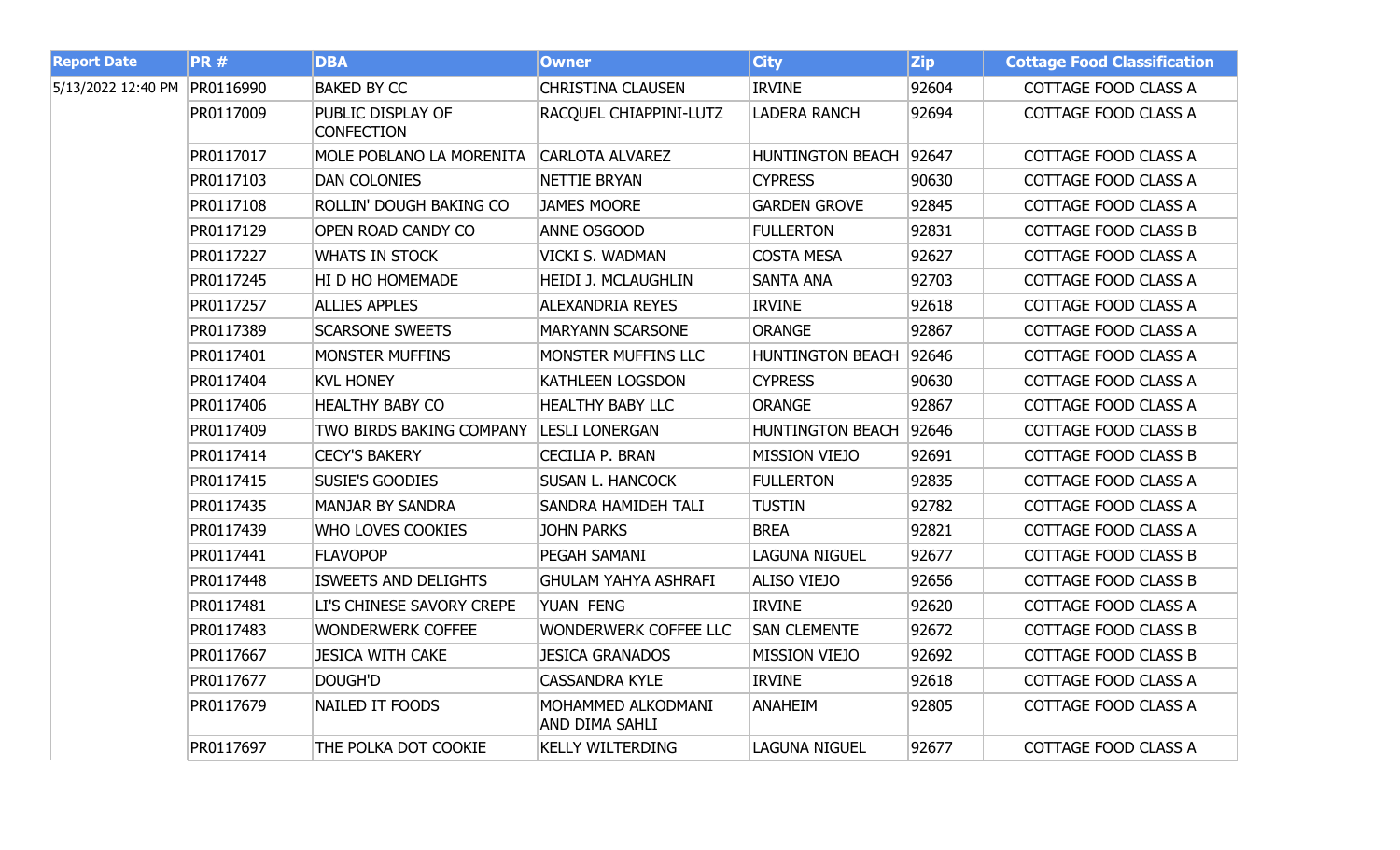| <b>Report Date</b> | <b>PR#</b> | <b>DBA</b>                                       | <b>Owner</b>                         | <b>City</b>             | <b>Zip</b> | <b>Cottage Food Classification</b> |
|--------------------|------------|--------------------------------------------------|--------------------------------------|-------------------------|------------|------------------------------------|
| 5/13/2022 12:40 PM | PR0117813  | <b>AIDA SWEETLAND</b>                            | SHILA SIAMIGHARAGOZAYEL RANCHO SANTA | <b>MARGARITA</b>        | 92688      | COTTAGE FOOD CLASS A               |
|                    | PR0117891  | BEESIDE COTTAGE CAKERY                           | <b>KELLIE DICKINSON</b>              | <b>CYPRESS</b>          | 90630      | COTTAGE FOOD CLASS A               |
|                    | PR0117926  | <b>SHEEFA</b>                                    | AHMED BIBI                           | <b>PLACENTIA</b>        | 92870      | COTTAGE FOOD CLASS B               |
|                    | PR0117939  | <b>JENNY'S COOKIE CORNER</b>                     | JENNIFER RAMONA DELGADO ORANGE       |                         | 92865      | COTTAGE FOOD CLASS A               |
|                    | PR0117948  | <b>OMAI LE SNACKS</b>                            | <b>QUAN MAI</b>                      | <b>GARDEN GROVE</b>     | 92844      | <b>COTTAGE FOOD CLASS B</b>        |
|                    | PR0117967  | <b>TULIP BAKERY</b>                              | <b>TULIP BAKERY</b>                  | <b>IRVINE</b>           | 92614      | COTTAGE FOOD CLASS A               |
|                    | PR0118025  | <b>MAMA BEAR</b>                                 | MICHELE OTEN                         | <b>ANAHEIM</b>          | 92807      | COTTAGE FOOD CLASS B               |
|                    | PR0118029  | <b>BARBARA'S TOFFEE</b>                          | <b>BARBARA JO MCLEAN</b>             | <b>SEAL BEACH</b>       | 90740      | COTTAGE FOOD CLASS A               |
|                    | PR0118079  | <b>VEGAN BRAND</b>                               | MARIANA KOMAROVA                     | <b>FULLERTON</b>        | 92832      | <b>COTTAGE FOOD CLASS B</b>        |
|                    | PR0118082  | THANK YOU COOKIE COMPANY                         | <b>CRYSTAL HENRIQUEZ</b>             | SANTA ANA               | 92704      | COTTAGE FOOD CLASS A               |
|                    | PR0118085  | APPLE OF MY EYE                                  | <b>MARIA HAUEISEN</b>                | <b>HUNTINGTON BEACH</b> | 92646      | COTTAGE FOOD CLASS A               |
|                    | PR0118222  | <b>OMNIRUB</b>                                   | <b>JOHN CROCKETT</b>                 | <b>ANAHEIM</b>          | 92801      | COTTAGE FOOD CLASS A               |
|                    | PR0118352  | MR. BOTANA                                       | ERIKA A. DUENAS ARAMBULA             | <b>ANAHEIM</b>          | 92806      | <b>COTTAGE FOOD CLASS B</b>        |
|                    | PR0118483  | <b>HONEY GIRL GROWS</b>                          | <b>ROBIN JONES</b>                   | <b>LAGUNA BEACH</b>     | 92651      | COTTAGE FOOD CLASS A               |
|                    | PR0118546  | <b>RICE CAKE USA</b>                             | <b>HEE EUN LEE</b>                   | <b>CYPRESS</b>          | 90630      | COTTAGE FOOD CLASS A               |
|                    | PR0118549  | JOJO CAKES                                       | <b>HONG CHAU PHAM</b>                | <b>COSTA MESA</b>       | 92626      | <b>COTTAGE FOOD CLASS B</b>        |
|                    | PR0118576  | <b>HALA SWEETS INC</b>                           | <b>HALA SWEETS INC</b>               | <b>ALISO VIEJO</b>      | 92656      | <b>COTTAGE FOOD CLASS B</b>        |
|                    | PR0118668  | <b>EMMA ROSE TEA</b>                             | AMANDA DUGGAN                        | <b>LAKE FOREST</b>      | 92630      | COTTAGE FOOD CLASS A               |
|                    | PR0118677  | <b>DAUB'S DELIGHTS</b>                           | <b>HALEY DAUB</b>                    | <b>BUENA PARK</b>       | 90620      | COTTAGE FOOD CLASS A               |
|                    | PR0118692  | <b>CAKES BY HOLLY K</b>                          | <b>HOLLY K NAYLOR</b>                | <b>WESTMINSTER</b>      | 92683      | COTTAGE FOOD CLASS A               |
|                    | PR0118742  | FLEUR ELIZE ARTISAN CAKES<br><b>AND CUPCAKES</b> | <b>JUSTINE ELIZE T MENDOZA</b>       | <b>ANAHEIM</b>          | 92801      | COTTAGE FOOD CLASS A               |
|                    | PR0118752  | <b>COOKIES BY HEART</b>                          | MARNIE L. JENICAN                    | YORBA LINDA             | 92887      | <b>COTTAGE FOOD CLASS A</b>        |
|                    | PR0118768  | MAMA MO'S BAKED GOODS                            | MONICA SIX                           | <b>SAN CLEMENTE</b>     | 92672      | COTTAGE FOOD CLASS A               |
|                    | PR0118769  | UNCLE ED'S SPICES AND DRY<br>RUBS, LLC           | EDWARD AND BARBARA<br><b>MEYER</b>   | LA HABRA                | 90631      | COTTAGE FOOD CLASS A               |
|                    | PR0118803  | <b>SWEET BUTTER COCO</b>                         | <b>JAIMIE WONG</b>                   | <b>TUSTIN</b>           | 92782      | COTTAGE FOOD CLASS A               |
|                    | PR0118804  | <b>COOKIES BY KYLE</b>                           | <b>KYLE HEUSSER</b>                  | LAGUNA HILLS            | 92653      | COTTAGE FOOD CLASS A               |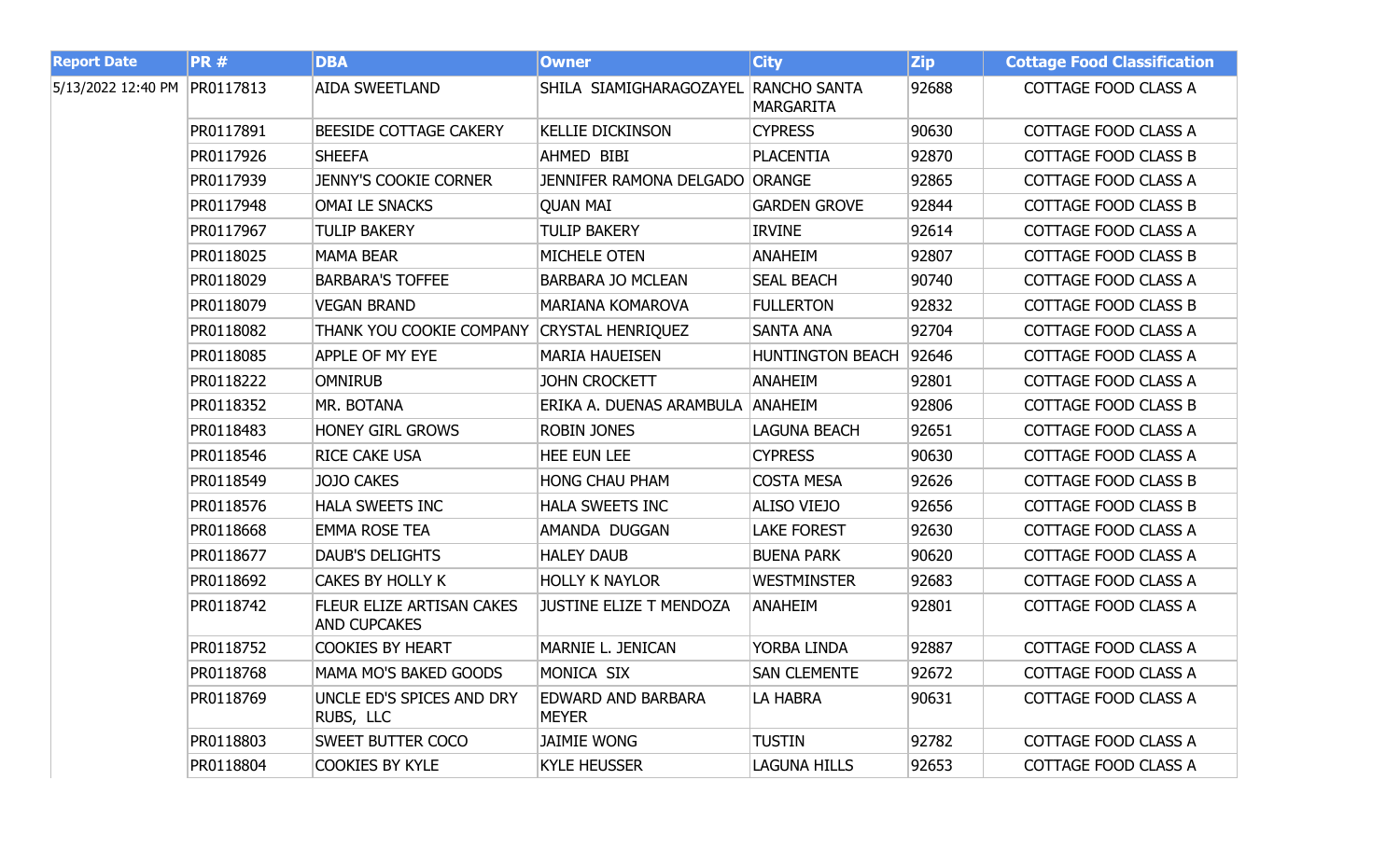| <b>Report Date</b>           | <b>PR#</b> | <b>DBA</b>                                  | <b>Owner</b>                               | <b>City</b>                             | <b>Zip</b> | <b>Cottage Food Classification</b> |
|------------------------------|------------|---------------------------------------------|--------------------------------------------|-----------------------------------------|------------|------------------------------------|
| 5/13/2022 12:40 PM PR0118805 |            | <b>DOWN HOME GIRL BAKED</b><br><b>GOODS</b> | <b>AMY HOGAN</b>                           | <b>LAGUNA NIGUEL</b>                    | 92677      | COTTAGE FOOD CLASS A               |
|                              | PR0118806  | NIKOO CAKE                                  | NIKOO VAHDAT                               | <b>RANCHO SANTA</b><br><b>MARGARITA</b> | 92688      | COTTAGE FOOD CLASS A               |
|                              | PR0118814  | <b>BRUREX BAKERY</b>                        | <b>BRUREX BAKERY LLC</b>                   | SANTA ANA                               | 92705      | COTTAGE FOOD CLASS A               |
|                              | PR0118842  | <b>JOHNBOY'S BAGELS</b>                     | <b>JOHN NEWTON</b>                         | <b>FULLERTON</b>                        | 92835      | COTTAGE FOOD CLASS A               |
|                              | PR0118844  | <b>SOLLYBARS, LLC</b>                       | <b>STEVEN SOLOMON</b>                      | <b>LAGUNA NIGUEL</b>                    | 92677      | COTTAGE FOOD CLASS A               |
|                              | PR0118878  | <b>LUX TOFFEE</b>                           | <b>MARAYA CHACON</b>                       | <b>SAN CLEMENTE</b>                     | 92673      | <b>COTTAGE FOOD CLASS B</b>        |
|                              | PR0118895  | aiR                                         | <b>MELISSA BROOKS</b>                      | <b>SAN CLEMENTE</b>                     | 92672      | COTTAGE FOOD CLASS A               |
|                              | PR0118919  | <b>CUSTOM SWEETS BY LAUREN</b>              | <b>LAUREN MORRIS</b>                       | <b>HUNTINGTON BEACH</b>                 | 92646      | COTTAGE FOOD CLASS A               |
|                              | PR0118921  | <b>CM BAKERY</b>                            | <b>CHEYENNE LINICH</b>                     | <b>RANCHO SANTA</b><br><b>MARGARITA</b> | 92688      | COTTAGE FOOD CLASS A               |
|                              | PR0118968  | <b>CHRISTINA'S CONFECTIONS</b>              | <b>CHRISTINA CHAFE</b>                     | <b>SEAL BEACH</b>                       | 90740      | COTTAGE FOOD CLASS A               |
|                              | PR0118969  | <b>MISS GEE'S SWEETS</b>                    | <b>JENNIFER DUARTE</b>                     | <b>ANAHEIM</b>                          | 92805      | COTTAGE FOOD CLASS A               |
|                              | PR0118971  | <b>SWEET STELLA</b>                         | YONGHEE LEE                                | LA HABRA                                | 90631      | COTTAGE FOOD CLASS A               |
|                              | PR0118977  | <b>AMOR CANDY CARTS</b>                     | <b>ANNA MORALES</b>                        | <b>ANAHEIM</b>                          | 92805      | COTTAGE FOOD CLASS A               |
|                              | PR0119000  | SUGAR + GRAIN BAKE<br><b>COMPANY</b>        | <b>CASEY CURLEY</b>                        | SANTA ANA                               | 92705      | COTTAGE FOOD CLASS B               |
|                              | PR0119033  | <b>BOOSKIES COOKIES</b>                     | EVERLYN ONYX                               | <b>IRVINE</b>                           | 92614      | COTTAGE FOOD CLASS B               |
|                              | PR0119080  | <b>SWEETLEEMADE</b>                         | <b>CINDY LEE</b>                           | <b>NORTH TUSTIN</b>                     | 92705      | COTTAGE FOOD CLASS A               |
|                              | PR0119095  | <b>KNEAD PROOF BAKERY</b>                   | <b>RICHARD MARVIN</b>                      | <b>STANTON</b>                          | 90680      | COTTAGE FOOD CLASS A               |
|                              | PR0119106  | THE COUTURE CAKERY                          | <b>JASMINE CLOUSER</b>                     | <b>IRVINE</b>                           | 92618      | COTTAGE FOOD CLASS A               |
|                              | PR0119120  | <b>FALLINGSTAR FUDGE</b>                    | <b>PAUL BAUER</b>                          | <b>IRVINE</b>                           | 92614      | COTTAGE FOOD CLASS A               |
|                              | PR0119128  | <b>MADEMOISELLE YUMMY</b>                   | <b>DELPHINE DE ROSSO</b>                   | <b>MISSION VIEJO</b>                    | 92691      | COTTAGE FOOD CLASS A               |
|                              | PR0119168  | <b>SEASHELLS AND SUGAR</b><br><b>BAKERY</b> | LINDSEY HOOD & ALYSSA<br><b>JONES</b>      | <b>COSTA MESA</b>                       | 92626      | COTTAGE FOOD CLASS A               |
|                              | PR0119180  | <b>CRUMBLICIOUS</b>                         | <b>KIMBERLY POWERS</b>                     | YORBA LINDA                             | 92886      | <b>COTTAGE FOOD CLASS B</b>        |
|                              | PR0119181  | <b>ANAHEIM ROASTING COMPANY</b>             | <b>JESSE AND KIMBERLY</b><br><b>TORRES</b> | <b>ANAHEIM</b>                          | 92805      | COTTAGE FOOD CLASS A               |
|                              | PR0119186  | <b>CONSERVAS BY MANUELLA</b>                | <b>MANUELLA MELCHERT</b>                   | <b>CAPISTRANO BEACH</b>                 | 92624      | COTTAGE FOOD CLASS A               |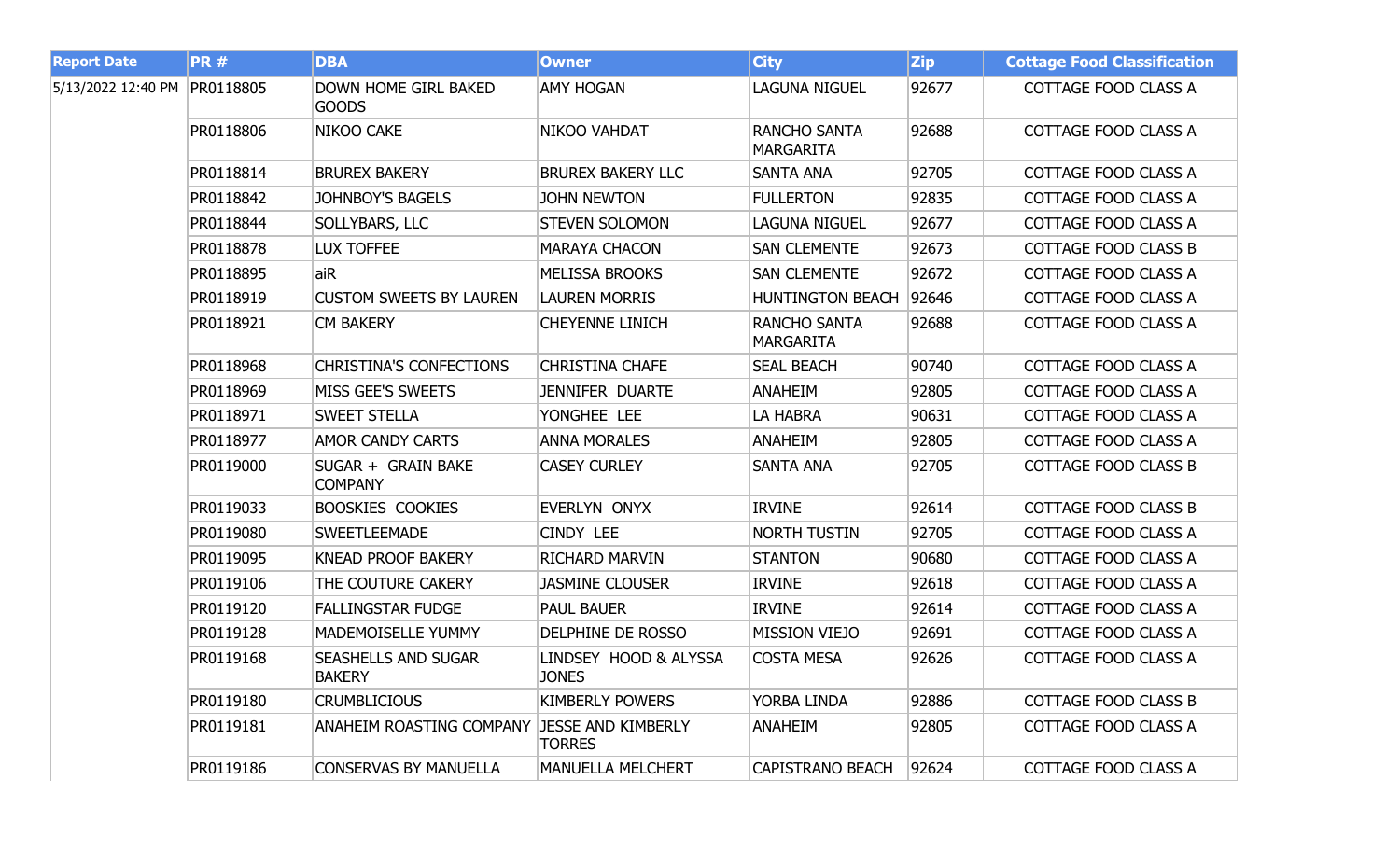| <b>Report Date</b> | <b>PR#</b> | <b>DBA</b>                                      | <b>Owner</b>                                                                    | <b>City</b>                          | <b>Zip</b> | <b>Cottage Food Classification</b> |
|--------------------|------------|-------------------------------------------------|---------------------------------------------------------------------------------|--------------------------------------|------------|------------------------------------|
| 5/13/2022 12:40 PM | PR0119195  | <b>JP CAKES</b>                                 | JOSE DE JESUS PARTIDA                                                           | <b>SAN JUAN</b><br><b>CAPISTRANO</b> | 92675      | COTTAGE FOOD CLASS A               |
|                    | PR0119217  | <b>MOMZ HOMEMADE</b>                            | ZOHREH JAZAYERI                                                                 | <b>ALISO VIEJO</b>                   | 92656      | COTTAGE FOOD CLASS B               |
|                    | PR0119248  | <b>AUNT CCS COOKIES AND</b><br><b>SWEETS</b>    | ETHAN JOHNSON                                                                   | <b>IRVINE</b>                        | 92602      | COTTAGE FOOD CLASS A               |
|                    | PR0119256  | <b>BESITOS BAKERY</b>                           | <b>ADRIANA PEREZ</b>                                                            | YORBA LINDA                          | 92886      | COTTAGE FOOD CLASS A               |
|                    | PR0119373  | COOKIE MOOD                                     | DANIEL ALEXIS MAGIER-<br><b>KAYSE</b>                                           | <b>LAGUNA HILLS</b>                  | 92656      | COTTAGE FOOD CLASS A               |
|                    | PR0119394  | <b>REALLY CUTE SWEETS</b>                       | JEANNETTE VU                                                                    | <b>ANAHEIM</b>                       | 92808      | COTTAGE FOOD CLASS A               |
|                    | PR0119419  | <b>MRS PALTINEAN</b>                            | <b>BRENDA PALTINEAN</b>                                                         | <b>ANAHEIM</b>                       | 92806      | COTTAGE FOOD CLASS A               |
|                    | PR0119450  | <b>STACY'S COOKIE JAR</b>                       | <b>STACY L. ANDERSON</b>                                                        | <b>CYPRESS</b>                       | 90630      | COTTAGE FOOD CLASS A               |
|                    | PR0119455  | <b>FIG DELIGHTS</b>                             | ZORIK PIRVEYSIAN,<br>TIMOTHY PIRVEYSIAN,<br>PAULINA PIRVEYSIAN                  | YORBA LINDA                          | 92886      | COTTAGE FOOD CLASS A               |
|                    | PR0119511  | <b>BETTY'S HANDCRAFTED</b>                      | <b>BETTY LEU &amp; ANTHONY</b><br><b>WILLIAMS</b>                               | <b>COSTA MESA</b>                    | 92627      | COTTAGE FOOD CLASS A               |
|                    | PR0119515  | <b>CONGREGATION PIRCHEI</b><br><b>SHOSHANIM</b> | <b>CONGREGATION PIRCHEI</b><br>SHOSHANIM, A NEW JERSEY<br>NONPROFIT CORPORATION | <b>MISSION VIEJO</b>                 | 92691      | COTTAGE FOOD CLASS A               |
|                    | PR0119516  | 61 HUNDRED BREAD                                | IAN KARLO EVARISTO                                                              | <b>SAN JUAN</b><br><b>CAPISTRANO</b> | 92675      | <b>COTTAGE FOOD CLASS B</b>        |
|                    | PR0119518  | <b>BROTHAS COOKIES</b>                          | <b>WALTER DAVID JOHNSON</b>                                                     | <b>ORANGE</b>                        | 92868      | COTTAGE FOOD CLASS B               |
|                    | PR0119576  | <b>MAMA B'S COOKIES</b>                         | <b>DIANA BERBIGLIA</b>                                                          | <b>HUNTINGTON BEACH</b>              | 92648      | COTTAGE FOOD CLASS A               |
|                    | PR0119578  | <b>POUL'S BAKERY</b>                            | <b>AYLIZ GUCLU</b>                                                              | <b>TUSTIN</b>                        | 92780      | COTTAGE FOOD CLASS A               |
|                    | PR0119718  | FROSTED IN OC                                   | <b>JANICE HO AND LEINA</b><br><b>GARCIA</b>                                     | <b>IRVINE</b>                        | 92620      | COTTAGE FOOD CLASS A               |
|                    | PR0119719  | <b>MICHE'S BAKERY</b>                           | <b>MICHAEL SYLVESTER</b>                                                        | <b>ANAHEIM</b>                       | 92801      | <b>COTTAGE FOOD CLASS B</b>        |
|                    | PR0119720  | FROSTED IN OC                                   | <b>JANICE HO AND LEINA</b><br><b>GARCIA</b>                                     | <b>IRVINE</b>                        | 92620      | COTTAGE FOOD CLASS A               |
|                    | PR0119722  | <b>BREAD UTOPIA</b>                             | JING QI                                                                         | YORBA LINDA                          | 92886      | COTTAGE FOOD CLASS A               |
|                    | PR0119743  | <b>BELLA SOPHIA CHOCOLATES</b>                  | STEPHANIE A. SHAFER                                                             | <b>HUNTINGTON BEACH</b>              | 92648      | COTTAGE FOOD CLASS B               |
|                    | PR0119749  | PETITES MIETTES                                 | PETITES MIETTES LLC                                                             | ALISO VIEJO                          | 92656      | COTTAGE FOOD CLASS B               |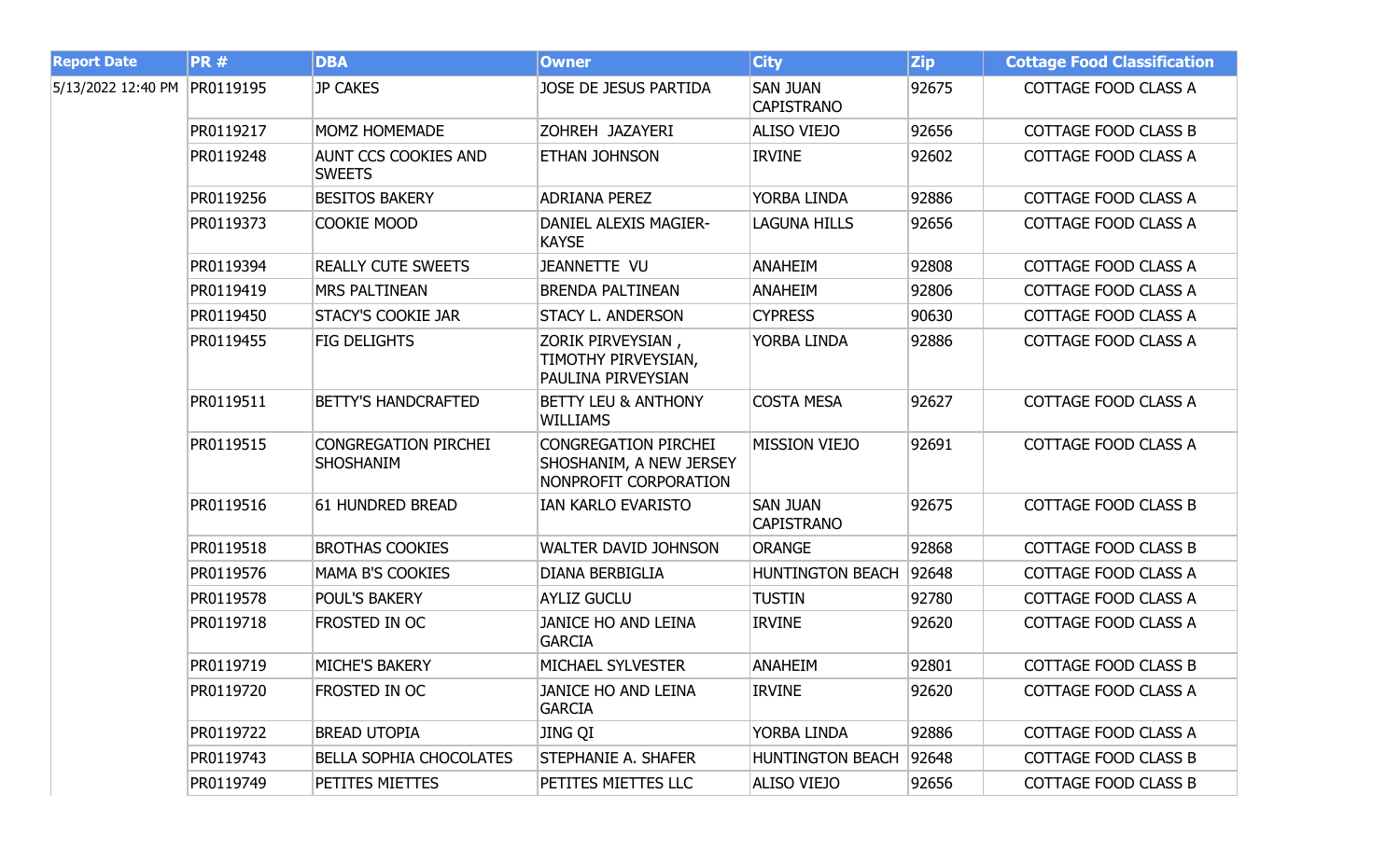| <b>Report Date</b> | <b>PR#</b> | <b>DBA</b>                                      | <b>Owner</b>                                           | <b>City</b>                             | <b>Zip</b> | <b>Cottage Food Classification</b> |
|--------------------|------------|-------------------------------------------------|--------------------------------------------------------|-----------------------------------------|------------|------------------------------------|
| 5/13/2022 12:40 PM | PR0119750  | YELLOW BOX BAKERY                               | <b>JAMES WEITA &amp; LUCIA</b><br><b>RODRIGUEZ</b>     | <b>IRVINE</b>                           | 92620      | COTTAGE FOOD CLASS A               |
|                    | PR0119753  | <b>GOLDEN LANTERN COFFEE</b><br><b>ROASTERS</b> | <b>MATT ROSENBLUM</b>                                  | <b>LAGUNA NIGUEL</b>                    | 92677      | <b>COTTAGE FOOD CLASS B</b>        |
|                    | PR0119766  | <b>BE ORGANIC</b>                               | MARLANA LIBURDI                                        | <b>LAGUNA NIGUEL</b>                    | 92677      | COTTAGE FOOD CLASS B               |
|                    | PR0119769  | COOKIE MONSTARZ BAKERY,<br><b>LLC</b>           | COOKIE MONSTARZ BAKERY,<br>LLC                         | <b>TUSTIN</b>                           | 92780      | COTTAGE FOOD CLASS A               |
|                    | PR0119773  | THE CHOCOLATE CAKE SHOP                         | YASMIN M BAHAA MOHAMED                                 | <b>RANCHO SANTA</b><br><b>MARGARITA</b> | 92688      | COTTAGE FOOD CLASS A               |
|                    | PR0119774  | LAGUNA PROVISIONS, LLC                          | LAGUNA PROVISIONS, LLC                                 | <b>LAGUNA BEACH</b>                     | 92651      | <b>COTTAGE FOOD CLASS B</b>        |
|                    | PR0119779  | <b>JAMBON'S GOODS</b>                           | <b>DANNY JAMBON</b>                                    | <b>LAKE FOREST</b>                      | 92630      | COTTAGE FOOD CLASS A               |
|                    | PR0119785  | <b>SWEET SEA BAKERY</b>                         | <b>ARIANA SARASUA</b>                                  | <b>SAN CLEMENTE</b>                     | 92673      | <b>COTTAGE FOOD CLASS B</b>        |
|                    | PR0119792  | <b>BAKESHACK</b>                                | STICKMAN ENTERPRISES LLC                               | LA PALMA                                | 90623      | COTTAGE FOOD CLASS A               |
|                    | PR0119801  | <b>KENSI'S KRUMBS</b>                           | TRISHA SUGITA                                          | <b>HUNTINGTON BEACH</b>                 | 92647      | COTTAGE FOOD CLASS A               |
|                    | PR0119802  | <b>SWEET SHACK</b>                              | <b>SARAH ROMAN &amp; MICHELLE</b><br><b>ROMAN</b>      | <b>LAGUNA NIGUEL</b>                    | 92677      | <b>COTTAGE FOOD CLASS B</b>        |
|                    | PR0119805  | <b>BEACH BUM BAKING</b>                         | <b>CAROLINA BOTERO</b>                                 | <b>SAN CLEMENTE</b>                     | 92673      | COTTAGE FOOD CLASS A               |
|                    | PR0119876  | SIMPLY SPUN BAKERY                              | <b>GIOVANNA CAMBOIM DE</b><br>ALMEIDA & ISADOR ALMEIDA | <b>HUNTINGTON BEACH</b>                 | 92647      | COTTAGE FOOD CLASS A               |
|                    | PR0119897  | <b>BRIGHT BREAD CO</b>                          | <b>CHARISSE ZAKHOUR</b>                                | <b>RANCHO MISSION</b><br>VIEJO          | 92694      | <b>COTTAGE FOOD CLASS A</b>        |
|                    | PR0119899  | <b>WICKED LOVE BAKING</b>                       | <b>CARLTARO JACKSON</b>                                | <b>HUNTINGTON BEACH</b>                 | 92648      | <b>COTTAGE FOOD CLASS A</b>        |
|                    | PR0119902  | <b>SWEET LAKE LLC</b>                           | SWEET LAKE LLC                                         | <b>SANTA ANA</b>                        | 92705      | <b>COTTAGE FOOD CLASS A</b>        |
|                    | PR0119907  | <b>BEAUTIFUL DAY BAKERY</b>                     | <b>MELISSA ANDERS</b>                                  | <b>LADERA RANCH</b>                     | 92694      | COTTAGE FOOD CLASS A               |
|                    | PR0119911  | <b>SWEETIE SPARROW</b>                          | <b>JENNIFER GIL</b>                                    | <b>HUNTINGTON BEACH</b>                 | 92647      | <b>COTTAGE FOOD CLASS A</b>        |
|                    | PR0119925  | <b>SWEET DREAMS BAKERY OC</b>                   | <b>REBECCA RULAND</b>                                  | <b>IRVINE</b>                           | 92620      | COTTAGE FOOD CLASS A               |
|                    | PR0119948  | <b>DOLCE CENTRO</b>                             | <b>NINA YOUSEFIAN</b>                                  | <b>HUNTINGTON BEACH</b>                 | 92647      | COTTAGE FOOD CLASS A               |
|                    | PR0119992  | BREAD WINDOW, THE                               | BREAD WINDOW LLC, THE                                  | <b>SAN CLEMENTE</b>                     | 92672      | COTTAGE FOOD CLASS A               |
|                    | PR0120002  | <b>BEANIES BREADS</b>                           | MICHELE DERYCKE                                        | <b>CYPRESS</b>                          | 90630      | COTTAGE FOOD CLASS A               |
|                    | PR0120042  | <b>SWEET TREASURES BY NICOLE</b>                | NICOLE ANGIULI                                         | VILLA PARK                              | 92861      | COTTAGE FOOD CLASS A               |
|                    | PR0120072  | <b>RAY FAMILY SWEETS</b>                        | <b>ASHLEY RAY</b>                                      | YORBA LINDA                             | 92887      | COTTAGE FOOD CLASS A               |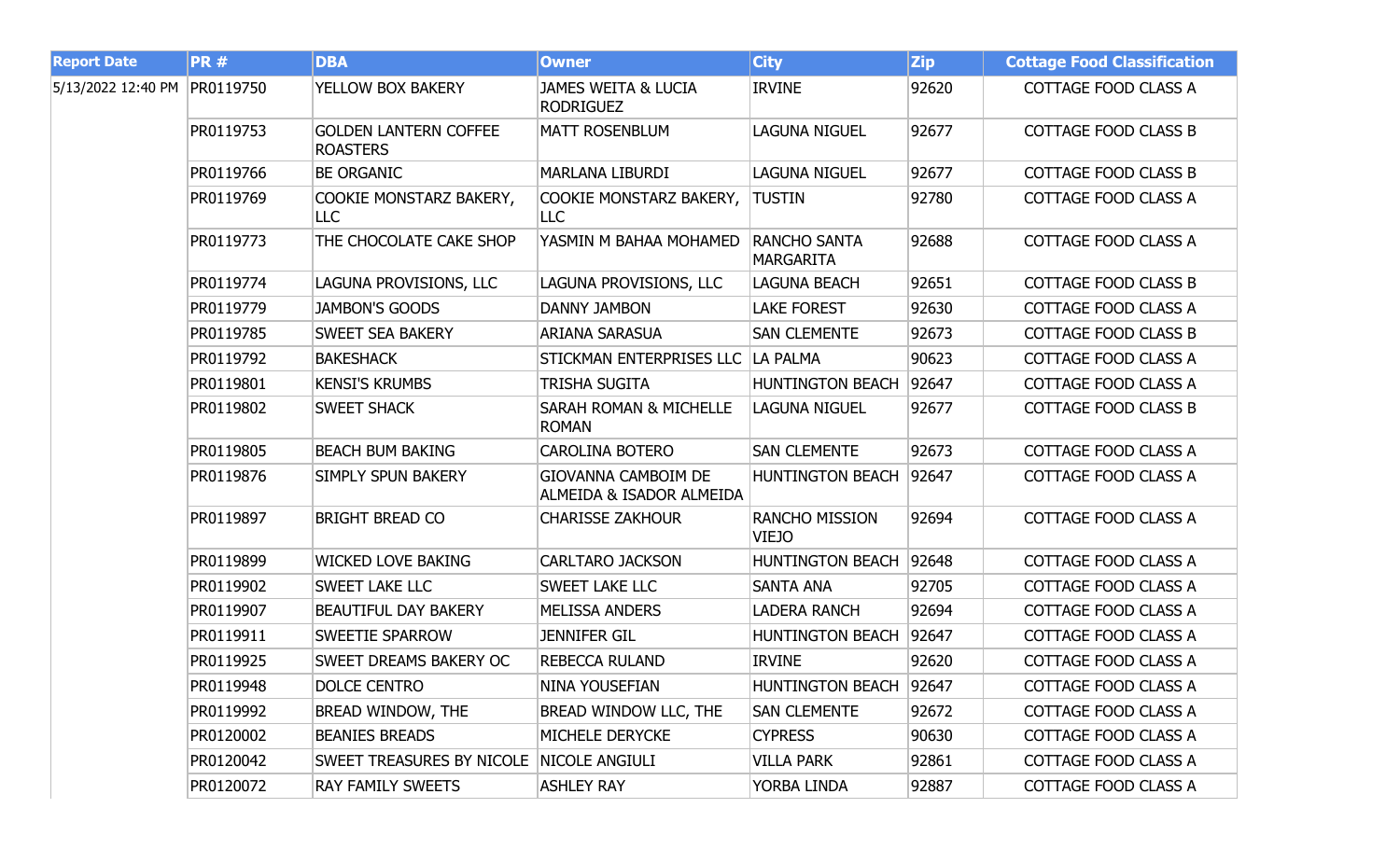| <b>Report Date</b> | <b>PR#</b> | <b>DBA</b>                                        | <b>Owner</b>                                   | <b>City</b>                          | <b>Zip</b> | <b>Cottage Food Classification</b> |
|--------------------|------------|---------------------------------------------------|------------------------------------------------|--------------------------------------|------------|------------------------------------|
| 5/13/2022 12:40 PM | PR0120073  | <b>JONS</b>                                       | TRAM HOANG                                     | <b>GARDEN GROVE</b>                  | 92840      | COTTAGE FOOD CLASS A               |
|                    | PR0120074  | <b>ELEVATE CULINARY</b><br><b>CREATIONS</b>       | <b>JERADE HILL</b>                             | <b>FULLERTON</b>                     | 92832      | COTTAGE FOOD CLASS A               |
|                    | PR0120145  | HONEY MOUS SWEET GREEK<br><b>BAKLAVA CRUMBLES</b> | TINA S GUSTAVE AND<br><b>KARISSA J GUSTAVE</b> | <b>SAN JUAN</b><br><b>CAPISTRANO</b> | 92675      | <b>COTTAGE FOOD CLASS B</b>        |
|                    | PR0120169  | <b>OLIS BAKED TREATS</b>                          | <b>JACKYLYNN ROBLES</b><br><b>TABERDO</b>      | <b>ANAHEIM</b>                       | 92801      | COTTAGE FOOD CLASS A               |
|                    | PR0120175  | <b>LSF CULINARY ARTISTRY</b>                      | <b>LYNDA S FOSTER</b>                          | <b>HUNTINGTON BEACH</b>              | 92649      | COTTAGE FOOD CLASS B               |
|                    | PR0120176  | <b>ELISA MARIE BAKING</b>                         | <b>ELISABETH LORDS</b>                         | <b>PLACENTIA</b>                     | 92870      | <b>COTTAGE FOOD CLASS B</b>        |
|                    | PR0120188  | <b>INKED GIRL SOURDOUGHS</b>                      | <b>JOLENE WEMYSS</b>                           | <b>HUNTINGTON BEACH</b>              | 92648      | <b>COTTAGE FOOD CLASS A</b>        |
|                    | PR0120193  | AND COOKIES BY JACKIE CHAN                        | <b>JACKYLN CHAN</b>                            | <b>ANAHEIM</b>                       | 92802      | <b>COTTAGE FOOD CLASS A</b>        |
|                    | PR0120246  | <b>JIS CAKE BOUTIQUE</b>                          | <b>JANE JIYEON KANG</b>                        | <b>IRVINE</b>                        | 92618      | <b>COTTAGE FOOD CLASS B</b>        |
|                    | PR0120267  | SOMETHIN GOOD SWEETS                              | <b>ALLISON KRIKORIAN</b>                       | <b>NEWPORT BEACH</b>                 | 92661      | <b>COTTAGE FOOD CLASS A</b>        |
|                    | PR0120281  | <b>BUNIS BAKERY</b>                               | LAVINIA HOMOREANU                              | <b>LAGUNA BEACH</b>                  | 92651      | <b>COTTAGE FOOD CLASS B</b>        |
|                    | PR0120349  | <b>HELENS DELIGHT</b>                             | <b>HELEN SCOTT</b>                             | <b>ORANGE</b>                        | 92866      | <b>COTTAGE FOOD CLASS A</b>        |
|                    | PR0120350  | <b>RAINBOW BITES</b>                              | <b>GAIL RENEE GARCIA</b>                       | LA HABRA                             | 90631      | <b>COTTAGE FOOD CLASS A</b>        |
|                    | PR0120352  | <b>CARRIE CHENG BAKES</b>                         | <b>CARRIE CHENG</b>                            | LA PALMA                             | 90623      | <b>COTTAGE FOOD CLASS A</b>        |
|                    | PR0120358  | <b>BGS BAKED GOODS</b>                            | <b>BGSBAKEDGOODS LLC</b>                       | <b>ORANGE</b>                        | 92867      | COTTAGE FOOD CLASS A               |
|                    | PR0120409  | <b>SWEET TOOTH TOFFEE</b>                         | PETER ABRAMS                                   | <b>LAGUNA HILLS</b>                  | 92656      | <b>COTTAGE FOOD CLASS B</b>        |
|                    | PR0120411  | <b>COOKIES AND CREAM BAKING</b>                   | <b>TANIA ROBERTSON</b>                         | <b>LAGUNA NIGUEL</b>                 | 92677      | COTTAGE FOOD CLASS A               |
|                    | PR0120412  | SERENDIPITY COTTON CANDY                          | <b>SERENDIPITY COTTON</b><br><b>CANDY LLC</b>  | <b>ANAHEIM</b>                       | 92805      | <b>COTTAGE FOOD CLASS B</b>        |
|                    | PR0120413  | <b>GARAPINON</b>                                  | <b>JOSUE AND MARIA GRANJA</b>                  | <b>TUSTIN</b>                        | 92780      | <b>COTTAGE FOOD CLASS A</b>        |
|                    | PR0120414  | THE LITTLE STAR CREATES                           | ESTRELITA DE LA CRUZ                           | <b>SAN CLEMENTE</b>                  | 92672      | COTTAGE FOOD CLASS A               |
|                    | PR0120418  | <b>FLOWER AND FROSTING</b>                        | <b>HEATHER MCGINNIS</b>                        | <b>FULLERTON</b>                     | 92832      | <b>COTTAGE FOOD CLASS A</b>        |
|                    | PR0120420  | <b>RAD RO BAKING</b>                              | <b>MCKENZIE RICKS</b>                          | LOS ALAMITOS                         | 90720      | COTTAGE FOOD CLASS A               |
|                    | PR0120421  | <b>SWEET PUZZLES LLC</b>                          | <b>SWEET PUZZLES LLC</b>                       | <b>IRVINE</b>                        | 92620      | COTTAGE FOOD CLASS A               |
|                    | PR0120423  | JOES CAKES AND COOKIES                            | SAMIA WILLIAM SEDEEK                           | <b>ANAHEIM</b>                       | 92801      | COTTAGE FOOD CLASS A               |
|                    | PR0120452  | <b>MAMAS LITTLE COOKIES</b>                       | <b>IRENE OSIECKI</b>                           | LADERA RANCH                         | 92694      | COTTAGE FOOD CLASS A               |
|                    | PR0120453  | THE MAKERSUITE                                    | <b>DEVON MCCALL</b>                            | <b>ANAHEIM</b>                       | 92807      | COTTAGE FOOD CLASS A               |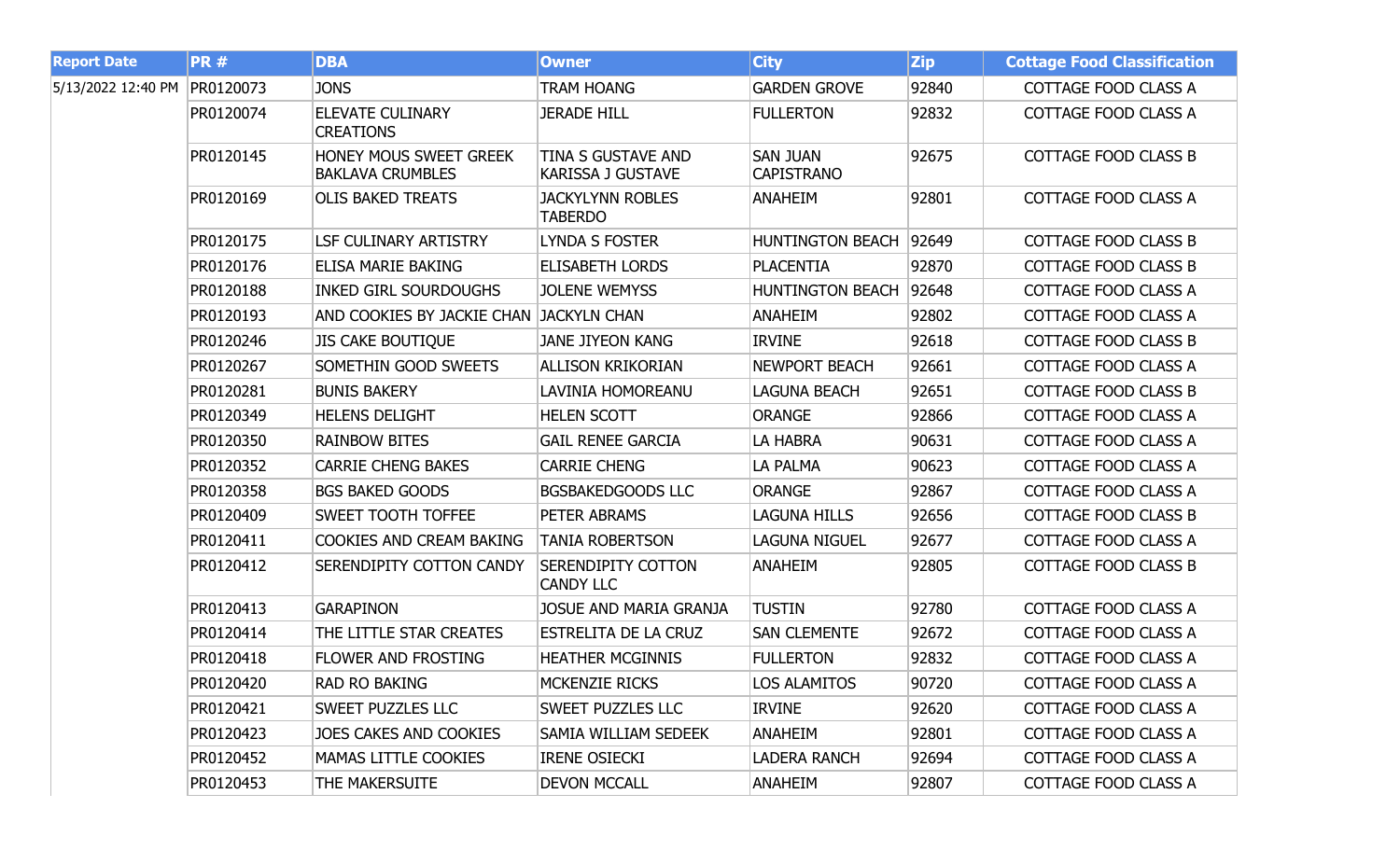| <b>Report Date</b> | <b>PR#</b> | <b>DBA</b>                      | <b>Owner</b>                                        | <b>City</b>                             | <b>Zip</b> | <b>Cottage Food Classification</b> |
|--------------------|------------|---------------------------------|-----------------------------------------------------|-----------------------------------------|------------|------------------------------------|
| 5/13/2022 12:40 PM | PR0120455  | THE GOLDEN CUPCAKERY            | THE GOLDEN CUPCAKERY LLC NEWPORT BEACH              |                                         | 92663      | COTTAGE FOOD CLASS A               |
|                    | PR0120471  | <b>ZARA AND ASSOCIATES</b>      | ZAHRA JAFARI                                        | <b>LADERA RANCH</b>                     | 92694      | COTTAGE FOOD CLASS B               |
|                    | PR0120473  | <b>EASY YOLK</b>                | KATIE HIEW AND STANLEY<br><b>HIEW</b>               | <b>COSTA MESA</b>                       | 92627      | COTTAGE FOOD CLASS A               |
|                    | PR0120474  | <b>AUNTIE MS GOURMET APPLES</b> | <b>MELISSA PATTERSON</b>                            | <b>ANAHEIM</b>                          | 92807      | COTTAGE FOOD CLASS A               |
|                    | PR0120476  | <b>INFFRUT</b>                  | <b>IVONNE PATRICIA LOPEZ</b>                        | <b>COSTA MESA</b>                       | 92627      | COTTAGE FOOD CLASS B               |
|                    | PR0120494  | <b>SORRY MOM BAKERY</b>         | <b>MELISSA MEWES</b>                                | <b>LAKE FOREST</b>                      | 92630      | COTTAGE FOOD CLASS A               |
|                    | PR0120499  | <b>COOKIE REPUBLIC</b>          | <b>BILLY LEE AND HANSHI</b><br><b>ZHANG</b>         | <b>LAKE FOREST</b>                      | 92630      | COTTAGE FOOD CLASS A               |
|                    | PR0120535  | <b>CUTIE CAKE CORNER</b>        | <b>MARISSA SANCHEZ AND</b><br><b>MARICELA SORIA</b> | <b>ANAHEIM</b>                          | 92806      | COTTAGE FOOD CLASS A               |
|                    | PR0120538  | <b>HAPPINESS MAKER</b>          | <b>CHRISTIANNE GOBRAN</b>                           | <b>FOUNTAIN VALLEY</b>                  | 92708      | COTTAGE FOOD CLASS B               |
|                    | PR0120581  | THE SWEET SHOPPE                | <b>ALYSSA RAYLENE SIGALA</b>                        | <b>STANTON</b>                          | 90680      | COTTAGE FOOD CLASS A               |
|                    | PR0120582  | <b>SUGAR SHOP BAKERY</b>        | SARAH DIGANCI                                       | <b>LAKE FOREST</b>                      | 92630      | COTTAGE FOOD CLASS A               |
|                    | PR0120601  | <b>ABIYUM</b>                   | <b>NIVEEN SAAD</b>                                  | <b>IRVINE</b>                           | 92604      | COTTAGE FOOD CLASS B               |
|                    | PR0120602  | <b>NURA BAKES</b>               | <b>NURA ADLPARVAR</b>                               | <b>IRVINE</b>                           | 92618      | COTTAGE FOOD CLASS A               |
|                    | PR0120633  | <b>JK CATERING</b>              | JK CATERING LLC                                     | <b>ANAHEIM</b>                          | 92801      | COTTAGE FOOD CLASS A               |
|                    | PR0120639  | <b>LITTLE BOX OF COOKIES</b>    | <b>APRIL SNYDER</b>                                 | <b>BUENA PARK</b>                       | 90621      | COTTAGE FOOD CLASS A               |
|                    | PR0120664  | <b>STROHNUTS</b>                | <b>SEAN STROH</b>                                   | <b>FULLERTON</b>                        | 92833      | COTTAGE FOOD CLASS A               |
|                    | PR0120665  | <b>KISS AND BAKE UP</b>         | PENELOPE VALDEZ                                     | LA HABRA                                | 90631      | COTTAGE FOOD CLASS A               |
|                    | PR0120682  | <b>SWEET ADVENTURES COOKIES</b> | <b>BRANDY MATTHEWS</b>                              | <b>MISSION VIEJO</b>                    | 92692      | COTTAGE FOOD CLASS A               |
|                    | PR0120688  | <b>BANANA BREAD OC</b>          | <b>BANANA BREAD OC LLC</b>                          | <b>WESTMINSTER</b>                      | 92683      | COTTAGE FOOD CLASS A               |
|                    | PR0120741  | 360 WITH THE WHISK              | <b>IVETTE OJEDA</b>                                 | ALISO VIEJO                             | 92656      | COTTAGE FOOD CLASS A               |
|                    | PR0120743  | <b>JESS BAKED GOODS</b>         | <b>JESSICA HA</b>                                   | <b>MISSION VIEJO</b>                    | 92692      | COTTAGE FOOD CLASS A               |
|                    | PR0120746  | <b>SPRINKLED SUGAR</b>          | <b>ASHLEY FALLON</b>                                | <b>SEAL BEACH</b>                       | 90740      | <b>COTTAGE FOOD CLASS B</b>        |
|                    | PR0120749  | THE BAKING MAVEN                | <b>SEAN AND ZHARMAINE</b><br><b>BOATMAN</b>         | <b>CYPRESS</b>                          | 90630      | COTTAGE FOOD CLASS A               |
|                    | PR0120758  | <b>BROWN BUTTER BAKES</b>       | <b>MELISSA HOVSEPIAN</b>                            | <b>RANCHO SANTA</b><br><b>MARGARITA</b> | 92688      | COTTAGE FOOD CLASS B               |
|                    | PR0120771  | <b>SEEDS N SPICES</b>           | <b>MARIA AHMED</b>                                  | <b>FOOTHILL RANCH</b>                   | 92610      | <b>COTTAGE FOOD CLASS B</b>        |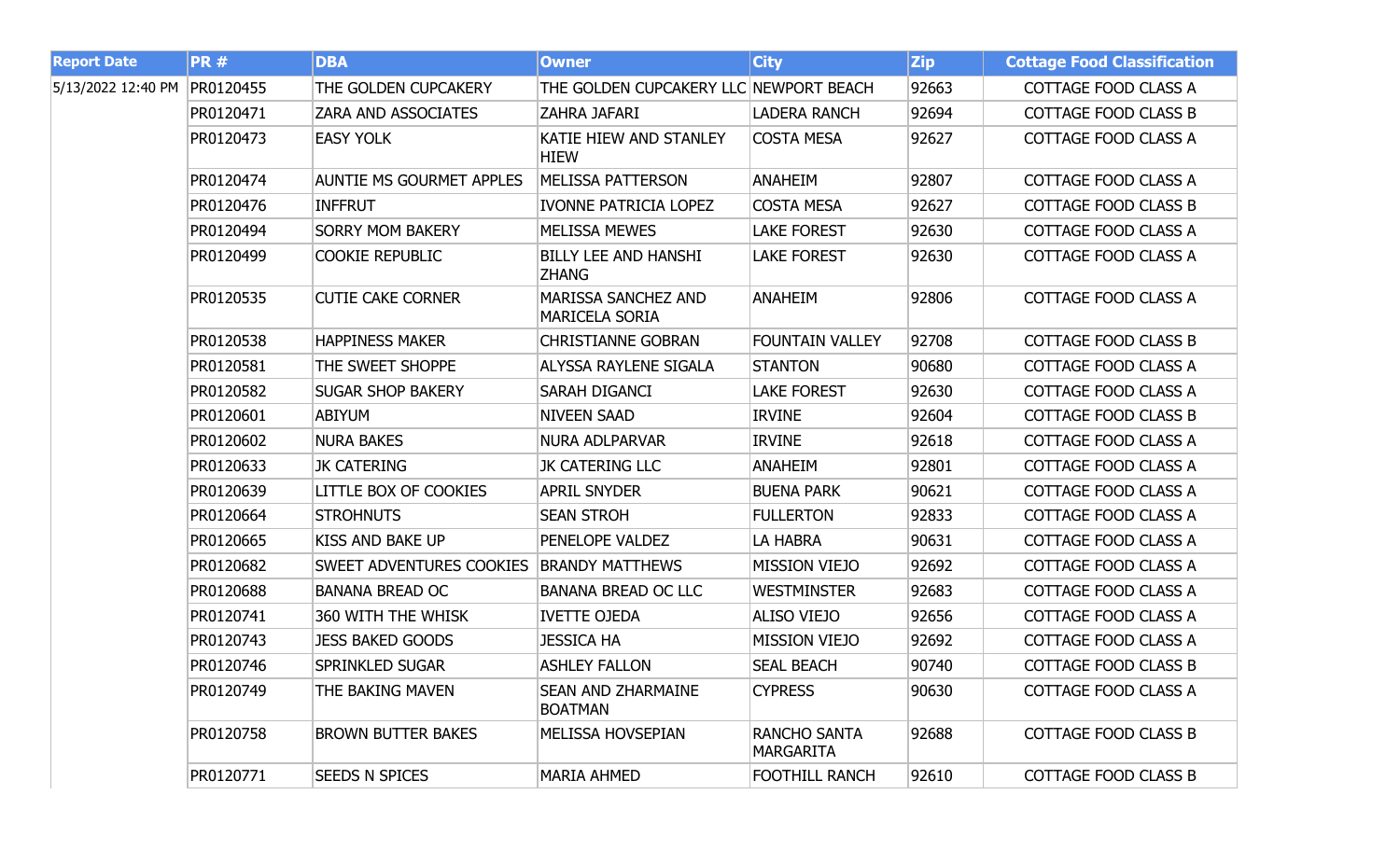| <b>Report Date</b>           | <b>PR#</b> | <b>DBA</b>                            | <b>Owner</b>                       | <b>City</b>                          | <b>Zip</b> | <b>Cottage Food Classification</b> |
|------------------------------|------------|---------------------------------------|------------------------------------|--------------------------------------|------------|------------------------------------|
| 5/13/2022 12:40 PM PR0120777 |            | A SINGLE SWEET TREAT                  | <b>HEATHER PARIS-YBARRA</b>        | <b>SAN JUAN</b><br><b>CAPISTRANO</b> | 92675      | COTTAGE FOOD CLASS A               |
|                              | PR0120778  | MISS MARYS HOME BAKED<br><b>GOODS</b> | <b>MARY KANOS</b>                  | HUNTINGTON BEACH 92648               |            | COTTAGE FOOD CLASS A               |
|                              | PR0120780  | <b>BROTHERS BAKERY</b>                | <b>TIMOTHY NOLAN</b>               | MIDWAY CITY                          | 92655      | COTTAGE FOOD CLASS A               |
|                              | PR0120802  | OOEY GOOEY COOKIES                    | <b>EMILIE FARRELL</b>              | <b>FOUNTAIN VALLEY</b>               | 92708      | COTTAGE FOOD CLASS A               |
|                              | PR0120803  | PALEO PINING                          | <b>TONYA ADAMS</b>                 | <b>ANAHEIM</b>                       | 92804      | COTTAGE FOOD CLASS A               |
|                              | PR0120806  | <b>BABAS BREAD</b>                    | <b>MAJID KHODAPARAST</b>           | <b>IRVINE</b>                        | 92603      | COTTAGE FOOD CLASS B               |
|                              | PR0120807  | <b>ALICE BAKED THIS</b>               | <b>ALICE MUN</b>                   | <b>FULLERTON</b>                     | 92833      | COTTAGE FOOD CLASS A               |
|                              | PR0120816  | THE KOOKIE CUTTER                     | MELANIE D LEE                      | <b>BREA</b>                          | 92821      | COTTAGE FOOD CLASS A               |
|                              | PR0120825  | SUNFLOUR COOKIE CO LLC                | SUNFLOUR COOKIE CO LLC             | <b>TRABUCO CANYON</b>                | 92679      | COTTAGE FOOD CLASS A               |
|                              | PR0120827  | MEANT TO BE SWEETS                    | <b>SHELLY DESTEFANO</b>            | <b>HUNTINGTON BEACH</b>              | 92648      | COTTAGE FOOD CLASS A               |
|                              | PR0120833  | <b>CRINKLED DELIGHTS</b>              | MARYLL GRACE GERONIMO              | <b>BREA</b>                          | 92821      | COTTAGE FOOD CLASS A               |
|                              | PR0120838  | <b>HOAGIE IN ONE</b>                  | <b>SEWARD AND SPAULDING</b><br>LLC | <b>ORANGE</b>                        | 92866      | COTTAGE FOOD CLASS A               |
|                              | PR0120843  | <b>DI'S PIES</b>                      | <b>DIANE MAST</b>                  | <b>ALISO VIEJO</b>                   | 92656      | COTTAGE FOOD CLASS A               |
|                              | PR0120846  | <b>CRUMBS</b>                         | <b>MASOOD NAWABI</b>               | <b>LAKE FOREST</b>                   | 92630      | COTTAGE FOOD CLASS A               |
|                              | PR0120865  | <b>HOUSE OF BAKLAVA</b>               | <b>DALIA HASSAN</b>                | <b>IRVINE</b>                        | 92604      | COTTAGE FOOD CLASS A               |
|                              | PR0120877  | <b>KYMOTO</b>                         | KYMOTO CO LLC                      | <b>TUSTIN</b>                        | 92782      | COTTAGE FOOD CLASS A               |
|                              | PR0120879  | <b>DEAR CAKE</b>                      | <b>JEONG WOON CHOI</b>             | <b>ANAHEIM</b>                       | 92808      | COTTAGE FOOD CLASS A               |
|                              | PR0120907  | <b>MOCHI QUEEN</b>                    | LORI ANNE FUSAE SUEKI              | <b>HUNTINGTON BEACH</b>              | 92649      | COTTAGE FOOD CLASS A               |
|                              | PR0120914  | <b>GINJA BAKES</b>                    | <b>GINJA BAKES LLC</b>             | YORBA LINDA                          | 92886      | COTTAGE FOOD CLASS A               |
|                              | PR0120916  | <b>KETO FOODS GROUP</b>               | MORENIS CORPORATION                | <b>TRABUCO CANYON</b>                | 92679      | <b>COTTAGE FOOD CLASS B</b>        |
|                              | PR0120918  | <b>SWEET HAPPENINGS</b>               | <b>DULCE ANN CALUDAC</b>           | <b>ANAHEIM</b>                       | 92805      | COTTAGE FOOD CLASS A               |
|                              | PR0120919  | EUNIKAS COTTAGE KITCHEN               | <b>EUNIKA MASTERS</b>              | <b>SAN CLEMENTE</b>                  | 92673      | COTTAGE FOOD CLASS A               |
|                              | PR0120920  | <b>SWEET POPPYS</b>                   | <b>SWEET POPPYS LLC</b>            | <b>LADERA RANCH</b>                  | 92694      | COTTAGE FOOD CLASS A               |
|                              | PR0120929  | THE BREAD BOSS KITCHEN                | <b>JEFF JONES</b>                  | <b>FULLERTON</b>                     | 92835      | COTTAGE FOOD CLASS A               |
|                              | PR0120939  | <b>BOARD SOME SUGAR</b>               | <b>KHANH LE</b>                    | <b>TUSTIN</b>                        | 92782      | COTTAGE FOOD CLASS A               |
|                              | PR0120942  | <b>NADIA'S ORGANIC BAKERY</b>         | NADIYA CHERNOMORDINA               | <b>NEWPORT BEACH</b>                 | 92660      | <b>COTTAGE FOOD CLASS A</b>        |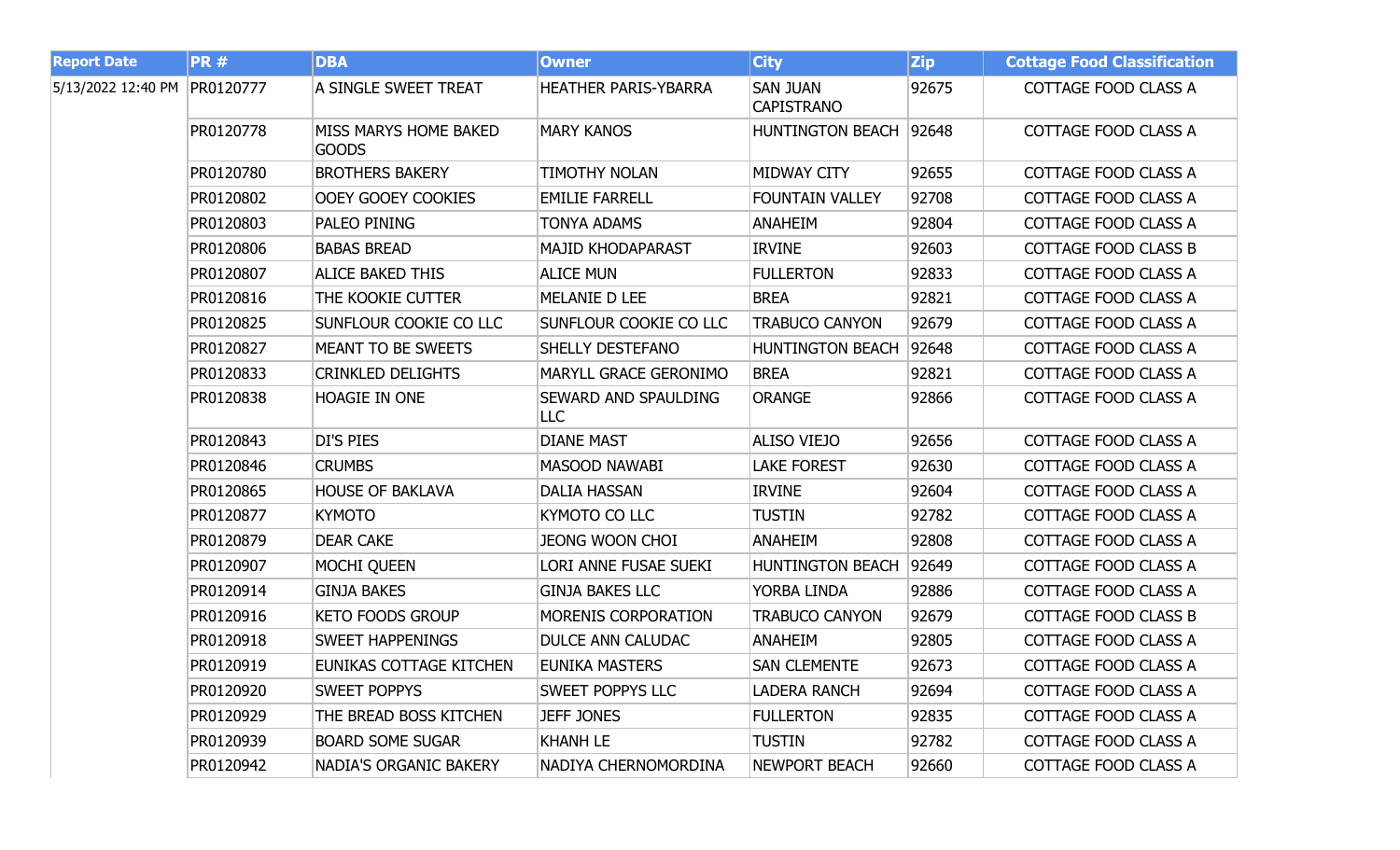| <b>Report Date</b> | <b>PR#</b> | <b>DBA</b>                                                 | <b>Owner</b>                                            | <b>City</b>                           | <b>Zip</b> | <b>Cottage Food Classification</b> |
|--------------------|------------|------------------------------------------------------------|---------------------------------------------------------|---------------------------------------|------------|------------------------------------|
| 5/13/2022 12:40 PM | PR0120953  | <b>HART INSPIRED SWEETS</b>                                | NADIA HART                                              | <b>SAN JUAN</b><br><b>CAPISTRANO</b>  | 92675      | COTTAGE FOOD CLASS A               |
|                    | PR0120969  | LA TEENY BITS                                              | KARINA CONTRERAS AND<br><b>CURTIS L LUSTER III</b>      | <b>LAKE FOREST</b>                    | 92630      | COTTAGE FOOD CLASS A               |
|                    | PR0120994  | <b>SPOOKY TIA SWEET TREATS</b>                             | <b>GISSELA N CANALES</b>                                | LA HABRA                              | 90631      | COTTAGE FOOD CLASS A               |
|                    | PR0120999  | <b>SUGAR FARM</b>                                          | <b>REBECCA RHO</b>                                      | <b>BUENA PARK</b>                     | 90621      | COTTAGE FOOD CLASS A               |
|                    | PR0121012  | <b>CHECKER BOX DONUTS</b>                                  | CHECKER BOX DONUTS LLC                                  | <b>TUSTIN</b>                         | 92780      | COTTAGE FOOD CLASS A               |
|                    | PR0121019  | <b>MW'S TREATS</b>                                         | <b>MAURICE T WILLIAMS</b>                               | <b>ANAHEIM</b>                        | 92804      | COTTAGE FOOD CLASS A               |
|                    | PR0121020  | <b>SWEETS STOP</b>                                         | <b>STEPHANIE CASILLAS AND</b><br><b>GUSTAVO MERCADO</b> | <b>ANAHEIM</b>                        | 92805      | COTTAGE FOOD CLASS B               |
|                    | PR0121021  | <b>BHF HOME AND BEAUTY</b>                                 | <b>MISTY TERRANCE</b>                                   | <b>BREA</b>                           | 92821      | COTTAGE FOOD CLASS A               |
|                    | PR0121022  | THE CLASSIC CUPCAKE - CLEAN SARAH URZUA<br><b>BAKE BOX</b> |                                                         | <b>BREA</b>                           | 92823      | COTTAGE FOOD CLASS A               |
|                    | PR0121032  | <b>AFGHAN FOOD</b>                                         | <b>GHULAM RABBANI ANSARI</b>                            | <b>TUSTIN</b>                         | 92780      | COTTAGE FOOD CLASS B               |
|                    | PR0121033  | <b>PASS THE PIE DESSERTS</b>                               | PASS THE PIE DESSERTS                                   | <b>ANAHEIM</b>                        | 92805      | COTTAGE FOOD CLASS A               |
|                    | PR0121038  | <b>BAKE ME CRAZY</b>                                       | <b>SHERRY MCCOY</b>                                     | <b>ORANGE</b>                         | 92867      | COTTAGE FOOD CLASS A               |
|                    | PR0121049  | <b>ABUELA'S KITCHEN</b>                                    | <b>ALEJANDRO MEDINA</b>                                 | <b>CYPRESS</b>                        | 90630      | COTTAGE FOOD CLASS B               |
|                    | PR0121057  | <b>TERESA'S CAKES AND MORE</b>                             | <b>TERESA CLARONINO</b>                                 | <b>BUENA PARK</b>                     | 90621      | COTTAGE FOOD CLASS A               |
|                    | PR0121058  | A WHISK AND A WISH                                         | <b>ROSHNI PATOLIA</b>                                   | YORBA LINDA                           | 92887      | COTTAGE FOOD CLASS A               |
|                    | PR0121074  | <b>BADDIE NATTY BAKES</b>                                  | NATHALIE HUYNH                                          | <b>FOUNTAIN VALLEY</b>                | 92708      | COTTAGE FOOD CLASS A               |
|                    | PR0121097  | <b>COMADRES COOKIES</b>                                    | <b>ROSIE PRIETO</b>                                     | <b>SANTA ANA</b>                      | 92703      | COTTAGE FOOD CLASS A               |
|                    | PR0121099  | ELLI DESIGN STUDIO/ELLI'S<br><b>PAINTED SUGAR</b>          | <b>TINA HEILAND</b>                                     | <b>ORANGE</b>                         | 92866      | <b>COTTAGE FOOD CLASS B</b>        |
|                    | PR0121123  | <b>WHISK AND HEART</b>                                     | STACEY NISHIMURA AND<br><b>KYLIE MULLIGAN</b>           | <b>LADERA RANCH</b>                   | 92694      | COTTAGE FOOD CLASS A               |
|                    | PR0121124  | <b>BAKING IN CHAOS</b>                                     | <b>ELLEN CHAO</b>                                       | <b>IRVINE</b>                         | 92620      | COTTAGE FOOD CLASS A               |
|                    | PR0121127  | <b>DIRTY NAPKIN BAKERY</b>                                 | <b>JIA CARUSO</b>                                       | <b>RANCHO MISSION</b><br><b>VIEJO</b> | 92694      | COTTAGE FOOD CLASS A               |
|                    | PR0121128  | <b>GOLDEN BOTTOM BAKERY</b>                                | <b>GOLDEN BOTTOM BAKERY</b><br><b>LLC</b>               | <b>COSTA MESA</b>                     | 92627      | COTTAGE FOOD CLASS A               |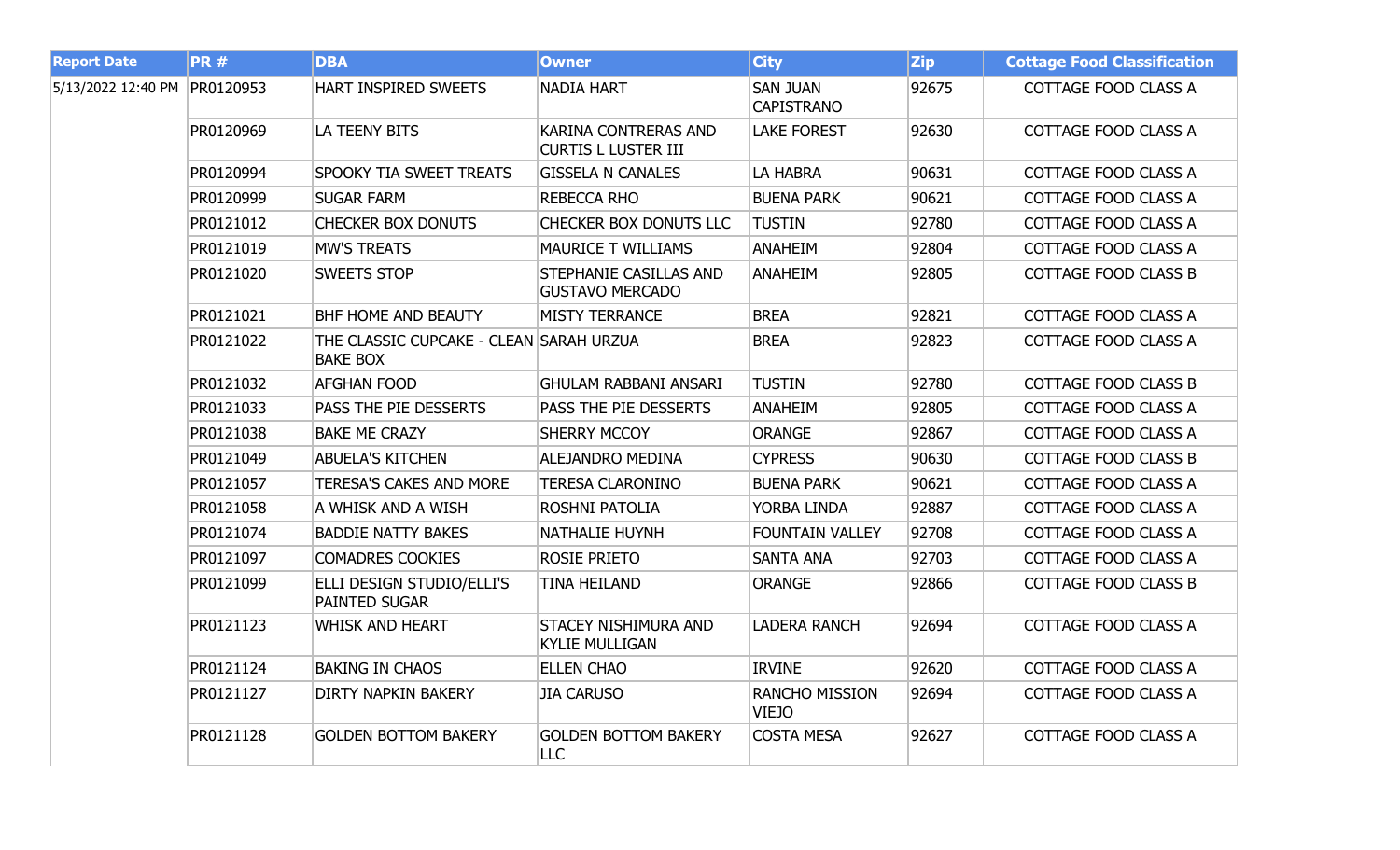| <b>Report Date</b> | <b>PR#</b> | <b>DBA</b>                   | <b>Owner</b>                                    | <b>City</b>                          | <b>Zip</b> | <b>Cottage Food Classification</b> |
|--------------------|------------|------------------------------|-------------------------------------------------|--------------------------------------|------------|------------------------------------|
| 5/13/2022 12:40 PM | PR0121145  | <b>BUDDERS BAKED GOODS</b>   | XIN SPOON                                       | <b>SAN JUAN</b><br><b>CAPISTRANO</b> | 92675      | COTTAGE FOOD CLASS A               |
|                    | PR0121172  | <b>GALAXY TOFFEE</b>         | <b>LISA PLETTINCK</b>                           | <b>FULLERTON</b>                     | 92832      | COTTAGE FOOD CLASS A               |
|                    | PR0121173  | EV AND IVY                   | <b>AMY TEMPLE</b>                               | <b>TRABUCO CANYON</b>                | 92679      | COTTAGE FOOD CLASS A               |
|                    | PR0121186  | <b>SWEETS BY SOPHH</b>       | <b>SOPHIE HARRIMAN</b>                          | <b>COSTA MESA</b>                    | 92626      | COTTAGE FOOD CLASS A               |
|                    | PR0121188  | <b>LITTLE PLANET COOKIES</b> | <b>CRYSTAL PEDERSON</b>                         | <b>ORANGE</b>                        | 92866      | COTTAGE FOOD CLASS A               |
|                    | PR0121249  | <b>MO CREATIVE HANDS</b>     | MONIQUE'S HELPING HANDS<br>LLC.                 | <b>ANAHEIM</b>                       | 92806      | COTTAGE FOOD CLASS A               |
|                    | PR0121250  | MOONBIRD BAKERY              | MOONBIRD VENTURES INC                           | <b>COSTA MESA</b>                    | 92627      | <b>COTTAGE FOOD CLASS B</b>        |
|                    | PR0121296  | <b>ONE LOVE TEA</b>          | <b>BRYON MINTON</b>                             | <b>IRVINE</b>                        | 92620      | COTTAGE FOOD CLASS A               |
|                    | PR0121298  | <b>BREE'S BAKERY</b>         | <b>BREANNA ROBINSON</b>                         | <b>BUENA PARK</b>                    | 90620      | <b>COTTAGE FOOD CLASS A</b>        |
|                    | PR0121311  | <b>MUNCHIES BY GABBS</b>     | <b>GABRIELA AND ENRIQUE</b><br><b>HERNANDEZ</b> | <b>ORANGE</b>                        | 92866      | <b>COTTAGE FOOD CLASS B</b>        |
|                    | PR0121327  | <b>CALIFORME</b>             | ELENA GRUZDEVA                                  | <b>DANA POINT</b>                    | 92629      | <b>COTTAGE FOOD CLASS B</b>        |
|                    | PR0121339  | <b>DIEM T NGUYEN</b>         | <b>DIEM T NGUYEN</b>                            | <b>WESTMINSTER</b>                   | 92683      | COTTAGE FOOD CLASS A               |
|                    | PR0121340  | <b>PEMBE BAKERY</b>          | <b>SUSAN AKKAYAOGLU</b>                         | <b>BREA</b>                          | 92821      | COTTAGE FOOD CLASS A               |
|                    | PR0121341  | <b>SADIE'S BAKE SHOP</b>     | PAULA KAREN MCCLOSKEY                           | <b>LADERA RANCH</b>                  | 92694      | COTTAGE FOOD CLASS A               |
|                    | PR0121349  | <b>JUST BECAUSE COOKIES</b>  | <b>JUST BECAUSE COOKIES LLC</b>                 | <b>HUNTINGTON BEACH</b>              | 92649      | COTTAGE FOOD CLASS A               |
|                    | PR0121362  | <b>STEPHIE'S CUPCAKES</b>    | <b>STEPHANIE TIMANI</b>                         | <b>ORANGE</b>                        | 92869      | COTTAGE FOOD CLASS A               |
|                    | PR0121377  | <b>KIRKY CAKES</b>           | <b>AUTUMN KIRKPATRICK</b>                       | <b>SEAL BEACH</b>                    | 90740      | COTTAGE FOOD CLASS A               |
|                    | PR0121398  | <b>SWEET SIDNEY'S</b>        | <b>MICHELLE MYERS</b>                           | <b>LADERA RANCH</b>                  | 92694      | COTTAGE FOOD CLASS A               |
|                    | PR0121400  | <b>VR GREEN FARMS</b>        | <b>VR GREEN FARMS INC</b>                       | <b>DANA POINT</b>                    | 92629      | <b>COTTAGE FOOD CLASS B</b>        |
|                    | PR0121463  | <b>CHOCHI'S SWEETS</b>       | <b>CHOCHI'S SWEETS LLC</b>                      | YORBA LINDA                          | 92886      | COTTAGE FOOD CLASS A               |
|                    | PR0121483  | <b>GARCIA GOOD EATS</b>      | <b>SHAUNA HUNT</b>                              | <b>SAN CLEMENTE</b>                  | 92673      | <b>COTTAGE FOOD CLASS A</b>        |
|                    | PR0121485  | JAR'D UP BY CK               | <b>CHANTELLE KIRSTIE LEON</b>                   | <b>ANAHEIM</b>                       | 92806      | COTTAGE FOOD CLASS A               |
|                    | PR0121498  | <b>BAKED BY STAR</b>         | <b>STAR ASENCIO</b>                             | <b>SAN JUAN</b><br><b>CAPISTRANO</b> | 92675      | <b>COTTAGE FOOD CLASS B</b>        |
|                    | PR0121544  | LA BOHEME COOKIES            | ESMAEIL HEIDARI                                 | <b>LAKE FOREST</b>                   | 92630      | COTTAGE FOOD CLASS B               |
|                    | PR0121576  | <b>AWIBEK</b>                | <b>AWIBEK</b>                                   | <b>MISSION VIEJO</b>                 | 92691      | COTTAGE FOOD CLASS A               |
|                    | PR0121582  | <b>FREEZIE KING CANDY</b>    | <b>JOSHUA HORTON</b>                            | YORBA LINDA                          | 92886      | COTTAGE FOOD CLASS B               |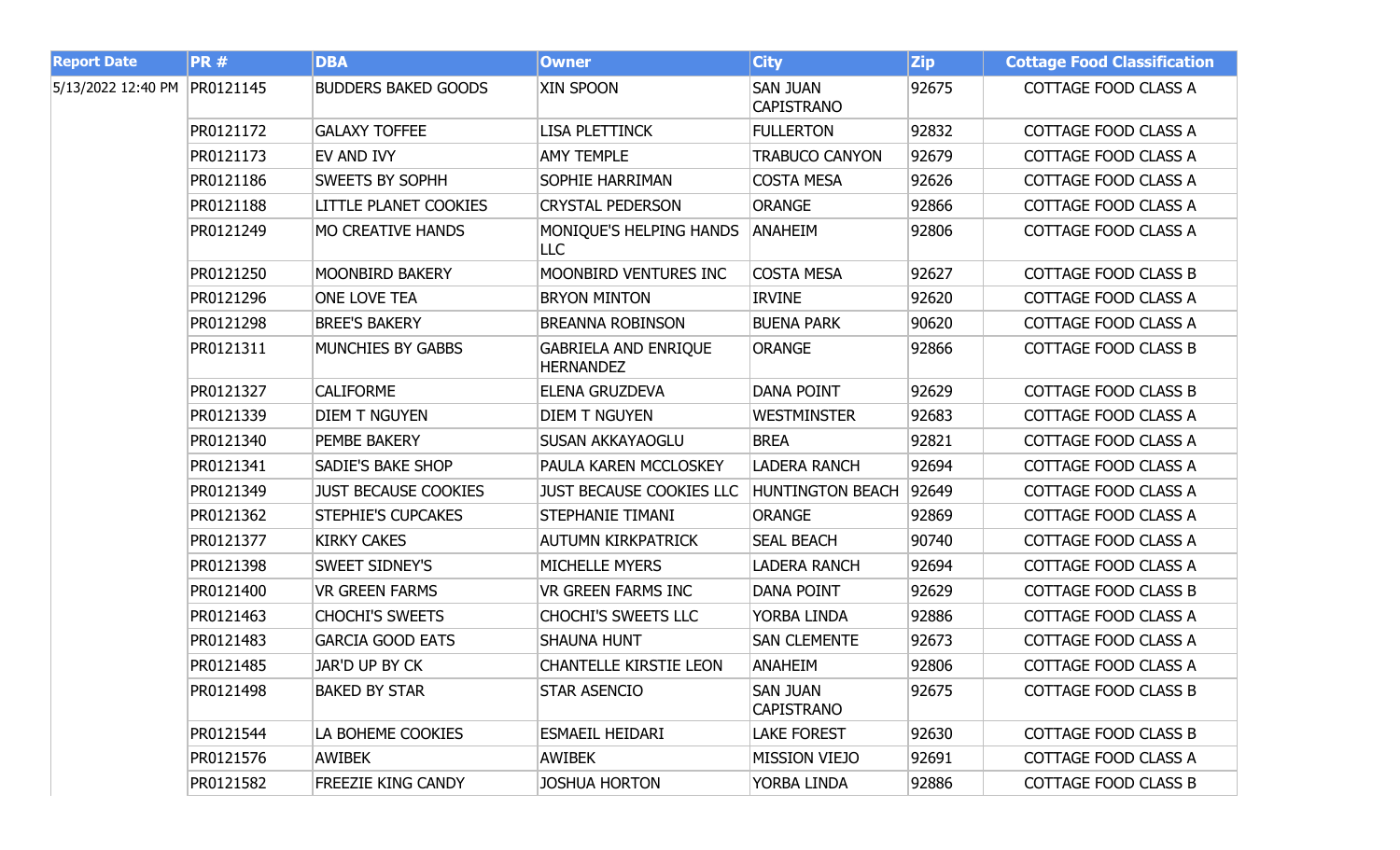| <b>Report Date</b> | <b>PR#</b> | <b>DBA</b>                                   | <b>Owner</b>                                         | <b>City</b>                    | <b>Zip</b> | <b>Cottage Food Classification</b> |
|--------------------|------------|----------------------------------------------|------------------------------------------------------|--------------------------------|------------|------------------------------------|
| 5/13/2022 12:40 PM | PR0121596  | <b>SIMPLY SUGAR LLC</b>                      | <b>Sugar Suckles LLC</b>                             | <b>ALISO VIEJO</b>             | 92656      | COTTAGE FOOD CLASS A               |
|                    | PR0121607  | <b>DIL SE SNACKS</b>                         | <b>JAYMINI PATEL AND</b><br><b>GIRISHKUMAR PATEL</b> | <b>IRVINE</b>                  | 92602      | COTTAGE FOOD CLASS A               |
|                    | PR0121611  | <b>HEUR BAKERY</b>                           | <b>JANE HEUR</b>                                     | <b>BUENA PARK</b>              | 90621      | COTTAGE FOOD CLASS A               |
|                    | PR0121619  | O G H                                        | TING YEN HSIEH                                       | <b>ALISO VIEJO</b>             | 92656      | COTTAGE FOOD CLASS A               |
|                    | PR0121630  | <b>BAKER DAVES</b>                           | <b>BAKER DAVES LLC</b>                               | <b>TUSTIN</b>                  | 92782      | COTTAGE FOOD CLASS A               |
|                    | PR0121632  | <b>LEFT COAST COOKIES</b>                    | <b>DEE HALL</b>                                      | <b>RANCHO MISSION</b><br>VIEJO | 92694      | COTTAGE FOOD CLASS A               |
|                    | PR0121675  | <b>CREATION BY INSPIRATION</b>               | <b>AYAKO SAITO</b>                                   | <b>HUNTINGTON BEACH</b>        | 92647      | COTTAGE FOOD CLASS A               |
|                    | PR0121688  | <b>SUNFRESH POPCORN</b>                      | <b>SUNFRESH POPS LLC</b>                             | <b>HUNTINGTON BEACH</b>        | 92648      | COTTAGE FOOD CLASS A               |
|                    | PR0121696  | <b>CAKEPLUS</b>                              | RAMANI DEHIGASPEGE                                   | <b>STANTON</b>                 | 90680      | COTTAGE FOOD CLASS A               |
|                    | PR0121699  | <b>BONDI</b>                                 | <b>ENRICO COSENZA</b>                                | <b>COSTA MESA</b>              | 92627      | <b>COTTAGE FOOD CLASS B</b>        |
|                    | PR0121713  | <b>NUT CLUB</b>                              | <b>NUT CLUB LLC</b>                                  | <b>FOOTHILL RANCH</b>          | 92610      | COTTAGE FOOD CLASS A               |
|                    | PR0121733  | <b>SWEET MISSION</b>                         | <b>JASON MERCADO</b>                                 | <b>ANAHEIM</b>                 | 92806      | <b>COTTAGE FOOD CLASS B</b>        |
|                    | PR0121811  | PRETTY LUSH CAKERY                           | <b>SHANA RAOFI</b>                                   | <b>FOOTHILL RANCH</b>          | 92610      | COTTAGE FOOD CLASS A               |
|                    | PR0121816  | FOCACCIA BOI LLC                             | FOCACCIA BOI LLC                                     | <b>ANAHEIM</b>                 | 92801      | <b>COTTAGE FOOD CLASS A</b>        |
|                    | PR0121917  | <b>EMILIYA'S ELEMENTS</b>                    | AFAG TABATABAI                                       | <b>LAGUNA NIGUEL</b>           | 92677      | <b>COTTAGE FOOD CLASS B</b>        |
|                    | PR0121981  | <b>3 BLONDES GRANOLA</b>                     | <b>HEATHER ECKERT</b>                                | <b>SAN CLEMENTE</b>            | 92672      | <b>COTTAGE FOOD CLASS B</b>        |
|                    | PR0122002  | TINY CAR TREATS                              | NANCY J JOHNSON                                      | <b>FULLERTON</b>               | 92832      | COTTAGE FOOD CLASS A               |
|                    | PR0122048  | <b>SWEET JUSTICE CAKES</b>                   | <b>JENNIFER ESTELA ROMERO</b>                        | <b>ORANGE</b>                  | 92866      | COTTAGE FOOD CLASS A               |
|                    | PR0122098  | COCOBOMBS BY JO                              | <b>JOLYNN BURESH</b>                                 | <b>MISSION VIEJO</b>           | 92691      | COTTAGE FOOD CLASS A               |
|                    | PR0122143  | <b>BUTTER POPCORN EVENTS</b>                 | <b>BUTTERFLY EVENT</b><br>PRODUCTIONS LLC            | ALISO VIEJO                    | 92656      | COTTAGE FOOD CLASS A               |
|                    | PR0122144  | <b>REDS BAKERY</b>                           | EDITH MUNOZ                                          | <b>ANAHEIM</b>                 | 92805      | COTTAGE FOOD CLASS A               |
|                    | PR0122146  | <b>HONEYMEX</b>                              | <b>JESSE DIAZ</b>                                    | <b>SANTA ANA</b>               | 92706      | COTTAGE FOOD CLASS A               |
|                    | PR0122147  | <b>KRISTIS COUTURE</b><br><b>CONFECTIONS</b> | <b>KRISTI TANAKA</b>                                 | <b>ANAHEIM</b>                 | 92807      | COTTAGE FOOD CLASS A               |
|                    | PR0122150  | <b>CHILL BROTHERS COFFEE</b>                 | <b>JBA COFFEE LLC</b>                                | <b>ANAHEIM</b>                 | 92801      | COTTAGE FOOD CLASS A               |
|                    | PR0122708  | LAGUNA BREAD CO                              | LOGAN PETITTO                                        | <b>LAGUNA BEACH</b>            | 92651      | COTTAGE FOOD CLASS A               |
|                    | PR0122710  | <b>SARA BALKH</b>                            | <b>SARA BALKH</b>                                    | <b>IRVINE</b>                  | 92618      | COTTAGE FOOD CLASS B               |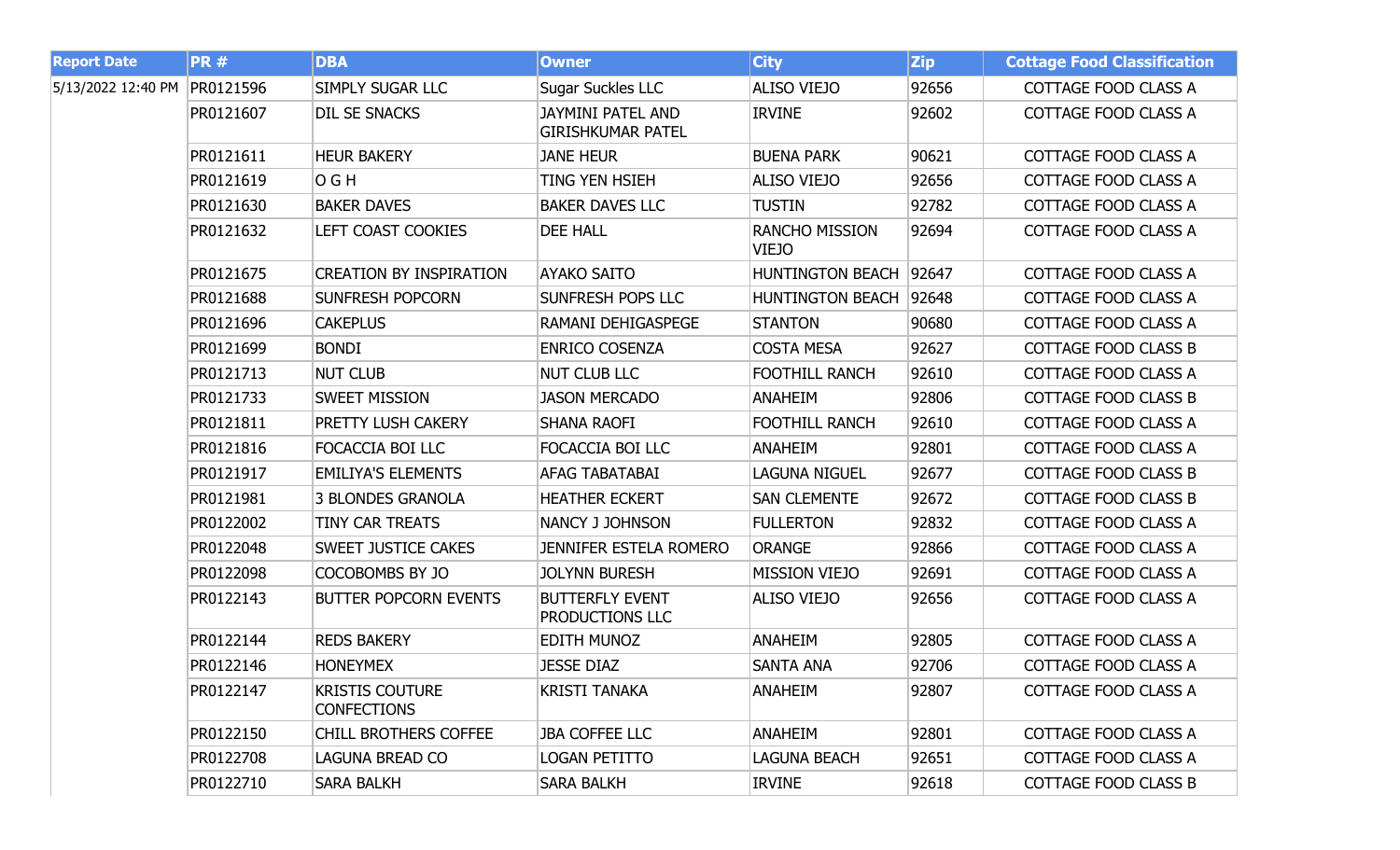| <b>Report Date</b> | <b>PR#</b> | <b>DBA</b>                                    | <b>Owner</b>                                      | <b>City</b>             | <b>Zip</b> | <b>Cottage Food Classification</b> |
|--------------------|------------|-----------------------------------------------|---------------------------------------------------|-------------------------|------------|------------------------------------|
| 5/13/2022 12:40 PM | PR0122713  | <b>FROSTING AND BATTER</b>                    | <b>HEATHER WATTERS</b>                            | <b>COSTA MESA</b>       | 92626      | COTTAGE FOOD CLASS A               |
|                    | PR0122733  | <b>TWO DAUGHTERS BAKING</b><br><b>COMPANY</b> | <b>TWO DAUGHTERS BAKING</b><br><b>COMPANY LLC</b> | <b>IRVINE</b>           | 92602      | COTTAGE FOOD CLASS A               |
|                    | PR0122774  | <b>PASTRYFEST</b>                             | LEVGENIIA PCHELINTSEVA                            | <b>IRVINE</b>           | 92618      | COTTAGE FOOD CLASS A               |
|                    | PR0122786  | <b>DRIP</b>                                   | VIRIDIANA MOJICA                                  | <b>SANTA ANA</b>        | 92703      | COTTAGE FOOD CLASS A               |
|                    | PR0122791  | <b>NUTTY BY NATURE</b>                        | NUTTY BY NATURE LLC                               | <b>MISSION VIEJO</b>    | 92692      | <b>COTTAGE FOOD CLASS B</b>        |
|                    | PR0122816  | <b>CRULLER PALETTE</b>                        | <b>JESSE DIZON</b>                                | <b>BREA</b>             | 92823      | COTTAGE FOOD CLASS A               |
|                    | PR0122823  | <b>KATY DESSERTS</b>                          | <b>KATEREH MALKAMY</b>                            |                         | 92692      | <b>COTTAGE FOOD CLASS B</b>        |
|                    | PR0122825  | <b>SHO DOUGH COOKIE CO</b>                    | <b>SHARON PALEY</b>                               | <b>IRVINE</b>           | 92614      | COTTAGE FOOD CLASS A               |
|                    | PR0122843  | <b>LANOUSH GRANOLA</b>                        | <b>LANA DAOUD</b>                                 | NEWPORT BEACH           | 92657      | <b>COTTAGE FOOD CLASS B</b>        |
|                    | PR0122846  | <b>SUPER BOOM FOODS</b>                       | <b>ANGELA WANG</b>                                | <b>IRVINE</b>           | 92614      | COTTAGE FOOD CLASS A               |
|                    | PR0122853  | <b>DELICIOUS DESSERTSZ</b>                    | <b>SADIA HASNANY</b>                              | <b>IRVINE</b>           | 92618      | COTTAGE FOOD CLASS A               |
|                    | PR0122854  | <b>HYPER HOUSE SWEETS</b>                     | <b>TANYA ROBERTSON</b>                            | FOOTHILL RANCH          | 92610      | COTTAGE FOOD CLASS A               |
|                    | PR0122860  | <b>MARVELOUS MANDEL</b>                       | <b>MARVELOUS MANDEL LLC</b>                       | <b>ALISO VIEJO</b>      | 92656      | COTTAGE FOOD CLASS A               |
|                    | PR0122927  | <b>ARENAS DREAM CAKES</b>                     | <b>JOANA ARENAS</b>                               | <b>COSTA MESA</b>       | 92627      | COTTAGE FOOD CLASS A               |
|                    | PR0122928  | <b>BAKING KUKKIS</b>                          | <b>KAYLA WONG</b>                                 | <b>BREA</b>             | 92821      | COTTAGE FOOD CLASS A               |
|                    | PR0122933  | <b>KERMAN SOUVENIRS BAKERY</b>                | <b>FARIBORZ AZARGOSHASBI</b>                      | <b>IRVINE</b>           | 92620      | <b>COTTAGE FOOD CLASS B</b>        |
|                    | PR0122935  | <b>OAKDALE ROASTERY</b>                       | <b>RANDY KIM</b>                                  | <b>IRVINE</b>           | 92604      | COTTAGE FOOD CLASS A               |
|                    | PR0122936  | <b>SYDS YUMMY STUFF</b>                       | <b>SYDNEY BERMAN</b>                              | <b>CYPRESS</b>          | 90630      | COTTAGE FOOD CLASS A               |
|                    | PR0122937  | THE COOKIE LLC                                | THE COOKIE LLC                                    | <b>COSTA MESA</b>       | 92627      | COTTAGE FOOD CLASS A               |
|                    | PR0122991  | <b>SHIVARTSY LLC</b>                          | <b>SHIVARTSY LLC</b>                              | FOOTHILL RANCH          | 92610      | COTTAGE FOOD CLASS A               |
|                    | PR0122994  | <b>TATES TINY TREATS</b>                      | <b>AMANDA TATE</b>                                | <b>CAPISTRANO BEACH</b> | 92624      | COTTAGE FOOD CLASS A               |
|                    | PR0122998  | <b>SHORT N SWEET CAKERY</b>                   | JENNIFER KIMBERLY<br><b>ANDRADE</b>               | <b>FULLERTON</b>        | 92831      | COTTAGE FOOD CLASS A               |
|                    | PR0123000  | <b>RAPTURED TASTEBUDS</b>                     | <b>RAPTURED TASTEBUDS LLC</b>                     | LA HABRA                | 90631      | <b>COTTAGE FOOD CLASS B</b>        |
|                    | PR0123002  | <b>KATIES KONFECTIONERIES</b>                 | <b>KELLY PFEIFFER</b>                             | <b>ALISO VIEJO</b>      | 92656      | COTTAGE FOOD CLASS A               |
|                    | PR0123021  | <b>MERRIS DATE BARS</b>                       | <b>SUSAN MERRIHEW</b>                             | <b>BALBOA ISLAND</b>    | 92662      | COTTAGE FOOD CLASS B               |
|                    | PR0123022  | <b>ADRIAS BAKED GOODS</b>                     | <b>ADRIA DENA</b>                                 | <b>FOOTHILL RANCH</b>   | 92610      | COTTAGE FOOD CLASS A               |
|                    | PR0123025  | MS JACKSON CAN COOK                           | <b>LAVETTE AGNES JACKSON</b>                      | <b>FULLERTON</b>        | 92832      | COTTAGE FOOD CLASS A               |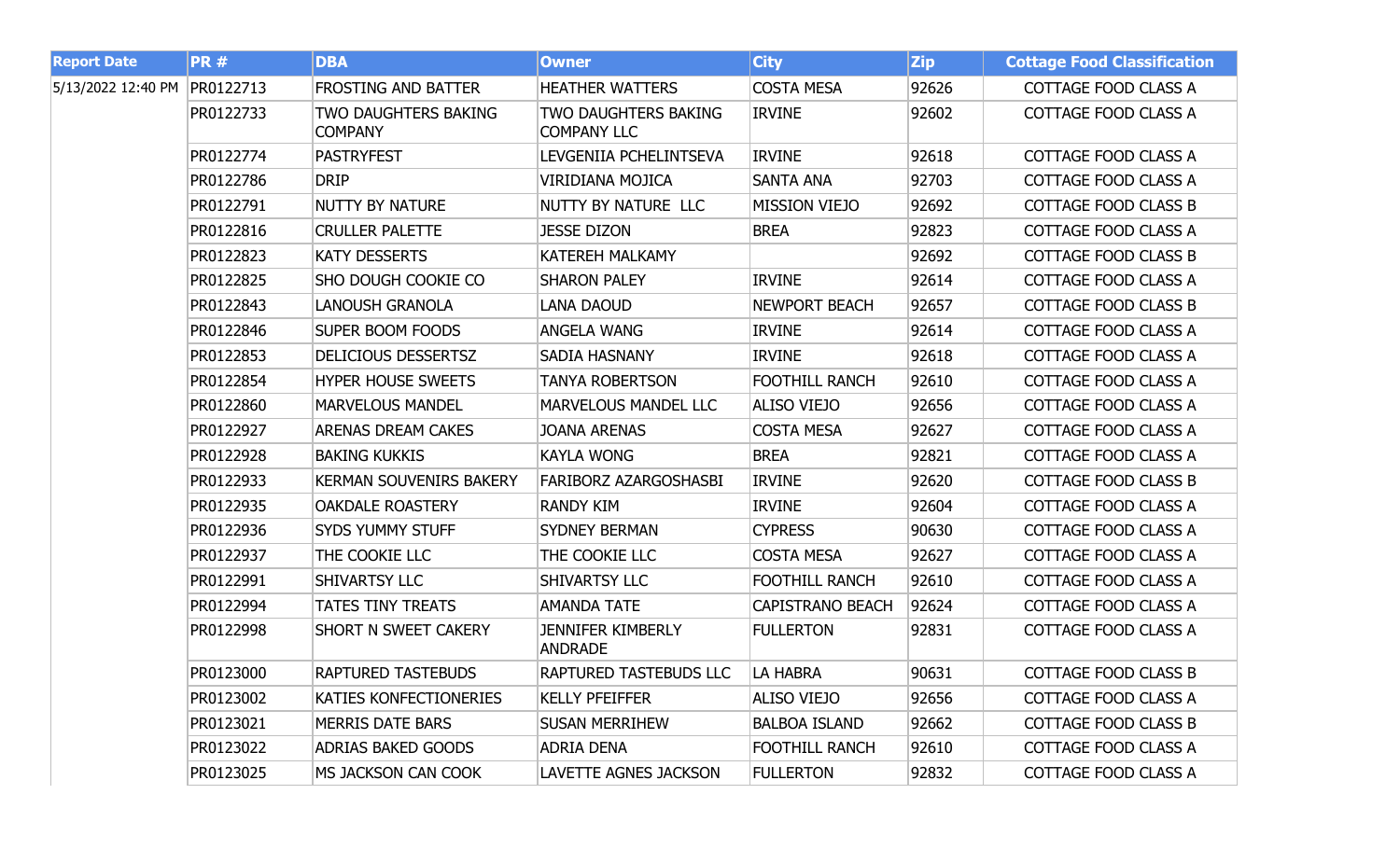| <b>Report Date</b> | <b>PR#</b> | <b>DBA</b>                                         | <b>Owner</b>                                            | <b>City</b>             | <b>Zip</b> | <b>Cottage Food Classification</b> |
|--------------------|------------|----------------------------------------------------|---------------------------------------------------------|-------------------------|------------|------------------------------------|
| 5/13/2022 12:40 PM | PR0123033  | <b>LILI DULCE ARTISAN TREATS</b>                   | <b>LILLIANA BILGER</b>                                  | <b>FOUNTAIN VALLEY</b>  | 92708      | <b>COTTAGE FOOD CLASS B</b>        |
|                    | PR0123040  | SWEET 4U                                           | <b>GABRIEL ESPOSITO GOUVEA</b>                          | <b>HUNTINGTON BEACH</b> | 92646      | COTTAGE FOOD CLASS A               |
|                    | PR0123079  | <b>COREYS FROM THE EARTH</b><br><b>CEREAL</b>      | <b>COREY MAPLES</b>                                     | <b>TUSTIN</b>           | 92780      | COTTAGE FOOD CLASS A               |
|                    | PR0123082  | <b>D AND G CAKE AND PASTRY</b><br><b>CREATIONS</b> | <b>DANIELLE LOPEZ</b>                                   | <b>STANTON</b>          | 90680      | COTTAGE FOOD CLASS A               |
|                    | PR0123084  | KIM AND ALICES BAKERY                              | BAHAA FUAD FAREEZ QADAN IRVINE<br><b>AND YUYIN LIAO</b> |                         | 92620      | COTTAGE FOOD CLASS A               |
|                    | PR0123107  | <b>NYAS SWEET TREATS</b>                           | NYASHIA DUNNING                                         | <b>SANTA ANA</b>        | 92703      | <b>COTTAGE FOOD CLASS A</b>        |
|                    | PR0123162  | <b>CHEAM AND SUGAR</b>                             | AMANDA CHIA LING CHEAM                                  | <b>FULLERTON</b>        | 92835      | COTTAGE FOOD CLASS A               |
|                    | PR0123204  | <b>FLOUWER GIRLS</b>                               | <b>MARY BROUWER</b>                                     | <b>TUSTIN</b>           | 92780      | COTTAGE FOOD CLASS B               |
|                    | PR0123233  | KAUSTUBH MAHAMUNI                                  | KAUSTUBH MAHAMUNI                                       | NEWPORT BEACH           | 92660      | <b>COTTAGE FOOD CLASS B</b>        |
|                    | PR0123236  | <b>BENEFIELDS BAKERY</b>                           | MICHELE ALICE LARSON                                    | <b>FULLERTON</b>        | 92831      | <b>COTTAGE FOOD CLASS A</b>        |
|                    | PR0123296  | <b>BIZZYS BAKERY</b>                               | SOPHIE HAMIDI                                           | NEWPORT COAST           | 92657      | COTTAGE FOOD CLASS A               |
|                    | PR0123343  | <b>GLUTEN FREE BY THE SEA</b>                      | <b>DEBORAH ANN HAYS</b>                                 | LAGUNA BEACH            | 92651      | COTTAGE FOOD CLASS A               |
|                    | PR0123344  | <b>VCAKE</b>                                       | VI NGOC QUYNH PHAN                                      | <b>SANTA ANA</b>        | 92704      | COTTAGE FOOD CLASS A               |
|                    | PR0123347  | LIFEFORCE ELEMENTS                                 | SYDNEY NORRIS BACKMAN                                   | LAGUNA BEACH            | 92651      | <b>COTTAGE FOOD CLASS B</b>        |
|                    | PR0123360  | <b>MODERN MOLASSES</b>                             | <b>LIZ CHAYES</b>                                       | LAGUNA NIGUEL           | 92677      | <b>COTTAGE FOOD CLASS A</b>        |
|                    | PR0123364  | COCOS COOKIES INC                                  | COCOS COOKIES INC                                       | <b>NEWPORT BEACH</b>    | 92662      | COTTAGE FOOD CLASS B               |
|                    | PR0123380  | FAT CHUY COOKIES                                   | STEVEN CASTANEDA AND<br><b>JESSICA SANTOS</b>           | <b>SANTA ANA</b>        | 92707      | COTTAGE FOOD CLASS A               |
|                    | PR0123395  | <b>SWEETS BY MEGS</b>                              | <b>MEGAN TOWNLEY</b>                                    | <b>FOOTHILL RANCH</b>   | 92610      | <b>COTTAGE FOOD CLASS A</b>        |
|                    | PR0123415  | <b>OUTSTANDING OATS</b>                            | MOSAIC GOODS LLC                                        | <b>IRVINE</b>           | 92620      | COTTAGE FOOD CLASS B               |
|                    | PR0123458  | <b>OLD NEW BAKES</b>                               | <b>OLGA GOLOSHCHAPOVA</b>                               | <b>TUSTIN</b>           | 92782      | <b>COTTAGE FOOD CLASS B</b>        |
|                    | PR0123467  | <b>DELICATE DESSERTS</b>                           | <b>CAMILA RONDON SWEENEY</b>                            | <b>IRVINE</b>           | 92606      | COTTAGE FOOD CLASS A               |
|                    | PR0123503  | <b>KATHLEENS BAKESHOP</b>                          | <b>KATHLEEN HONG</b>                                    | <b>IRVINE</b>           | 92614      | COTTAGE FOOD CLASS A               |
|                    | PR0123505  | <b>TOOKIES COOKIES</b>                             | <b>AMIEE LEE</b>                                        | <b>COSTA MESA</b>       | 92627      | COTTAGE FOOD CLASS A               |
|                    | PR0123506  | <b>CUSTOM CONFECTIONS LLC</b>                      | <b>CUSTOM CONFECTIONS LLC</b>                           | <b>IRVINE</b>           | 92620      | COTTAGE FOOD CLASS A               |
|                    | PR0123610  | LA MICHE MIX                                       | <b>ABLARDO DIAZ</b>                                     | ANAHEIM                 | 92801      | <b>COTTAGE FOOD CLASS B</b>        |
|                    | PR0123623  | <b>LITTLE BUTTER BAKESHOP</b>                      | <b>MEGAN GONG</b>                                       | <b>TUSTIN</b>           | 92782      | COTTAGE FOOD CLASS B               |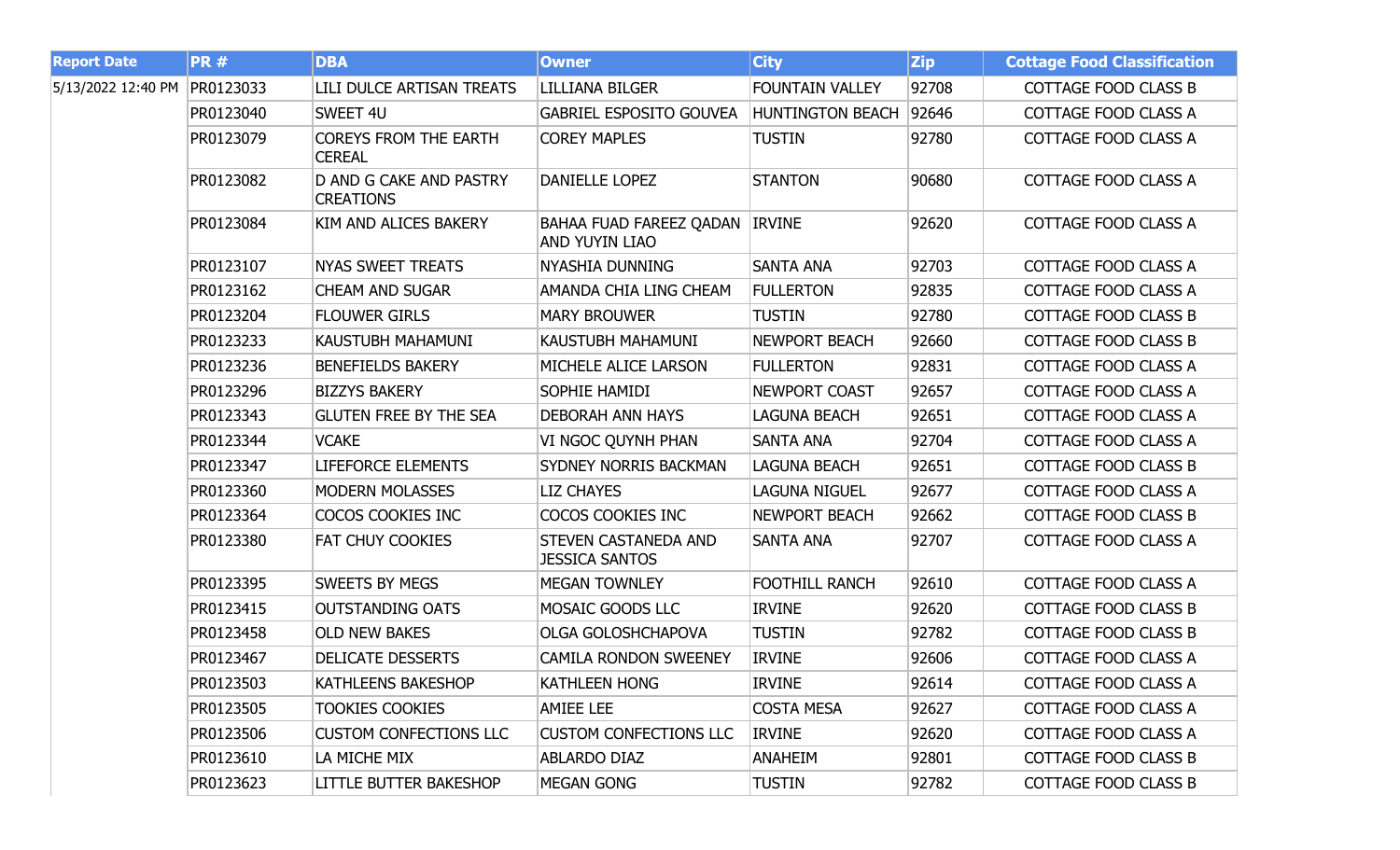| <b>Report Date</b> | <b>PR#</b> | <b>DBA</b>                                     | <b>Owner</b>                                         | <b>City</b>                          | <b>Zip</b> | <b>Cottage Food Classification</b> |
|--------------------|------------|------------------------------------------------|------------------------------------------------------|--------------------------------------|------------|------------------------------------|
| 5/13/2022 12:40 PM | PR0123694  | LAGUNA BAKING COMPANY                          | LAGUNA BAKING COMPANY                                | <b>LAGUNA BEACH</b>                  | 92651      | <b>COTTAGE FOOD CLASS B</b>        |
|                    | PR0123697  | THE COOKIE CURATOR LLC                         | THE COOKIE CURATOR LLC                               | <b>ALISO VIEJO</b>                   | 92656      | COTTAGE FOOD CLASS B               |
|                    | PR0123699  | <b>SUGAR SWEET SHOPPE</b>                      | <b>JENNIFER PANGBORN</b>                             | <b>ALISO VIEJO</b>                   | 92656      | COTTAGE FOOD CLASS A               |
|                    | PR0123701  | CHIPPED OC                                     | JENNIFER IMUS AND SYDNEY<br>IMUS AND KENDALL IMUS    |                                      | 92782      | COTTAGE FOOD CLASS A               |
|                    | PR0123702  | <b>NAMASTE BITES LLC</b>                       | NAMASTE BITES LLC                                    | <b>ALISO VIEJO</b>                   | 92656      | COTTAGE FOOD CLASS A               |
|                    | PR0123805  | <b>TATES TREATS</b>                            | <b>JESSICA TATE</b>                                  | <b>SAN JUAN</b><br><b>CAPISTRANO</b> | 92675      | COTTAGE FOOD CLASS A               |
|                    | PR0123855  | THE BEST CHOCOLATE CHIP<br><b>COOKIES EVER</b> | 5767C INC                                            | <b>MISSION VIEJO</b>                 | 92691      | COTTAGE FOOD CLASS A               |
|                    | PR0124030  | <b>HONESTLY MONTY</b>                          | <b>HONESTLY MONTY LLC</b>                            | <b>LAGUNA BEACH</b>                  | 92651      | <b>COTTAGE FOOD CLASS B</b>        |
|                    | PR0124034  | <b>PURPLE YUM BAKESHOP</b>                     | KELSEY MONCADA AND RYAN LAKE FOREST<br><b>CAIGOY</b> |                                      | 92630      | COTTAGE FOOD CLASS A               |
|                    | PR0124035  | <b>INDULGE BY PARISA</b>                       | PARISA SHAHIDI                                       | <b>MISSION VIEJO</b>                 | 92692      | COTTAGE FOOD CLASS A               |
|                    | PR0124039  | <b>SMOKEHOUSE NUTS</b>                         | <b>BRIAN TOWNSEND FORMES</b>                         | <b>FULLERTON</b>                     | 92833      | COTTAGE FOOD CLASS A               |
|                    | PR0124043  | <b>MACAROON LAND LLC</b>                       | <b>MACAROON LAND LLC</b>                             | <b>MISSION VIEJO</b>                 | 92692      | COTTAGE FOOD CLASS A               |
|                    | PR0124044  | <b>WHISKING UP MAGIC</b>                       | KATIE MAVANDI SOTO                                   | <b>TUSTIN</b>                        | 92780      | COTTAGE FOOD CLASS A               |
|                    | PR0124113  | <b>GENEVA STONE</b>                            | <b>GENEVA HODGES</b>                                 | YORBA LINDA                          | 92886      | <b>COTTAGE FOOD CLASS B</b>        |
|                    | PR0124137  | THE COOKIE MUNSTERS                            | <b>NICOLE FLORES</b>                                 | <b>LAKE FOREST</b>                   | 92630      | <b>COTTAGE FOOD CLASS B</b>        |
|                    | PR0124151  | <b>CAMERONS BAKERY</b>                         | <b>ROBERT CAMERON</b>                                | LAGUNA WOODS                         | 92637      | COTTAGE FOOD CLASS A               |
|                    | PR0124152  | <b>MANIKAS HOME BAKED GOODS</b>                | MICHAEL MAN TRUONG                                   | <b>GARDEN GROVE</b>                  | 92844      | COTTAGE FOOD CLASS A               |
|                    | PR0124234  | <b>BUTTER CRUMBS BAKE SHOP</b>                 | <b>AMY TARA SZYARTO</b>                              | <b>LAGUNA HILLS</b>                  | 92653      | <b>COTTAGE FOOD CLASS B</b>        |
|                    | PR0124258  | <b>NO GUILT EATS</b>                           | <b>CLAUDIA CHECCUCCI</b><br><b>DENAYER</b>           | <b>SAN CLEMENTE</b>                  | 92672      | COTTAGE FOOD CLASS A               |
|                    | PR0124259  | L AND L SWEETS                                 | LAURA FINKELSTEIN AND<br>LEAH FINKELSTEIN            | <b>LAGUNA NIGUEL</b>                 | 92677      | COTTAGE FOOD CLASS A               |
|                    | PR0124293  | <b>SCONES HUGS N HARMONY</b>                   | SANA AHMEDANI                                        | <b>IRVINE</b>                        | 92602      | COTTAGE FOOD CLASS A               |
|                    | PR0124311  | <b>MAISON DU YEON</b>                          | <b>MAISON DU YEON INC</b>                            | <b>BUENA PARK</b>                    | 90621      | COTTAGE FOOD CLASS A               |
|                    | PR0124357  | <b>SWEET THINGS BY TANYA</b>                   | TANYA PATRICIA WARD                                  | <b>MISSION VIEJO</b>                 | 92692      | COTTAGE FOOD CLASS A               |
|                    | PR0124359  | <b>BAKED BY BIN</b>                            | <b>BINDU MAROLIA</b>                                 | LAGUNA NIGUEL                        | 92677      | COTTAGE FOOD CLASS A               |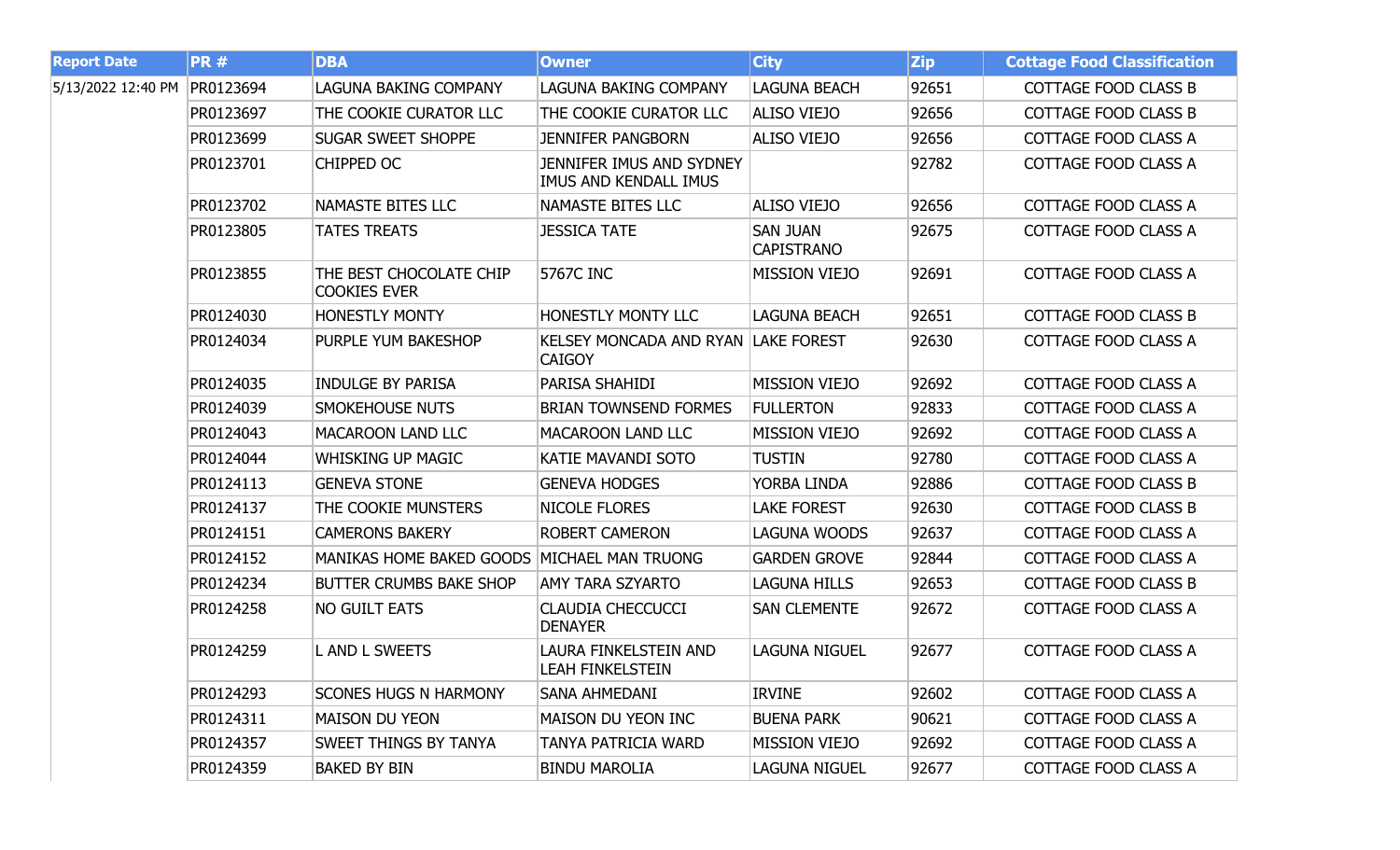| <b>Report Date</b> | <b>PR#</b> | <b>DBA</b>                | <b>Owner</b>                                       | <b>City</b>             | <b>Zip</b> | <b>Cottage Food Classification</b> |
|--------------------|------------|---------------------------|----------------------------------------------------|-------------------------|------------|------------------------------------|
| 5/13/2022 12:40 PM | PR0124362  | <b>BOO BEARS COOKIES</b>  | <b>TERESA BUCHANAN</b>                             | <b>PLACENTIA</b>        | 92879      | COTTAGE FOOD CLASS A               |
|                    | PR0124418  | <b>BLUEBIRD BAKERY</b>    | <b>LISA MCDANIEL</b>                               | <b>PLACENTIA</b>        | 92870      | COTTAGE FOOD CLASS A               |
|                    | PR0124419  | <b>B FRIENDS BAKERY</b>   | LISA HETHERINGTON AND<br><b>BRUCE HOUGHTON</b>     | YORBA LINDA             | 92886      | COTTAGE FOOD CLASS A               |
|                    | PR0124422  | DANI'S COWBOY COOKIES     | <b>DANI KLINE</b>                                  | YORBA LINDA             | 92886      | COTTAGE FOOD CLASS A               |
|                    | PR0124439  | <b>INSTAFRESH</b>         | <b>JOSH BREWER</b>                                 | <b>IRVINE</b>           | 92603      | <b>COTTAGE FOOD CLASS B</b>        |
|                    | PR0124454  | <b>GIAS COOKIE CO</b>     | <b>GIA ALMANZA</b>                                 | <b>IRVINE</b>           | 92606      | COTTAGE FOOD CLASS A               |
|                    | PR0124458  | <b>BOK BOK BAKERY</b>     | <b>MIRANDA SPIRTOS</b>                             | <b>LAKE FOREST</b>      | 92630      | COTTAGE FOOD CLASS A               |
|                    | PR0124460  | <b>APPLEWOOD BREAD CO</b> | <b>SEA YOON KIM</b>                                | <b>FULLERTON</b>        | 92833      | COTTAGE FOOD CLASS A               |
|                    | PR0124476  | <b>RUSTIC FOODS</b>       | <b>CORAM SOFTWARE LLC</b>                          | <b>LAKE FOREST</b>      | 92630      | COTTAGE FOOD CLASS A               |
|                    | PR0124477  | <b>DANK DOUGHS</b>        | <b>DANK DOUGHS LLC</b>                             | <b>MISSION VIEJO</b>    | 92692      | COTTAGE FOOD CLASS A               |
|                    | PR0124512  | <b>TREATS BY RYLEE</b>    | <b>RYLEE MADISON CARTER</b>                        | ALISO VIEJO             | 92656      | COTTAGE FOOD CLASS A               |
|                    | PR0124515  | <b>PICOSITOS</b>          | <b>WESTER AND JASMINE</b><br><b>JUAREZ</b>         | <b>GARDEN GROVE</b>     | 92843      | COTTAGE FOOD CLASS B               |
|                    | PR0124521  | THE CLOUD CART CO         | <b>BETTY YNHI HOANG</b>                            | <b>WESTMINSTER</b>      | 92683      | COTTAGE FOOD CLASS A               |
|                    | PR0124569  | <b>MANSKIS WELLNESS</b>   | <b>MANSKIS WELLNESS LLC</b>                        | <b>SAN CLEMENTE</b>     | 92672      | COTTAGE FOOD CLASS A               |
|                    | PR0124588  | <b>BAKERS BLVD</b>        | <b>REEM BAKIR</b>                                  | <b>ANAHEIM</b>          | 92806      | <b>COTTAGE FOOD CLASS B</b>        |
|                    | PR0124659  | <b>BOOSTER NUT BAR</b>    | MUDASSIR NAEEM                                     | <b>GARDEN GROVE</b>     | 92844      | COTTAGE FOOD CLASS A               |
|                    | PR0124679  | <b>JC BAKES</b>           | <b>JENNIFER CHAN</b>                               | <b>IRVINE</b>           | 92614      | COTTAGE FOOD CLASS A               |
|                    | PR0124681  | <b>RAW-LICIOUS</b>        | <b>ALINA PLUTA</b>                                 | <b>IRVINE</b>           | 92603      | <b>COTTAGE FOOD CLASS B</b>        |
|                    | PR0124700  | SWEETMAMA.CO              | <b>ASHLEY ROH</b>                                  | <b>WESTMINSTER</b>      | 92683      | COTTAGE FOOD CLASS A               |
|                    | PR0124708  | <b>STARPLUS BAKERY</b>    | <b>KLAUS BARRETT</b>                               | <b>MISSION VIEJO</b>    | 92691      | COTTAGE FOOD CLASS A               |
|                    | PR0124725  | <b>DR SUSIE SWEETS</b>    | <b>SUSAN KEMP</b>                                  | <b>FOOTHILL RANCH</b>   | 92610      | COTTAGE FOOD CLASS A               |
|                    | PR0124727  | <b>AMMIS SPICE</b>        | RANA BATOOL MOHIUDDIN                              | <b>SANTA ANA</b>        | 92704      | COTTAGE FOOD CLASS A               |
|                    | PR0124729  | OH SWEET!                 | <b>DIANA TENNANT</b>                               | <b>LAGUNA HILLS</b>     | 92653      | COTTAGE FOOD CLASS A               |
|                    | PR0124730  | JONESY COOKIE CO          | <b>MALLORY JONES</b>                               | <b>IRVINE</b>           | 92618      | COTTAGE FOOD CLASS A               |
|                    | PR0124768  | MICHSWEETS OC             | MICHELLE RAMIREZ                                   | <b>PLACENTIA</b>        | 92870      | COTTAGE FOOD CLASS A               |
|                    | PR0124770  | <b>BEACH BUM BAKERS</b>   | <b>MARY JO JARNAGIN AND</b><br><b>HAROLD POTTS</b> | <b>HUNTINGTON BEACH</b> | 92647      | COTTAGE FOOD CLASS A               |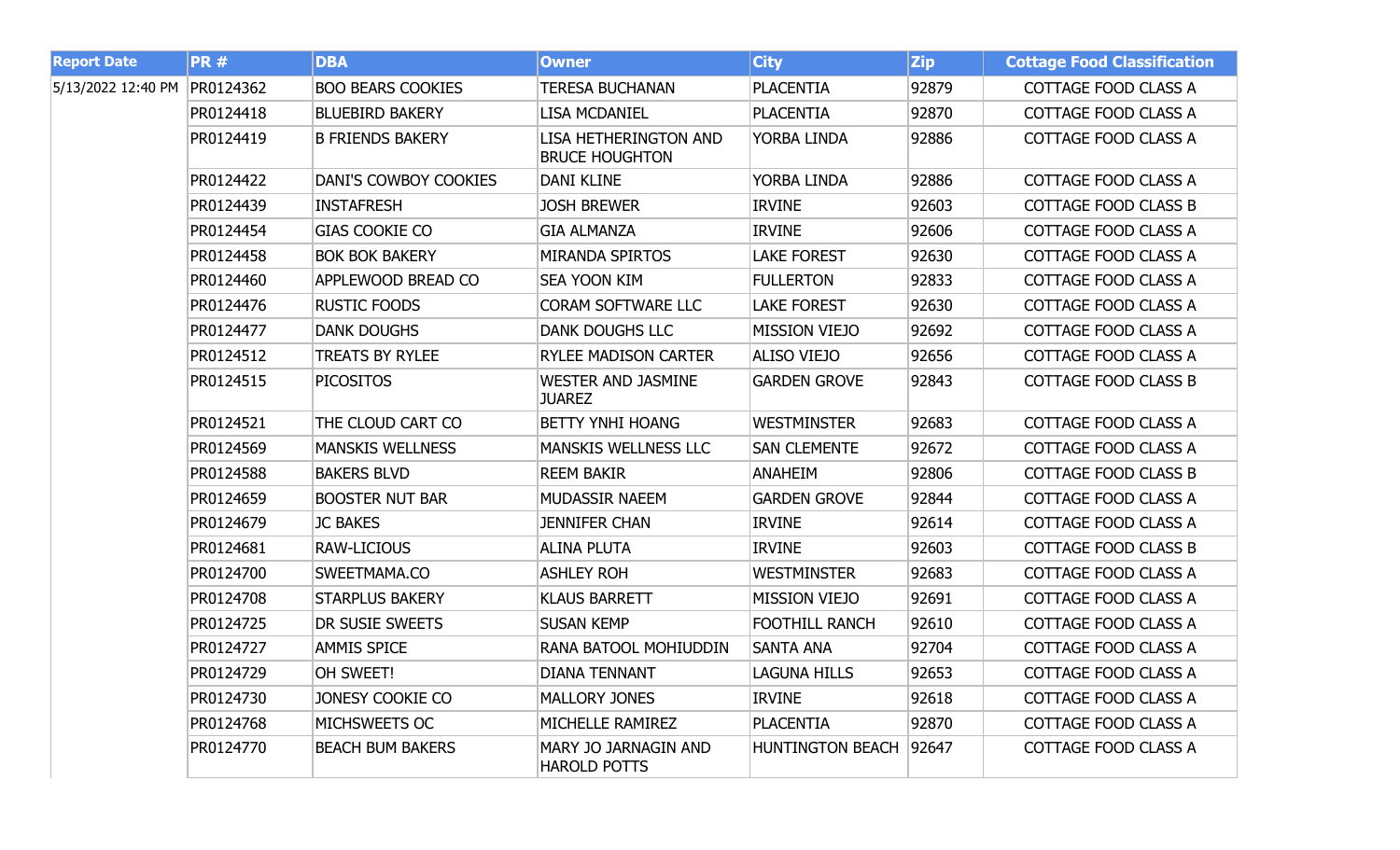| <b>Report Date</b> | <b>PR#</b> | <b>DBA</b>                                    | <b>Owner</b>                                        | <b>City</b>            | <b>Zip</b> | <b>Cottage Food Classification</b> |
|--------------------|------------|-----------------------------------------------|-----------------------------------------------------|------------------------|------------|------------------------------------|
| 5/13/2022 12:40 PM | PR0124777  | <b>SEA MONSTER COOKIE CO</b>                  | <b>YVETTE LOUISE ROGERS</b>                         | <b>COSTA MESA</b>      | 92627      | <b>COTTAGE FOOD CLASS B</b>        |
|                    | PR0124846  | <b>CAFE KOYOMI</b>                            | KOYOMI AND FRIENDS INC                              | <b>IRVINE</b>          | 92606      | COTTAGE FOOD CLASS B               |
|                    | PR0124847  | <b>STELLA RAY SOURDOUGH</b>                   | <b>CANDICE JORDAN</b>                               | <b>ORANGE</b>          | 92869      | COTTAGE FOOD CLASS A               |
|                    | PR0124912  | <b>BEACH HOUSE BITES</b>                      | ERIC BUKER AND EMANUELA<br><b>BUKER</b>             | <b>LAGUNA BEACH</b>    | 92651      | COTTAGE FOOD CLASS A               |
|                    | PR0124920  | LA GALLETA BAKE SHOP                          | <b>JOSEFINA GUADALUPE</b><br><b>BALDERAS ALDAPE</b> | <b>SANTA ANA</b>       | 92701      | <b>COTTAGE FOOD CLASS B</b>        |
|                    | PR0124935  | <b>CAKE BAKE YUM</b>                          | CAKE BAKE YUM LLC                                   | <b>IRVINE</b>          | 92618      | <b>COTTAGE FOOD CLASS A</b>        |
|                    | PR0124936  | <b>COOKIE BEAR</b>                            | <b>KRISTI DANIELLE NASH</b>                         | <b>MISSION VIEJO</b>   | 92691      | COTTAGE FOOD CLASS A               |
|                    | PR0125054  | LITTLE SPARROW SOURDOUGH REBECCA BURDETT      |                                                     | <b>MISSION VIEJO</b>   | 92691      | COTTAGE FOOD CLASS A               |
|                    | PR0125068  | <b>SWEET VENTURE BAKEHOUSE</b>                | YANETE DIAZ                                         | <b>IRVINE</b>          | 92602      | COTTAGE FOOD CLASS A               |
|                    | PR0125092  | <b>DREAMING SUN COFFEE</b><br><b>ROASTERS</b> | <b>RYAN OKKO</b>                                    | <b>NEWPORT BEACH</b>   | 92660      | COTTAGE FOOD CLASS A               |
|                    | PR0125111  | <b>PACIFIC TONICS</b>                         | <b>KEALA CHRISTECK</b>                              | <b>IRVINE</b>          | 92604      | COTTAGE FOOD CLASS A               |
|                    | PR0125119  | RICO PICO RICO RICO PICO<br><b>RICO</b>       | <b>JOSE MARTIN RICO OLMOS</b>                       | <b>CYPRESS</b>         | 90630      | COTTAGE FOOD CLASS A               |
|                    | PR0125131  | <b>DELICIOUS ARTS</b>                         | <b>DELICIOUS ARTS LLC</b>                           | <b>IRVINE</b>          | 92620      | <b>COTTAGE FOOD CLASS B</b>        |
|                    | PR0125169  | <b>ZEN BREAKFAST GRANOLA</b>                  | <b>GABRIELA MARR</b>                                | <b>FULLERTON</b>       | 92831      | COTTAGE FOOD CLASS A               |
|                    | PR0125203  | <b>PRETTY BAKED TREATS</b>                    | <b>AMBER MELVILLE</b>                               | <b>MISSION VIEJO</b>   | 92691      | COTTAGE FOOD CLASS A               |
|                    | PR0125204  | <b>SPECKLED HEN PROVISIONS</b>                | PATRICIA ROSMAN                                     | <b>ORANGE</b>          | 92866      | COTTAGE FOOD CLASS A               |
|                    | PR0125207  | <b>ALFAROUQI KITCHEN</b>                      | ORAIB ALFAROUQI                                     | <b>ANAHEIM</b>         | 92804      | <b>COTTAGE FOOD CLASS B</b>        |
|                    | PR0125234  | <b>MACARONS BY TAMMY</b>                      | <b>MACARONS BY TAMMY LLC</b>                        | YORBA LINDA            | 92886      | COTTAGE FOOD CLASS A               |
|                    | PR0125245  | <b>CALL OF COOKIES</b>                        | <b>THEA WARDEN</b>                                  | <b>ANAHEIM</b>         | 92805      | COTTAGE FOOD CLASS A               |
|                    | PR0125250  | PRESERVED TO PERFECTION                       | LISA PARETSKY AND MATT<br><b>PARETSKY</b>           | <b>LOS ALAMITOS</b>    | 90720      | COTTAGE FOOD CLASS A               |
|                    | PR0125257  | YUMMMM! BAR                                   | YUMMMM BAR INC                                      | HUNTINGTON BEACH 92646 |            | COTTAGE FOOD CLASS A               |
|                    | PR0125258  | NERDETTE COOKIE CO                            | GINA HINES                                          | <b>ANAHEIM</b>         | 92808      | COTTAGE FOOD CLASS A               |
|                    | PR0125294  | <b>CALIGRLBAKES</b>                           | <b>KRISTEN SNAVELY</b>                              | NEWPORT BEACH          | 92663      | COTTAGE FOOD CLASS A               |
|                    | PR0125295  | <b>BINKYS BAKERY</b>                          | <b>BINKYS BAKERY INC</b>                            | HUNTINGTON BEACH 92647 |            | COTTAGE FOOD CLASS A               |
|                    | PR0125313  | CHOTI RASOI                                   | THOUGHTFUL WORKS INC                                | <b>IRVINE</b>          | 92602      | COTTAGE FOOD CLASS A               |